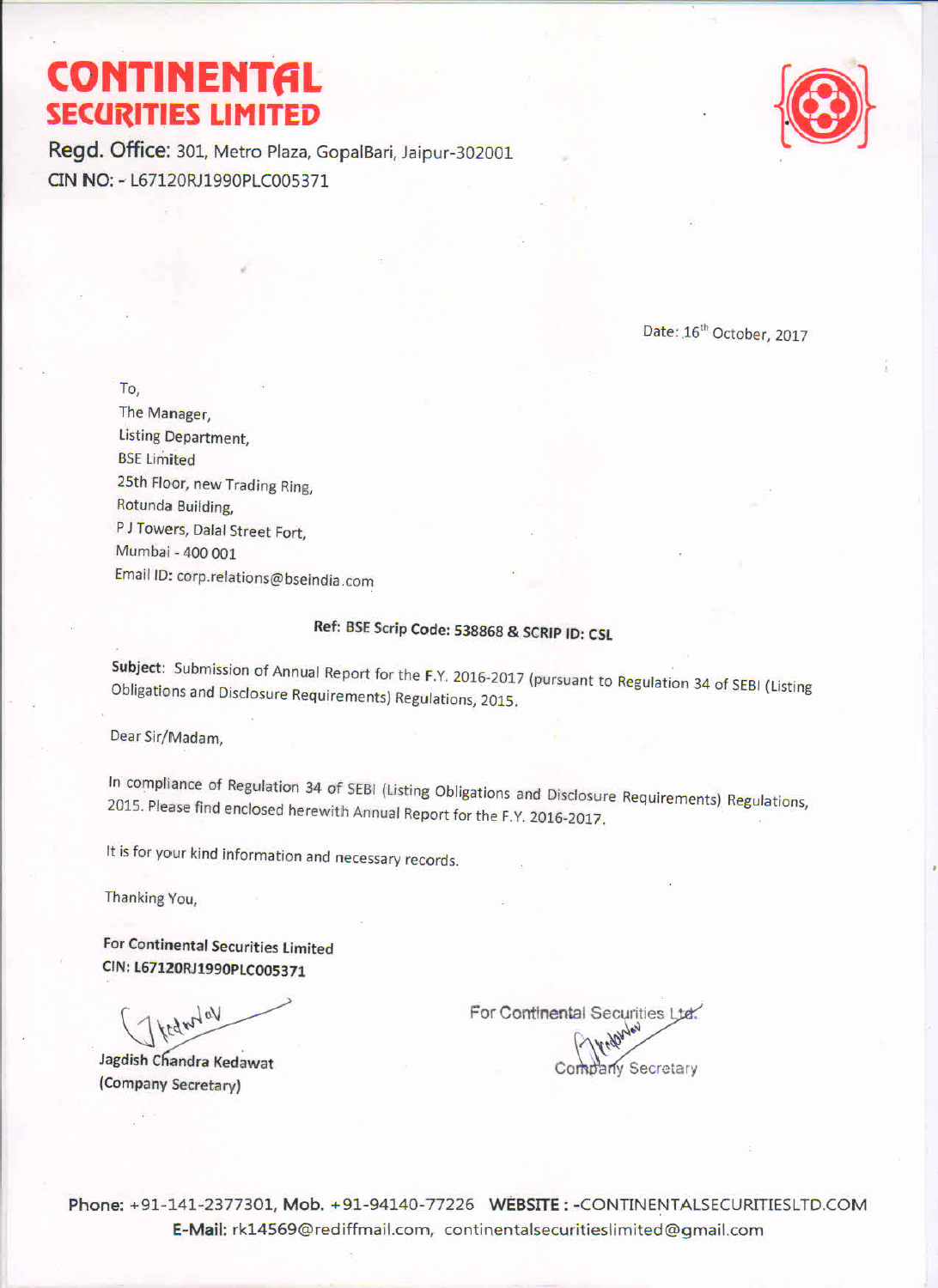

# **CONTINENTAL SECURITIES LIMITED**



Registered Office: 301, Metro Plaza ,Gopalbari , Jaipur-302001 CIN NO L67120RJ1990PLC005371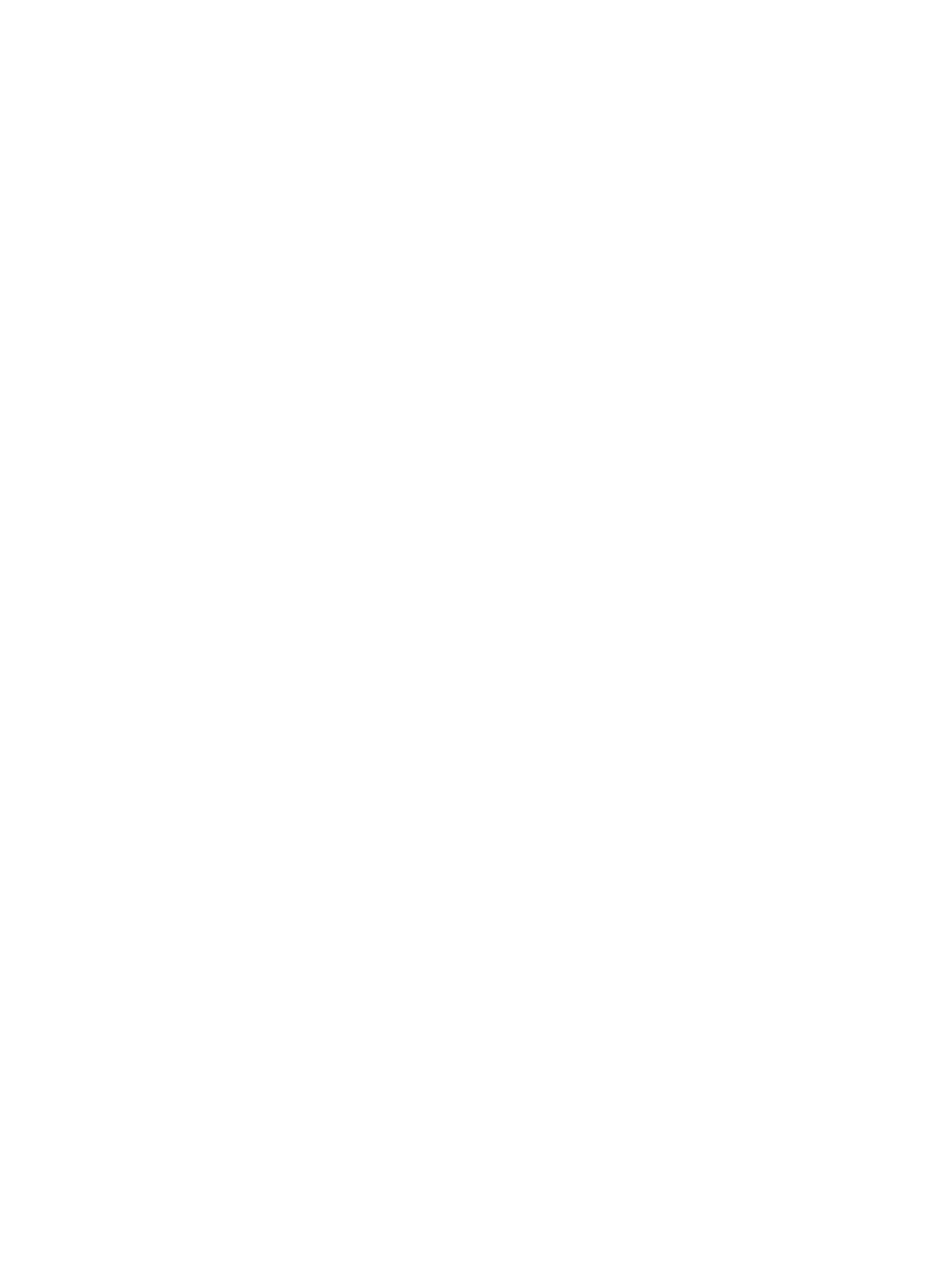**CONTINENTAL SECURITIES LIMITED 4 Annual Report 2016-2017** 



| <b>BOARD OF DIRECTORS</b><br>Shri. M.L. Khandelwal (Chairman)<br>Shri. Rajesh Khuteta (Managing Director)<br>Shri. Suresh Kumar Gupta (Independent Director)<br>Shri . Vishnu Dusad (Independent Director)<br>Smt. Ruchi Gupta (Independent Director) |
|-------------------------------------------------------------------------------------------------------------------------------------------------------------------------------------------------------------------------------------------------------|
| <b>COMPANY SECRETARY</b><br>J.C. Kedawat                                                                                                                                                                                                              |
| <b>CHIEF FINANCIAL OFFICER</b><br><b>Hemant Gupta</b>                                                                                                                                                                                                 |
| <b>Auditors:</b><br>M/S R.P. Khandelwal & Associates, Jaipur<br>(Chartered Accountants)                                                                                                                                                               |
| <b>Bankers:</b><br>State Bank of India<br><b>Bank Of Baroda</b>                                                                                                                                                                                       |
| <b>Registered &amp; Corporate Office</b><br>301, Metro Plaza, Gopalbari, Jaipur(Raj.,)<br>Phone No: 0141-2377301                                                                                                                                      |
| <b>Registrar &amp; Share Transfer Agent:</b><br>Beetal Financial & Compouter Service Pvt. Ltd.<br>Beetal House 3rd Floor, 99, Madangir,<br>Behind Local Shopping Centre,<br>Near Dada HarsukhdasMandir, New Delhi                                     |
| <b>Company Website:</b><br>www.continentalsecuritiesltd.com                                                                                                                                                                                           |
|                                                                                                                                                                                                                                                       |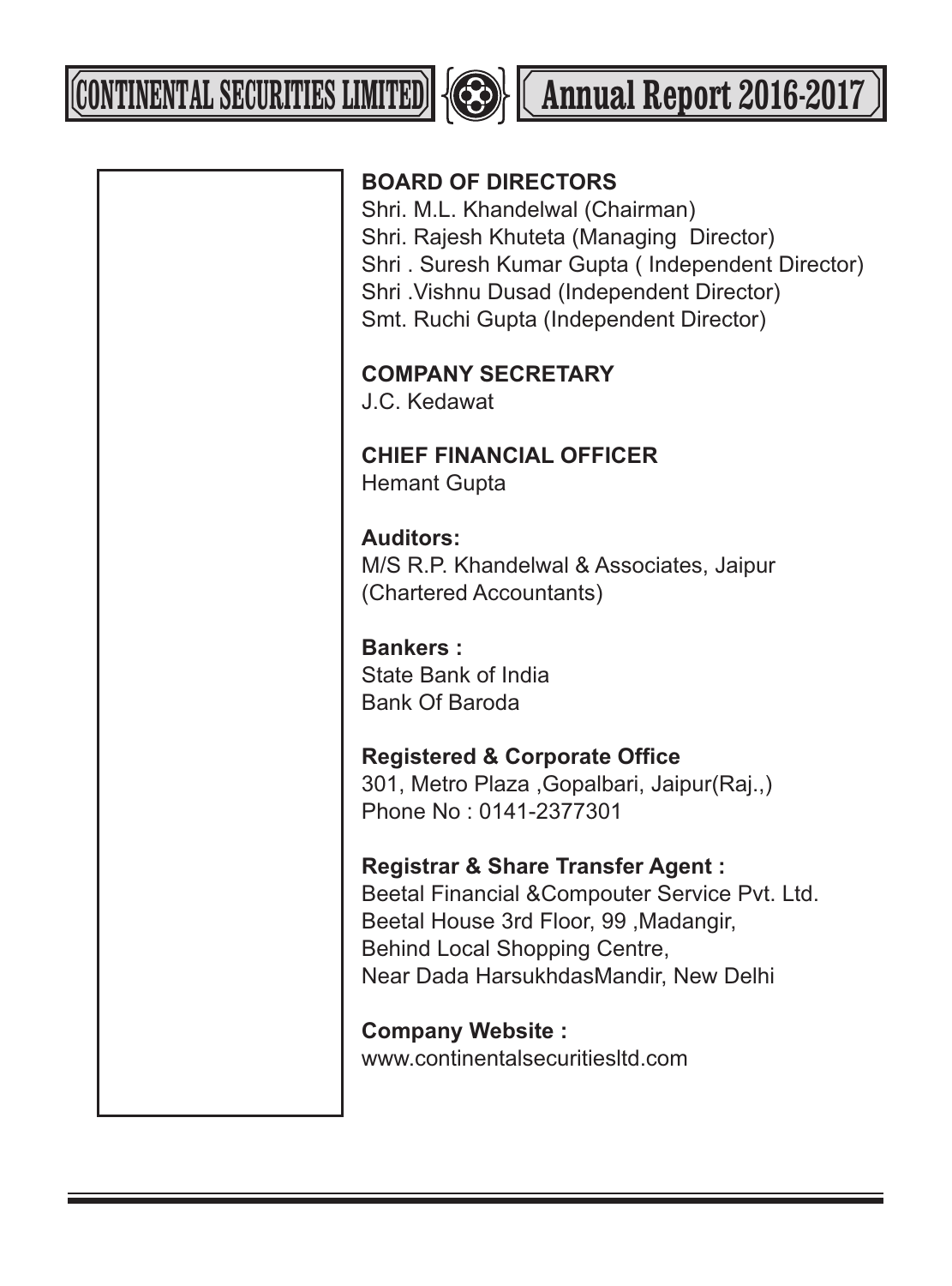

## **CONTENTS**

|                | 1. Notice & Explanatory Statement. | 1  |
|----------------|------------------------------------|----|
|                |                                    | 10 |
| 3 <sup>7</sup> | <b>Secretarial Audit Report</b>    | 24 |
|                |                                    | 29 |
|                |                                    | 40 |
|                |                                    | 42 |
|                |                                    | 43 |
|                |                                    | 45 |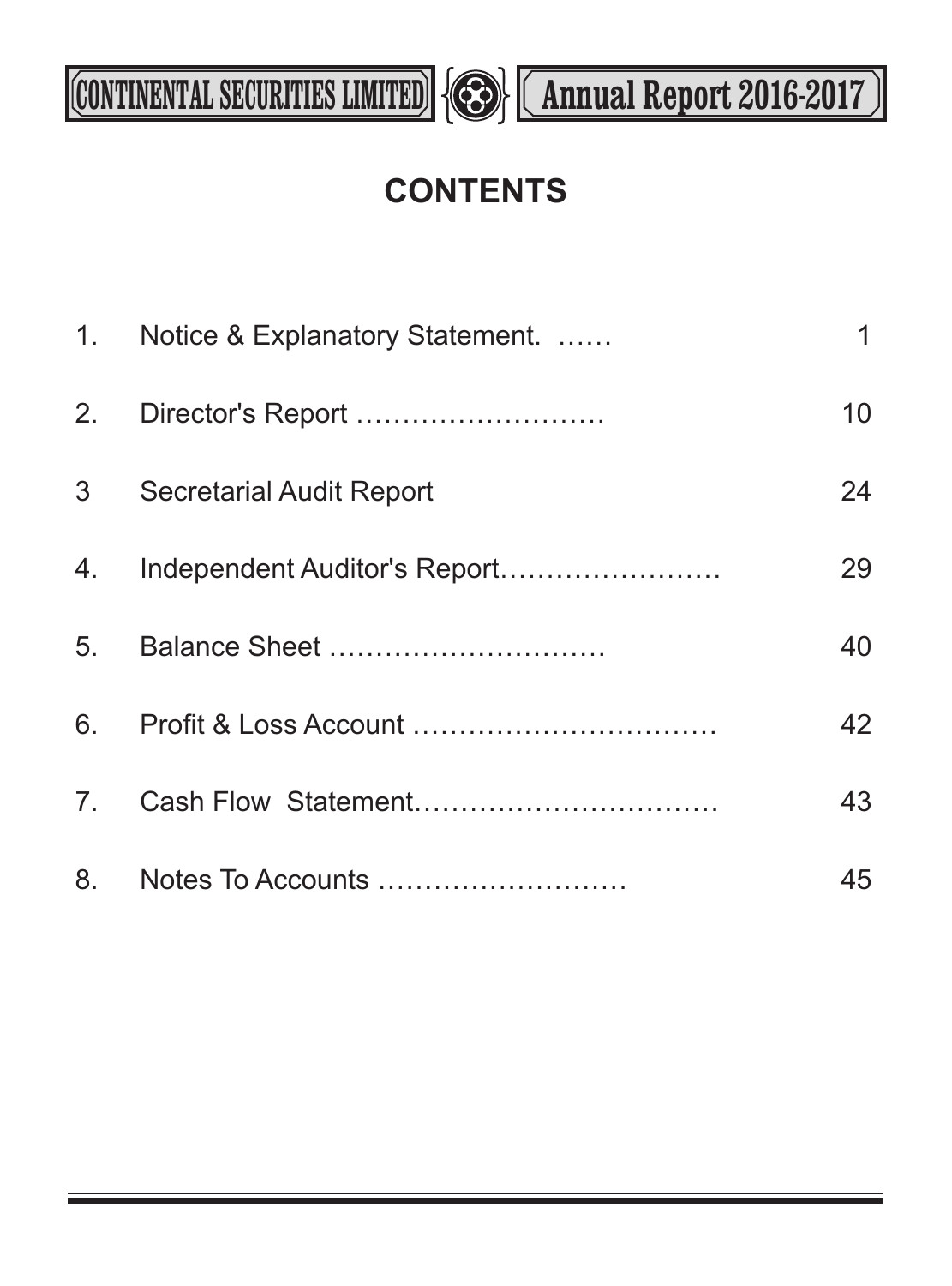

### **NOTICE**

NOTICE is hereby given that 27thAnnual General Meeting of the Member of CONTINENTAL SECURITIES LIMITED. Will be held on Wednesday, 27th September, 2017, at 11:30 A.M at Registered office of the company,. 301, METRO PLAZA, PARIVAHAN MARG, GOPALBARI, JAIPUR,RAJASTHAN to transact the following business:-

### **ORDINARY BUSINESS:**

- 1. To receive, consider and adopt the Audited Financial Statements of the Company for the financial year ended on 31st March, 2017, together with the Board's Report and Auditors thereon of the Companies Act, 201
- 2. To appoint Director in place of Shri M.L.Khandelwal (DIN- 00414717) who retires by rotation and being eligible, offers himself for re-appointment.

### 3. **APPOINTMENT OF AUDITOR**

To consider and if thought fit, to pass, with or without modification(s), the following resolution as an Ordinary Resolution

**"RESOLVED THAT** pursuant to the provision of section 139 of the Companies Act, 2013, Rule 3 of Companies (Audit and Auditors) Rules, 2014, **M/s B L DUSAD & CO, CHARTERED ACCOUNTS (Firm Registration No. 001435C),** who are eligible to be appointed as Statutory Auditor of the company and who have given their consent to act as Statutory Auditor of the company, be and are hereby appointed of Statutory Auditor of the company from the conclusion of this Annual General Meeting of the company held for the financial year ending on 31st March, 2017 until the conclusion of annual general meeting of the company to be held for the financial year ending on 31ST March, 2022 (subject to ratification of their appointment in an every annual general meeting).

**"RESOLVED FURTHER THAT** Board of Directors of the company be and is hereby authorized to fix the remuneration payable to **M/s B L DUSAD & CO, CHARTERED ACCOUNTS (Firm Registration No. 001435C)** Statutory Auditor of the company for financial year ending on 31st March 2018".

### **SPECIAL BUSINESS:**

### **4 APPOINTMENT OF MR. RAJESH KHUTETA AS MANAGING DIRECTOR:**

To consider and if thought fit, to pass, with or without modification(s), the following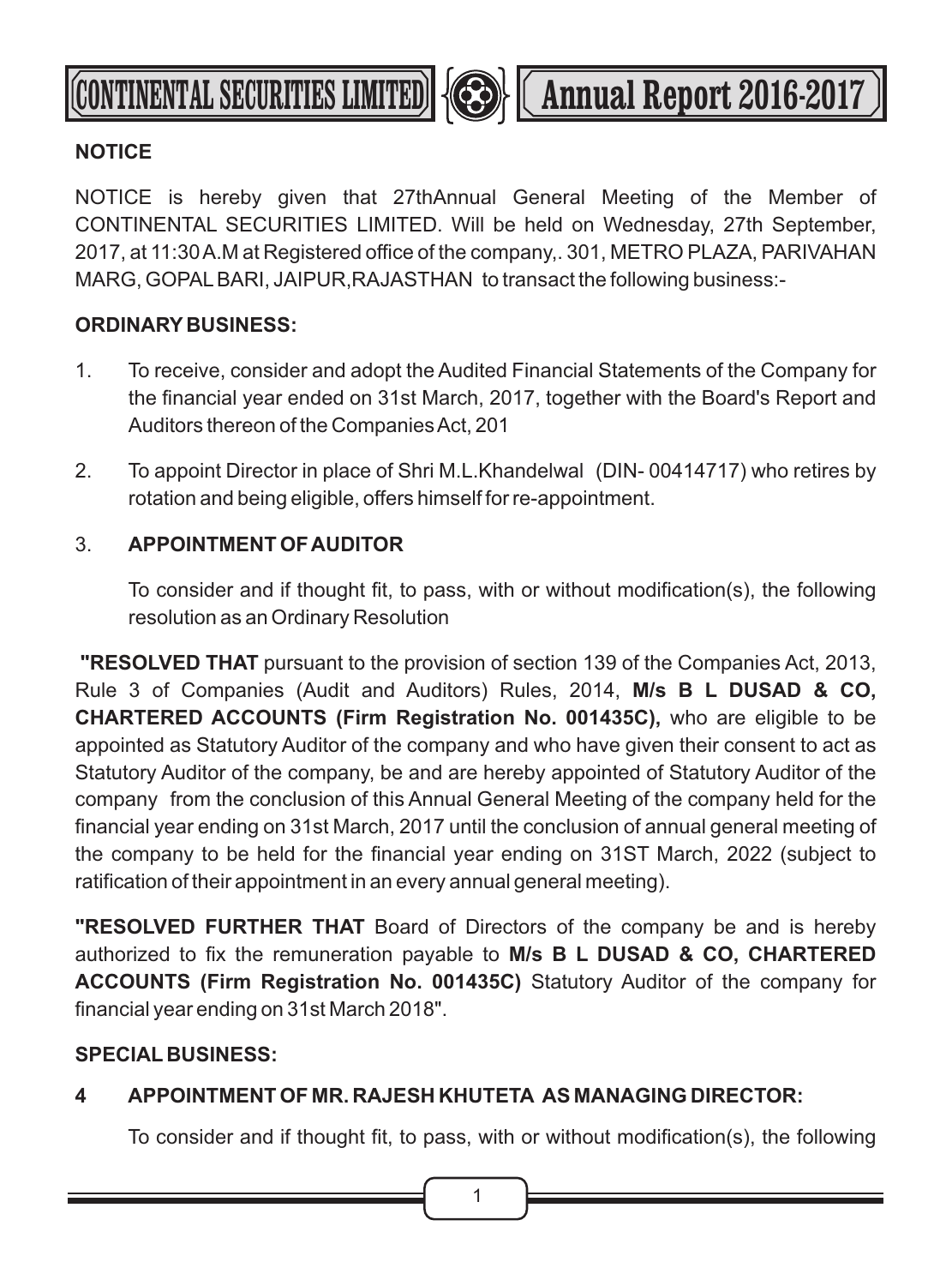

**CONTINENTAL SECURITIES LIMITED <b>Annual Report 2016-2017** 

resolution as an Ordinary Resolution:

**"RESOLVED THAT** pursuant to Section 152, 196, 197, and other applicable provisions, if any, of the Companies Act, 2013 read with the Companies (Appointment and Remuneration of managerial personnel) Rules, 2014 (including any statutory modification(s) or reenactment(s) thereof, Mr. Rajesh Khuteta be and is hereby appointed as 'Managing Director' of the Company, with effect from July 4, 2017 to hold office for a period of five years upon the remuneration as may be determined and agreed to between the Board of Directors and Mr. Rajesh Khuteta on the following terms and conditions as under:

- 1. Period of appointment: For 5 years
- 2. Remuneration: Rs.75000/- per month in the scale of 75000-5000-95000 inclusive of all the allowances and perquisites.
- **"RESOLVED FURTHER THAT** the Board of Directors of the Company be and is hereby authorized to do all necessary acts, deeds and things, which may be ususal expedient or proper to give effect to the above resolution

### **5 TO ADOPT NEW SET OF ARTICLES OF ASSOCIATION OF THE COMPANY:**

To consider and if thought fit, to pass, with or without modification(s), the following resolution as an Special Resolution:

**"RESOLVED THAT** pursuant to the provisions of Section 14 and all other applicable provisions of the Companies Act, 2013 read with Companies (Incorporation) Rules, 2014 (including any statutory modification(s) or re-enactment thereof, for the time being in force), the draft regulations contained in the Articles of Association submitted to this meeting be and are hereby approved and adopted in substitution, and to the entire exclusion, of the regulations contained in the existing Articles of Association of the Company;

**RESOLVED FURTHER THAT** the Board of Directors of the Company be and is hereby authorized to do all acts and take all such steps as may be necessary, proper or expedient to give effect to these resolutions."

### **6 INCREASE IN AUTHORIZED CAPITAL**

To consider and if thought fit, to pass, with or without modification(s), the following resolution as an Ordinary Resolution:

**"RESOLVED THAT** Pursuant to section 13 read with section 64(1) of the Companies Act, 2013 and pursuant to Rule 15 of the Companies (Share Capital & Debentures) Rules, 2014, the Authorized Share Capital of the Company be and is hereby increased from Rs.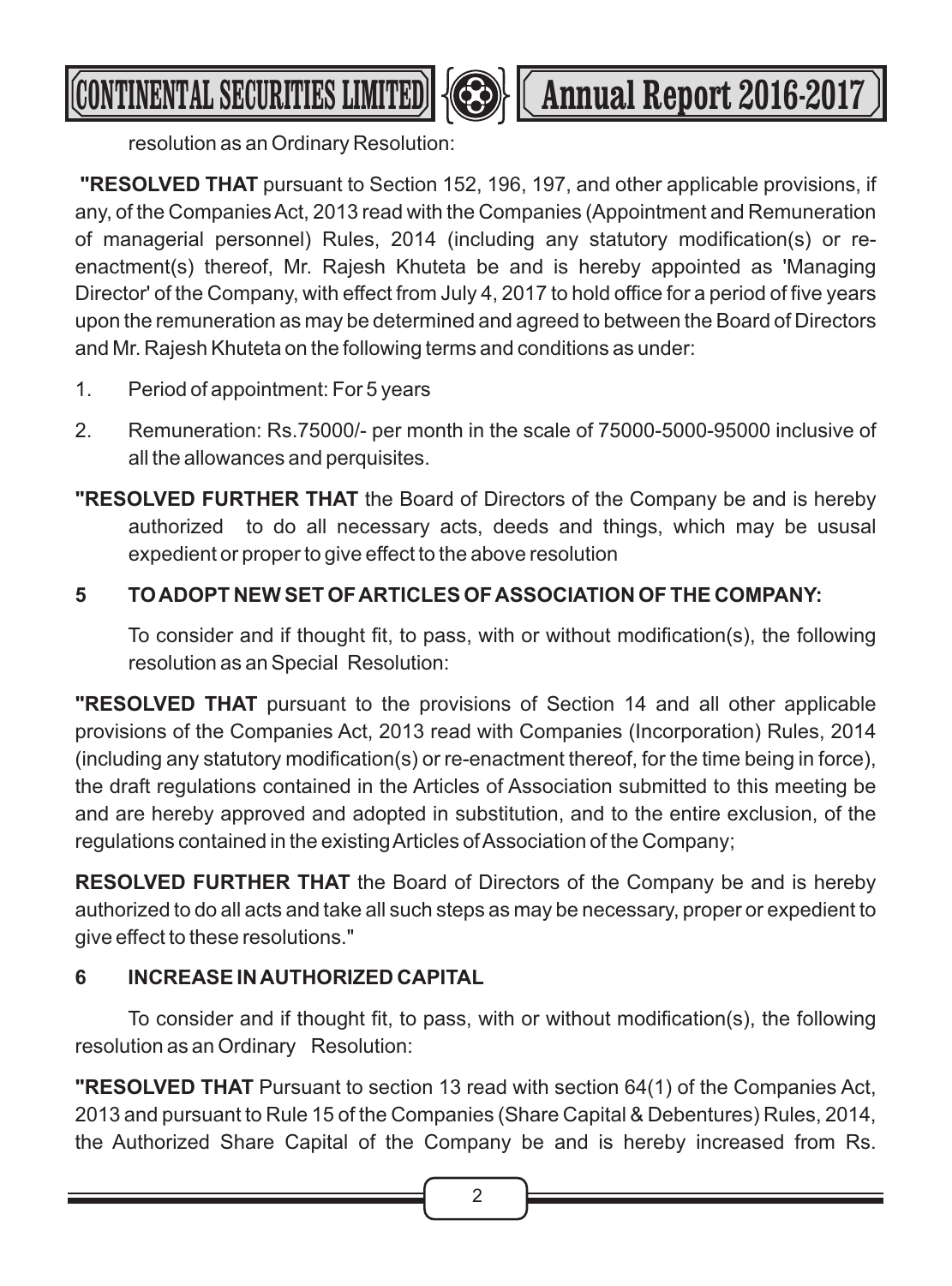**CONTINENTAL SECURITIES LIMITED <b>A Annual Report 2016-2017** 

4,00,00,000/- to Rs. 10,00,00,000/- by issue of 60,00,000 Equity Shares of Rs. 10/-each and that clause V of the Memorandum of Association of the company be altered accordingly."

**RESOLVED FURTHER THAT** pursuant to Section 13 and other applicable provisions of the Companies Act, 2013, in the Capital clause of the Memorandum of Association, the following words be substituted as follows:

"The Authorized share capital of the company is Rs. 10,00,00,000/- (Rupees Ten Crore only) divided into 1,00,00,000 (One Crore ) Equity Shares of Rs.10/- (Rupees Ten) each."

**RESOLVED FURTHER THAT** Board of Directors of the Company be and are hereby authorized to do all acts and deal with related matters in relation to increase of authorized capital."

### **EXPLANATORY STATEMENT PURSUANT TO SECTION 102(1) OF THE COMPANIES ACT, 2013:**

### **ITEM 4:**

The Board of Directors approved the appointment of Mr. RAJESH KHUTETA as Managing Director, for a further period of 5 years on the Board of the Company with effect from July 4,2017, subject to the shareholders approval.

The Remuneration proposed to be paid to Mr. RAJESH KHUTETAis Rs.75000/- per month in the scale of 75000-5000-95000 inclusive of all the allowances and perquisites.

None of the Directors / Key Managerial Personnel Except Shri M.L.Khandelwal is relative of Shri Rajesh Khuteta is interested in proposed resolution.

### **ITEM 5:**

The Board of directors has proposed to alter the and amend the Article of Association of the Company, for that approval of the members is accordingly being sought by way of a Unanimous Resolution to amend the Article of Association of the Company.

The existing AOA are based on the Companies Act, 1956 and several regulations in the existing AOAcontain references to specific sections of the Companies Act, 1956 and some regulations in the existing AOA are no longer in conformity with the New Companies Act, 2013. Hence, it is considered expedient to wholly replace the existing AoA by a new set of Articles to some extent which shall be in conformity with the new companies Act, 2013. The proposed new draft AOA are being uploaded on the Company's website for perusal by the shareholders. The draft AOAshall be available for inspection during the meeting and can be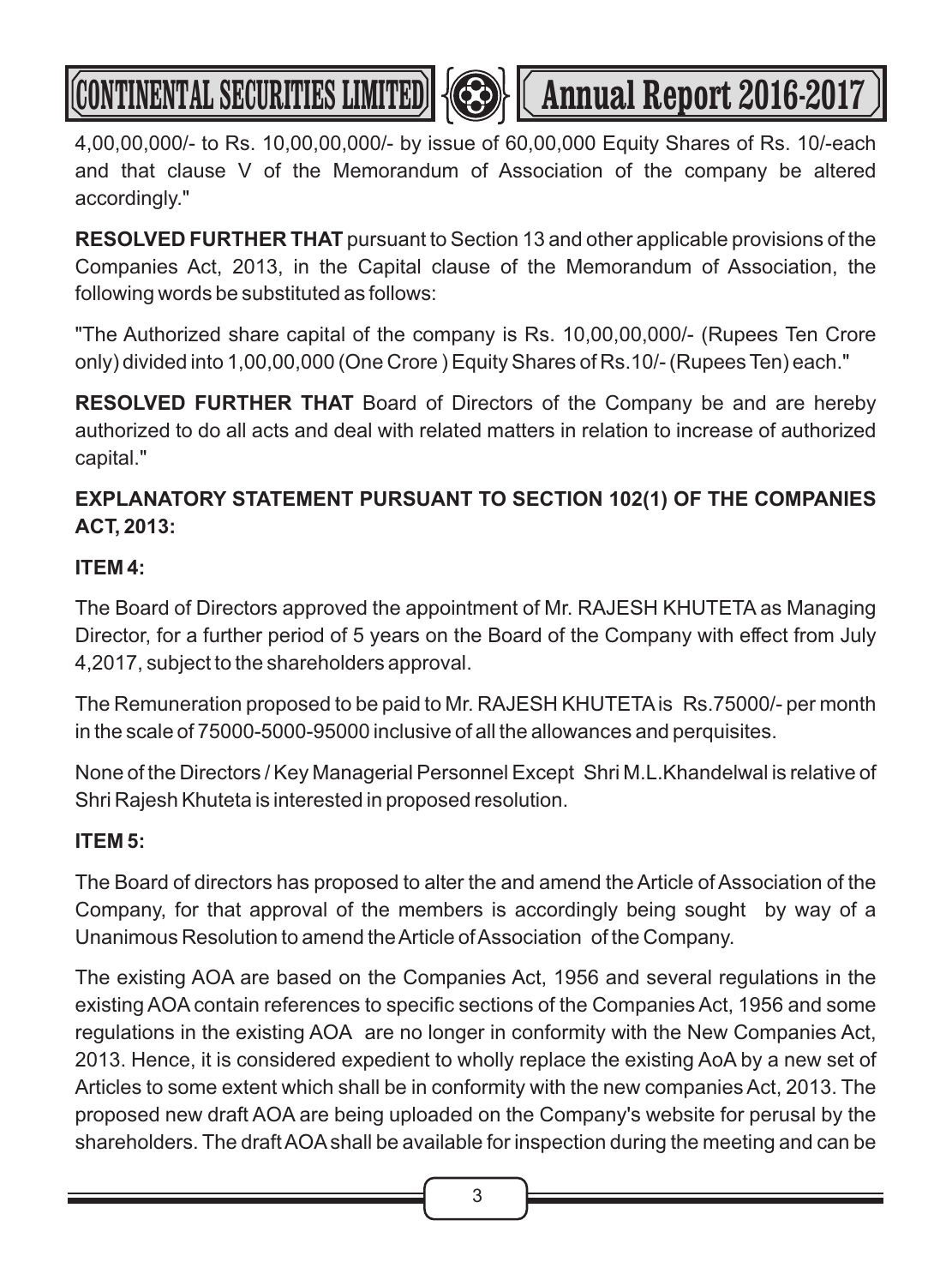inspected by members during the business hours at the registered office of the company. None of the Directors / Key Managerial Personnel of the Company / their relatives is, in any way, concerned or interested in this matter.

**CONTINENTAL SECURITIES LIMITED 433 (Annual Report 2016-2017** 

### **ITEM 6:**

the Present Authorized Capital of the Company is Rs. 4,00,00,000/- (Rupees Four Crore only) divided into 40,00,000 (Fourty lacs) Equity Shares of Rs.10/- (Rupees Ten) each." In order to meet the authorized capital requirements in future, it is necessary to enhance the authorized capital to Rs. 10,00,00,000/- (Rupees Ten Crore only) divided into 1,00,00,000 (one crore ) equity shares of Rs.10/- (Rupees Ten) each.

None of the Directors / Key Managerial Personnel of the Company / their relatives are, in any way, concerned or interested, financially or otherwise, in above resolutions.

For and on behalf of the Board of Directors

PLACE: JAIPUR DATE: 29th May, 2017

> **J.C.Kedawat**  Company Secretary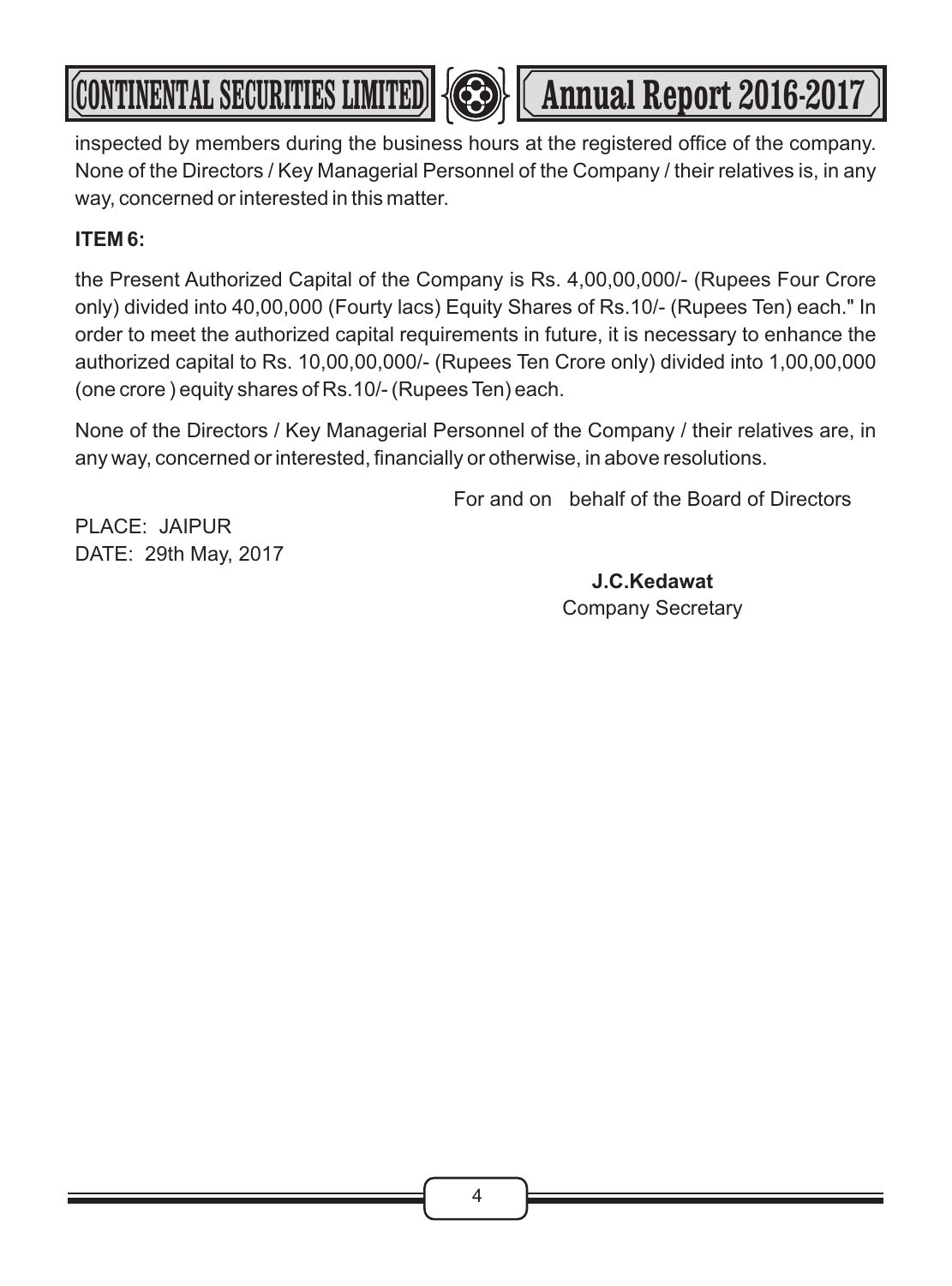**CONTINENTAL SECURITIES LIMITED | <b>Annual Report 2016-2017** 

### **NOTES**

- 1. Additional Information required pursuant to Regulation 36(3) of the SEBI (Listing and disclosure Requirements) Regulations, 2015 with regards to director seeking reappointment at the Annual General Meeting is annexed here to .
- 2. A member entitled to attend and vote at the meeting is also entitled to appoint a proxy who need not be a member of the company. A person can act as proxy on behalf of members not exceeding fifty and holding in the aggregate not more than ten percent of the total value of share capital of the Company carrying voting rights. A member holding more than ten percent of the total share capital of the company carrying voting rights may appoint a single person as proxy and such person shall not act as proxy for any other person or shareholder .
- 3. The instrument appointing proxy must reach the Registered Office of the Company not later than 48 hours before the time fixed for the meeting.
- 4. Corporate members intending to send their authorized representative to attend the meeting pursuant to Section 113 of Companies Act, 2013 are requested to send to the company a certified copy of the relevant Board resolution together with the specimen signature of their authorized representatives to attend and vote on their behalf at the meeting .
- 5. The Register of the members and share transfer books of the Company will remain closed from 21th September,2017 to 27th September, 2017( both days inclusive).
- 6. The Members holding shares in physical form are requested to intimate quoting their Folio Number and the change of address immediately to M/s BeetalFinancial Services and Computers Pvt. Ltd ( the registrar and transfer Agent) Beetal House,3rd Floor, 99 Madangir, Behind LSC, New Delhi 110062.
- 7. The shareholders holding shares in demat form and have not registered their e-mail IDs with their Depository Participant are requested to register their e-mail address , to enable the Company to use the same for serving documents electronically . Shareholders holding shares in physical form shall provide their e-mail address to RTA.
- 8. Pursuant to Section 72 of Companies Act, 2013 , shareholders holding shares in physical form may file nomination in form SH-13with the Registrar & share transfer agents of the Company .In respect of shares held in electronic /demat form the nomination form may be filed with respective depository participant .
- 9. Members desirous of obtaining any information required concerning the accounts of the company and any other information are requested to address their queries to the Company at least seven days in advance of the date of meeting.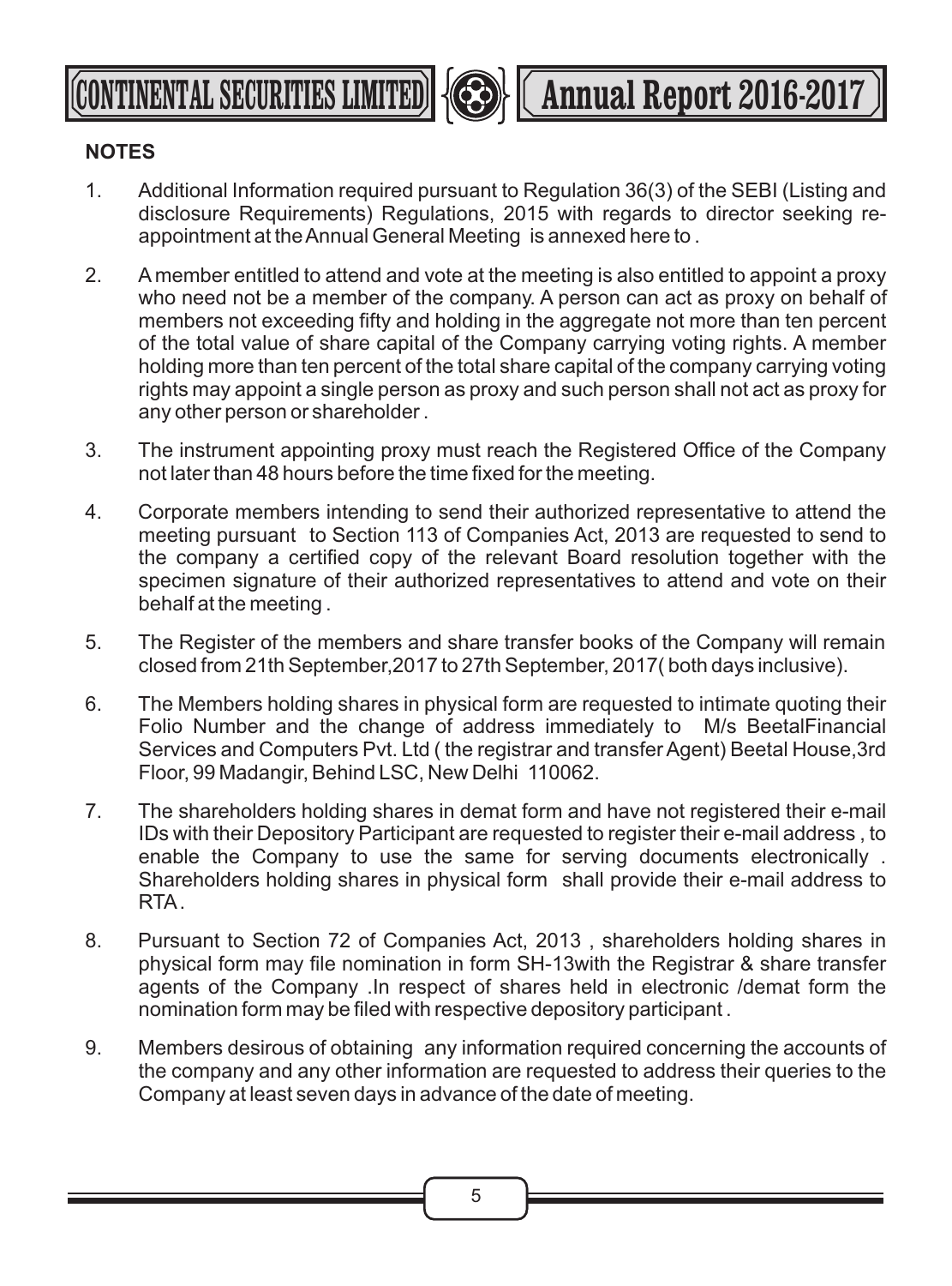

**CONTINENTAL SECURITIES LIMITED 43 (CONTINENTAL SECURITIES LIMITED 43 (CO) 4 Annual Report 2016-2017** 

- 10. The Securities and exchange Board of India (SEBI) has mandated the submission of Permanent Account Number (PAN)by every participant in securities market .Members holding shares in electronic form are therefore , requested to submit their PAN to depository participants with whom they maintain their accounts . Members holding shares in physical form have to submit their PAN number to Registrar and Share Transfer Agents of the company .
- 11. Members may note that the notice of the Annual General meeting and Annual Report for the year 2016-17 will also be available on the Company website www.continentalsecuritiesltd.com for their download .The physical copies of the aforesaid documents will also be available for inspection at Registered office of the company for inspection during normal business hours on working days .Even after registering for e - communication ,members are entitled to receive copy of above documents in physical form , upon making a request for the same at free of cost .
- 12. In accordance with rule 20 of the Companies (Management and Administration) amendment Rules ,2015,the Company has fixed20th September, 2017 as the cutoff date to determine the eligibility to vote by electronic means or in the general meeting. A person whose name is recorded in register of members or in the register of beneficiary owners maintained by depositories as on the cutoff date ,i.e 20th September 2017 shall be entitled to avail facility of e-voting as well as voting at the general meeting .

### **13. VOTING THROUGH ELECTRIC MEANS**

In compliance with provisions of Section 108 of the Companies Act, 2013, the Company is pleased to provide members facility to exercise their right to vote at the27th Annual General Meeting (AGM) by electronic means.

The members whose names appear in register of members as on cut-off date i.e. 20th September, 2017 will be entitled to vote electronically. The remote e- voting period will commence at 9.00 A.M. on 23th September, 2017 and will end at 5.00 P.M. on 26th September, 2017. The facility for voting though electronic means system shall be made available at the meeting and the members attending the meeting who have not cast their vote by remote e-voting shall be able to vote at the meeting through ' ballot paper. The company has appointed Shri Ajay Khandelwal , a partner of M/S Ajay Khandelwal & Associates , Chartered Accountants , A practicing Chartered Accountant firm to act as scrutinizer to scrutinize the ballot papers and remote e- voting process in a fair and transparent manner . The detailed procedure for remote e-voting is given below :

The instructions for e-voting are as under :

- (i) The shareholders should Log on to the e-voting website www.evotingindia.com.
- (ii) Click on "Shareholders" tab.

6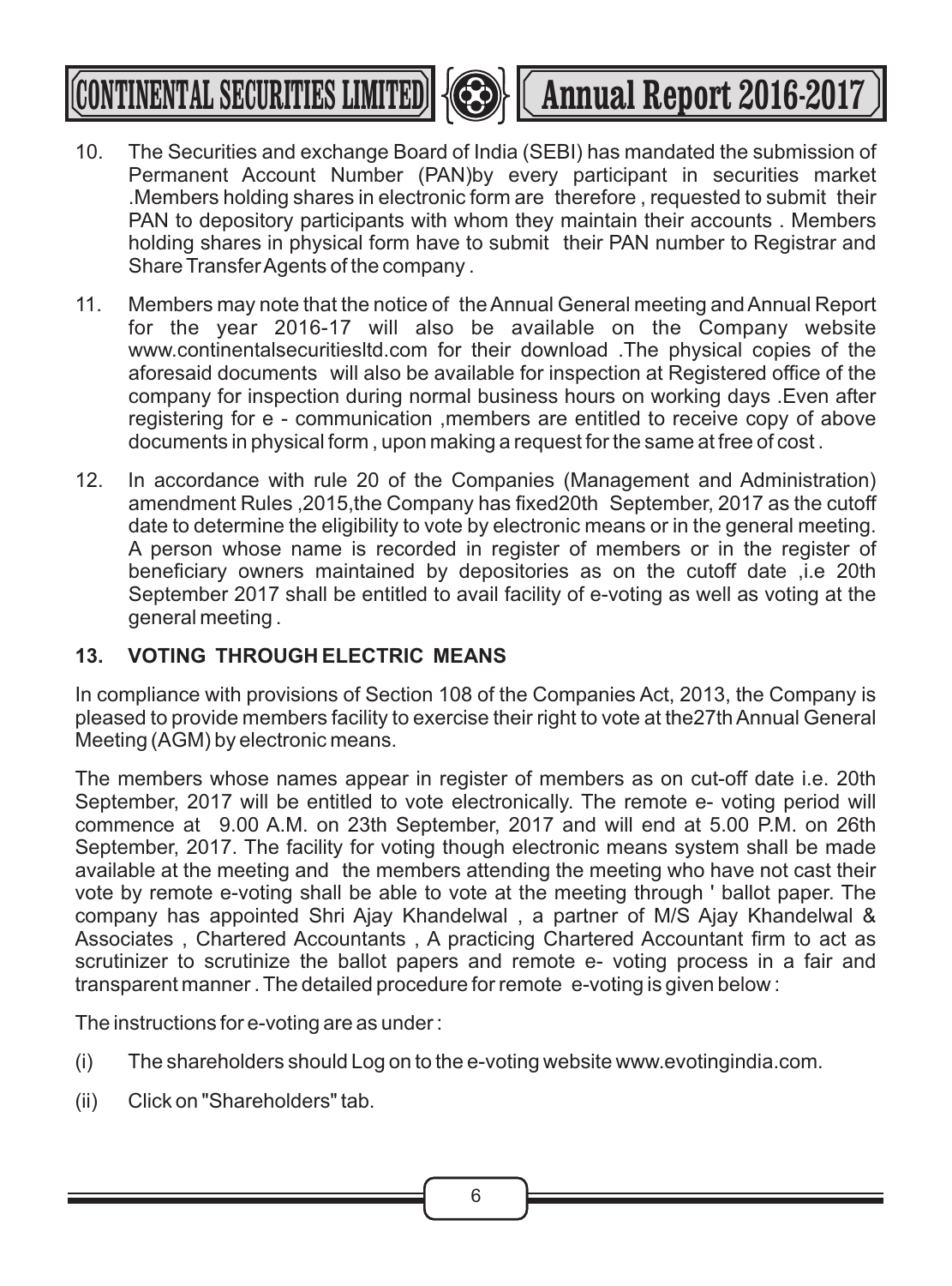

**CONTINENTAL SECURITIES LIMITED <b>Annual Report 2016-2017** 

- (iii) now enter your user ID
- a) for CDSL: 16digits beneficiary ID
- b) for NSDL: 8 character DPIDfollowed by 8 digit client ID
- c) members holding shares in physical form should enter Folio Number registered with the Company.
- (iv) Next enter the Image Verification as displayed and Click on Login.
- (v) If you are holding shares in demat form and had logged on to www.evotingindia.com and voted on an earlier voting of any company, then your existing password is to be used.
- (vi) If you are a first time user follow the steps given below:

For members holding shares in demat form and physical form

PAN:Enter your 10 digit alpha numeric PAN issued by Income Tax department (Applicable for both demat and physical shareholders.

Members who have not up dated their PAN with the Company/depository participant are requested to use the first two letters of their name and the 8 digits of sequence number in the PAN field. In case the sequence number is less than 8 digits enter the applicable number of 0's before the number after the first two characters of the name in capital letters i.e. if your name is Ramesh Kumar with sequence No.1, than enter RA00000001 in the PAN field.

DOB:Enter the date of birth as recorded in yourdemat account or in the Company records for the said demat account or folio in DD/MM/YYformat.

- (vii) After entering these details appropriately, click on "SUBMIT" tab.
- (viii) Members holding shares in physical form will then reach directly the Company selection screen. However, members holding shares in demat form will now reach 'Password Creation' menu wherein they are required to mandatorily enter their login password in the new password field. Kindly note that this password is to be also used by the demat holders for voting for resolutions of any other company on which they are eligible to vote, provided that company opts for e-voting through CDSL platform. It is strongly recommended not to share your password with any other person and take utmost care to keep your password confidential.
- (ix) For Members holding shares in physical form, the details can be used only for e-voting on the resolutions contained in this Notice.
- (x) Click on EVSN for CONTINENTAL SECURITIES LIMITED on which you choose to vote.

7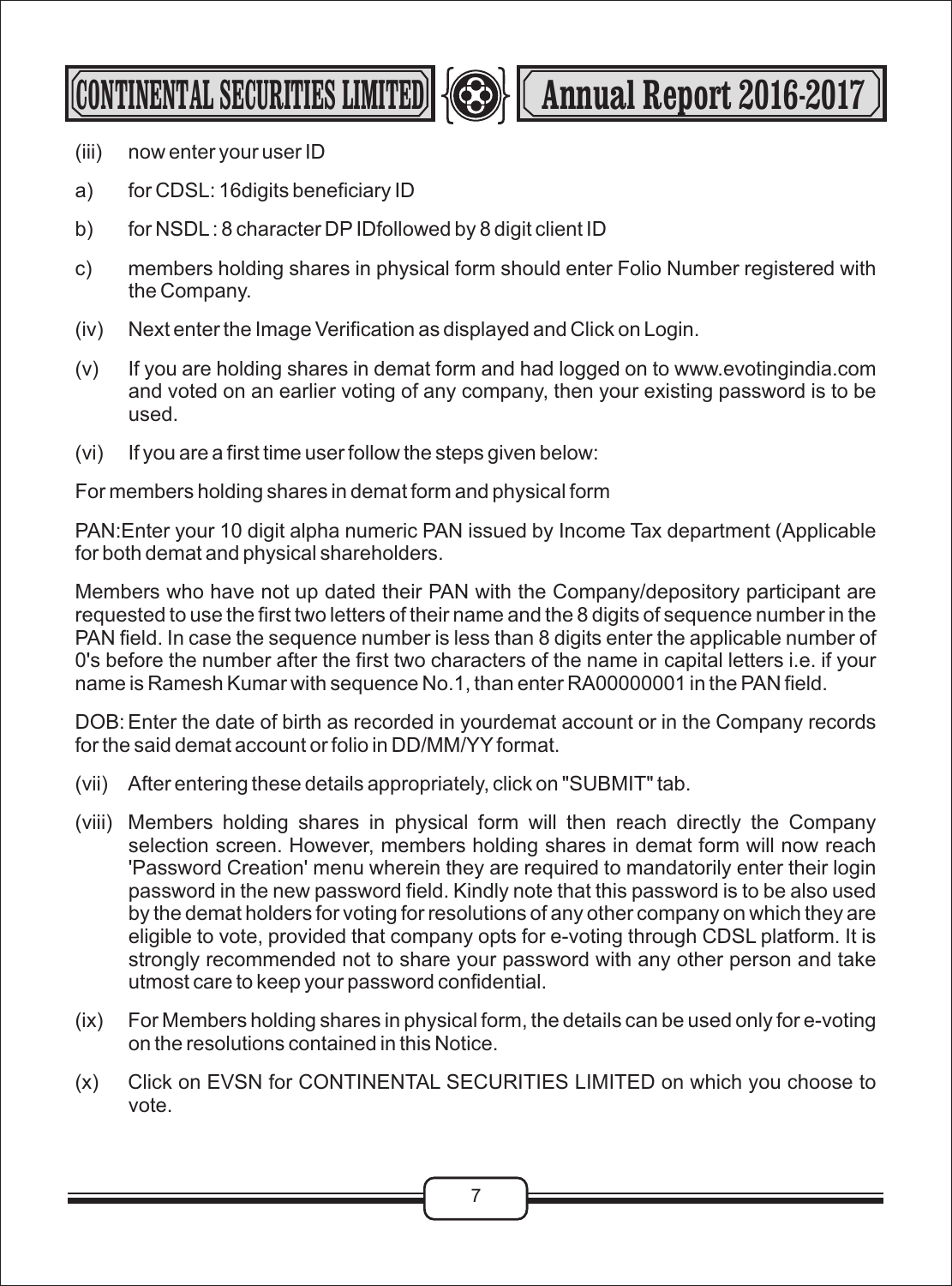

(CONTINENTAL SECURITIES LIMITED) **Annual Report 2016-2017** 

- (xi) On the voting page, you will see "RESOLUTION DESCRIPTION" and against the same the option "YES/NO .
- (xii) Select the option YES or NO as desired. The option YES implies that you assent to the Resolution and option NO implies that you dissent to the Resolution.
- (xiii) Click on the "RESOLUTIONS FILE LINK" if you wish to view the entire Resolution details.
- (xiv) After selecting the resolution you have decided to vote on, click on "SUBMIT". A confirmation box will be displayed. If you wish to confirm your vote, click on "OK", else to change your vote, click on "CANCEL" and accordingly modify your vote.
- (xv) Once you "CONFIRM" your vote on the resolution, you will not be allowed to modify your vote.
- (xvi) You can also take out print of the voting done by you by clicking on "Click here to print" option on the Voting page.
- (xvii) If Demat account holder has forgotten thepassword then Enter the User ID and the image verification code and click on Forgot Password & enter the details as prompted by the system.

(xviii) Notes for Non Individuals and custodians shareholders:

- ? Institutional shareholders (i.e. other than Individuals, HUF, NRI etc.)and custodian are required to log on to www.evotingindia.com and register themselves as Corporate. They should submit a scanned copy of the Registration Form bearing the stamp and sign of the entity to helpdesk.evoting@cdslindia.com.
- ? After receiving the login details they have to create a compliance user using the admin login and password. The compliance user would be able to link the accounts for which they wish to vote on.
- The list of accounts linked in to login should be mailed to helpdesk.evoting@ cdslindia.com and on approval of the accounts they would be able to cast their vote.
- They should upload a scanned copy of the Board Resolution and Power of Attorney (POA) which they have issued in favour of the Custodian, if any, in PDF format in the system for the scrutinizer to verify the same.
- (xix) In case you have any queries or issues regarding e-voting, you may refer the Frequently Asked Questions
- (xx) ("FAQs") and e-voting manual available at www. evotingindia.com under help section or write an email to helpdesk.evoting@cdslindia.com.
- (xxi) The shareholders can opt for only one mode of voting ,i.e. either physically by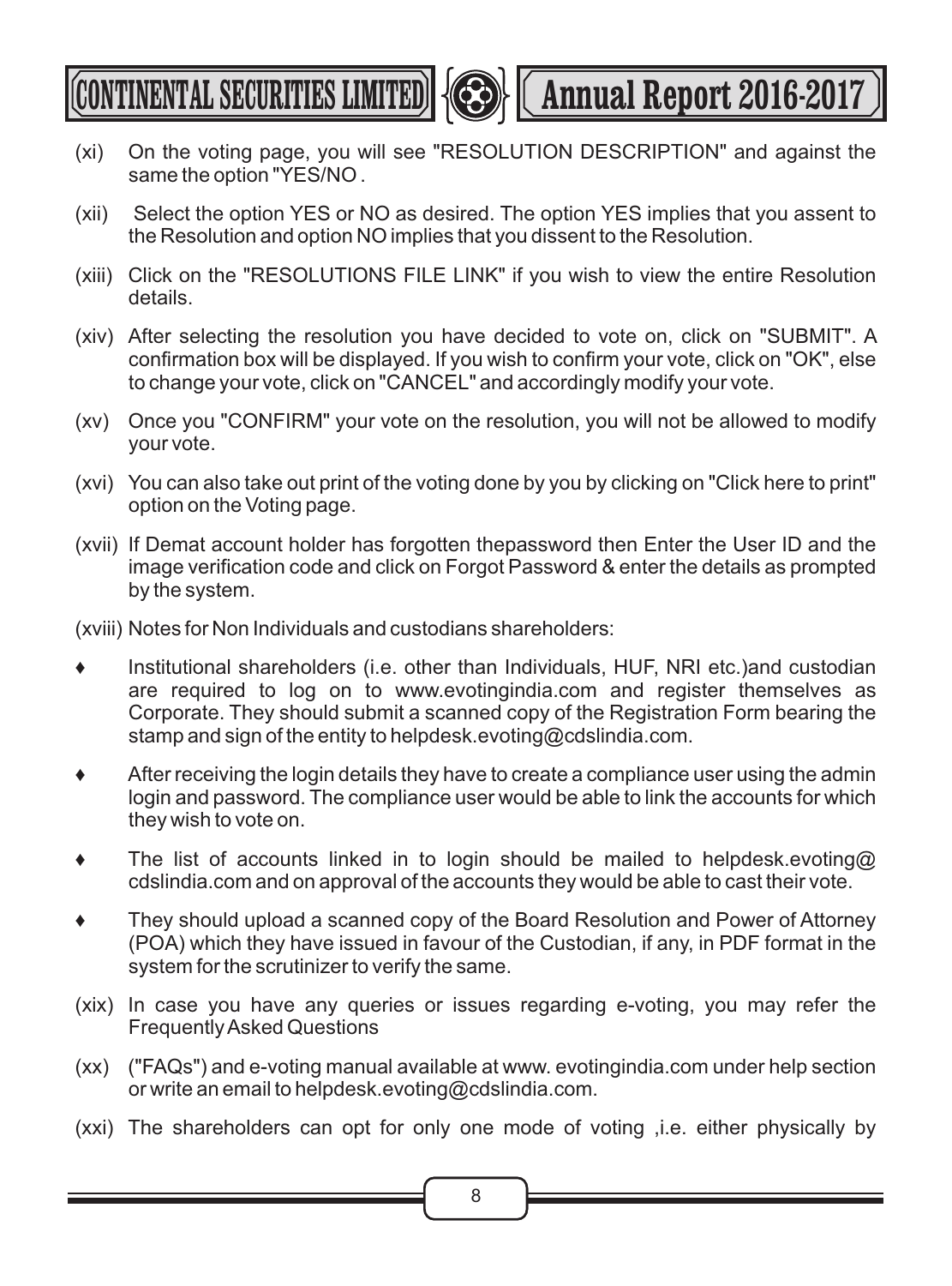attending AGM or e-voting. If any shareholders opt for e-voting, he/she will not be eligible to vote physically in AGM.

(xxii) Mr. Ajay Khandelwal, Practicing Chartered Accountants (Membership No. 403532) has been appointed as the Scrutinizer to scrutinize the e-voting process in a fair and transparent manner. The scrutinizer shall within a period not exceeding three working days from the conclusion of the e- voting period unlock the votes in presence of two witnesses not in employment of the company make a scrutinizer's report of the votes casted in favour or against , if any, forthwith to the Chairman of the Company.

**CONTINENTAL SECURITIES LIMITED <b>Annual Report 2016-2017** 

- (xxiii) The Results of e-voting shall be declared on or after the AGM of the Company and the Results declared with Scrutinizer Report shall be placed on the Website of the Company i.e. www.continentalsecuritieslimited.com and also on the website of CDSL viz. www.cdslindia.com within four days of passing of the Resolution at the AGM of the Company.The Scrutinizer will submit the report by 1st October 2017.
- 12. All documents referred to in the accompanying Notice shall be open for inspection at theRegistered Office of the Company during normal businesshours (9.00 am to 5.00 pm) on all working days, up to andincluding the date of the Annual General Meeting of the Company.

For and on behalf of the Board of Directors

PLACE: JAIPUR DATE: 29th May ,2017

**J.C.Kedawat** 

Company Secretary

**ADDITIONAL INFORMATION PURUSNT TO REGULATION 36(3) OF THE SEBI (LISTING OBLIGATION & DISCLOSURE REQUIRMENTS) REGULATIONS,2015 WITH REGARDS TO THE DIRECTOR SEEKING RE-APPOIMTMENTS AT 27th ANNUAL GENERAL MEETING**

| M.L.Khandelwal                               |
|----------------------------------------------|
| 02-03-1945                                   |
| 30-03-1990                                   |
| M.tech                                       |
|                                              |
| 1. Continental Petroleums Limited            |
| Number of Shares Held in the Company: 70,400 |
|                                              |

For and on behalf of the Board of Directors

PLACE: JAIPUR DATE: 29th May ,2017

> **J.C.Kedawat**  Company Secretary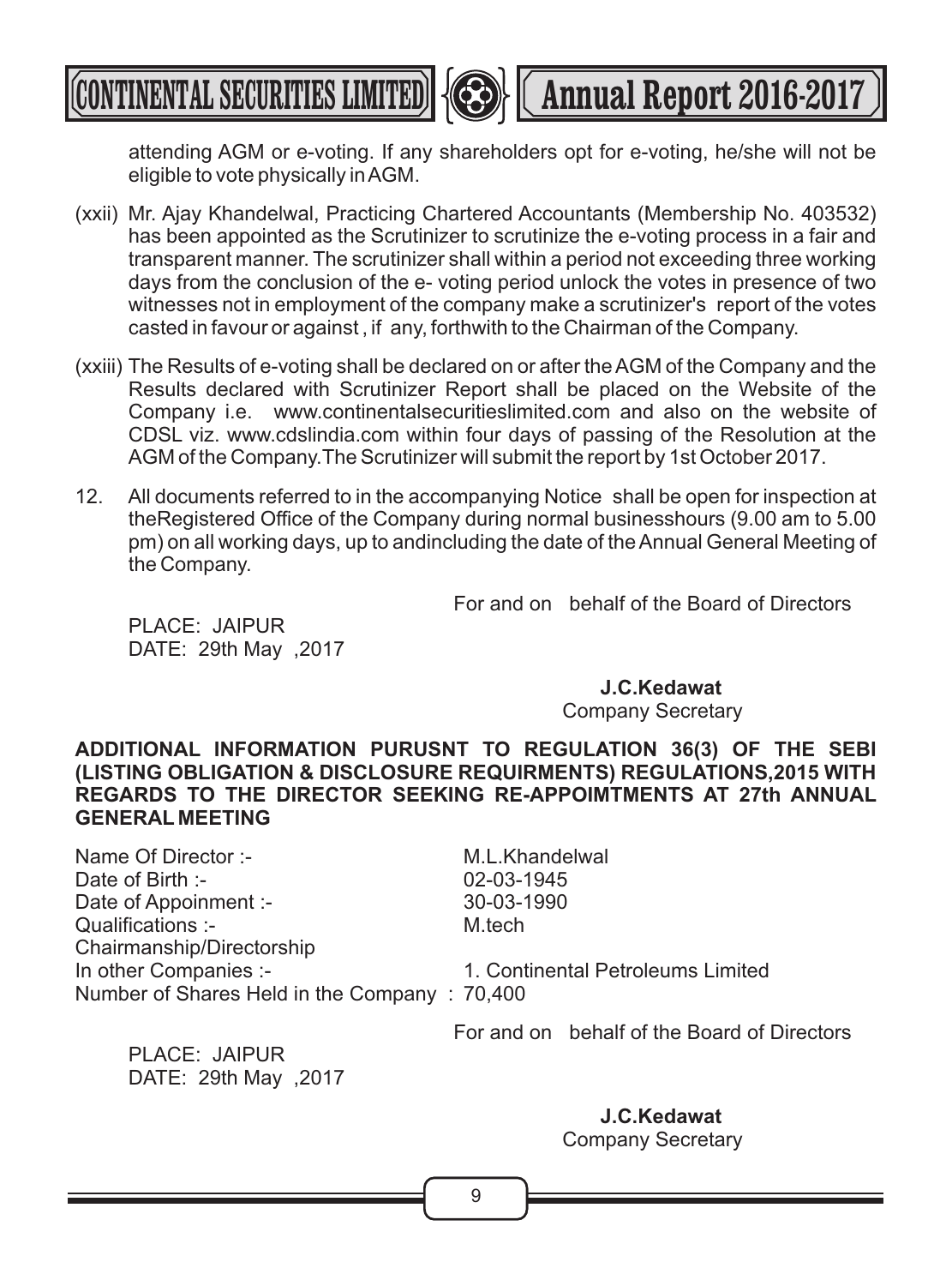



### **DIRECTORS REPORT**

Your Directors have pleasure in presenting the Annual Report together with Audited Accounts for the year ended 31st March, 2017

### **FINANCIAL RESULTS** (Rs in lacs)

|                                      |                  | .                |
|--------------------------------------|------------------|------------------|
|                                      | Year Ended       | Year Ended       |
|                                      | 31st March, 2017 | 31st March, 2016 |
| Income                               | 39.58            | 32.56            |
| <b>Total Expenditure</b>             | 22.82            | 20.37            |
| Profit before interest, Dep. And tax | 16.76            | 12.19            |
| Interest                             | 0.45             | 0.49             |
| Depreciation                         | 3.64             | 6.11             |
| Taxation                             | 3.06             | 0.96             |
| Net profit                           | 9.61             | 4.63             |
| Profit (Loss) brought forward        | 10.35            | 6.65             |
| Net Profit (Loss) carried forward    | 17.95            | 10.35            |
|                                      |                  |                  |

### **DIVIDEND**

No dividend was declared during the financial year 2016-17 as the company has utilized or used its profits in other activities for promoting its business.

### **RESERVES**

A sum of Rs. 2.01 Lacs has been transferred by company to Reserve fund as per guidelines prescribed by Reserve Bank Of India. No other amount is carried to any reserves during the period under review.

### **OPERATIONS**

During the year under review the Company has registered a gross income of Rs. 39.58 Lacs as compared to the income of Rs. 32.56 lacs in the previous year. The net profit of the company was Rs.9.61 lacs as against net profit of Rs. 4.63 lacs in the previous year.

### **PROSPECTS**

The year 2016-17 has seen downfall in some of the areas of the Indian economy. One of the major features of the fiscal year was the unfavorable financial market condition. However, the company expectgood performance even after stiff competition with big players. The Company is still in process of consolidation and efforts are being made to enhance the networth of the Company through renewed focus on core competence on Leasing and Investments. However, the finance is major problem in expending the business of the Company.

### **MANAGEMNT DISCUSSION AND ANALYSIS**

The indian economy is now recovering and growth is on track . The financial position of banks and corporates have been deteriorated. There are numerous factors which may affect business of finance companies . The performance of the company , its profitability , attitude of consumers etc. are some of them. Company is taking cautions view and formulate policies accordingly.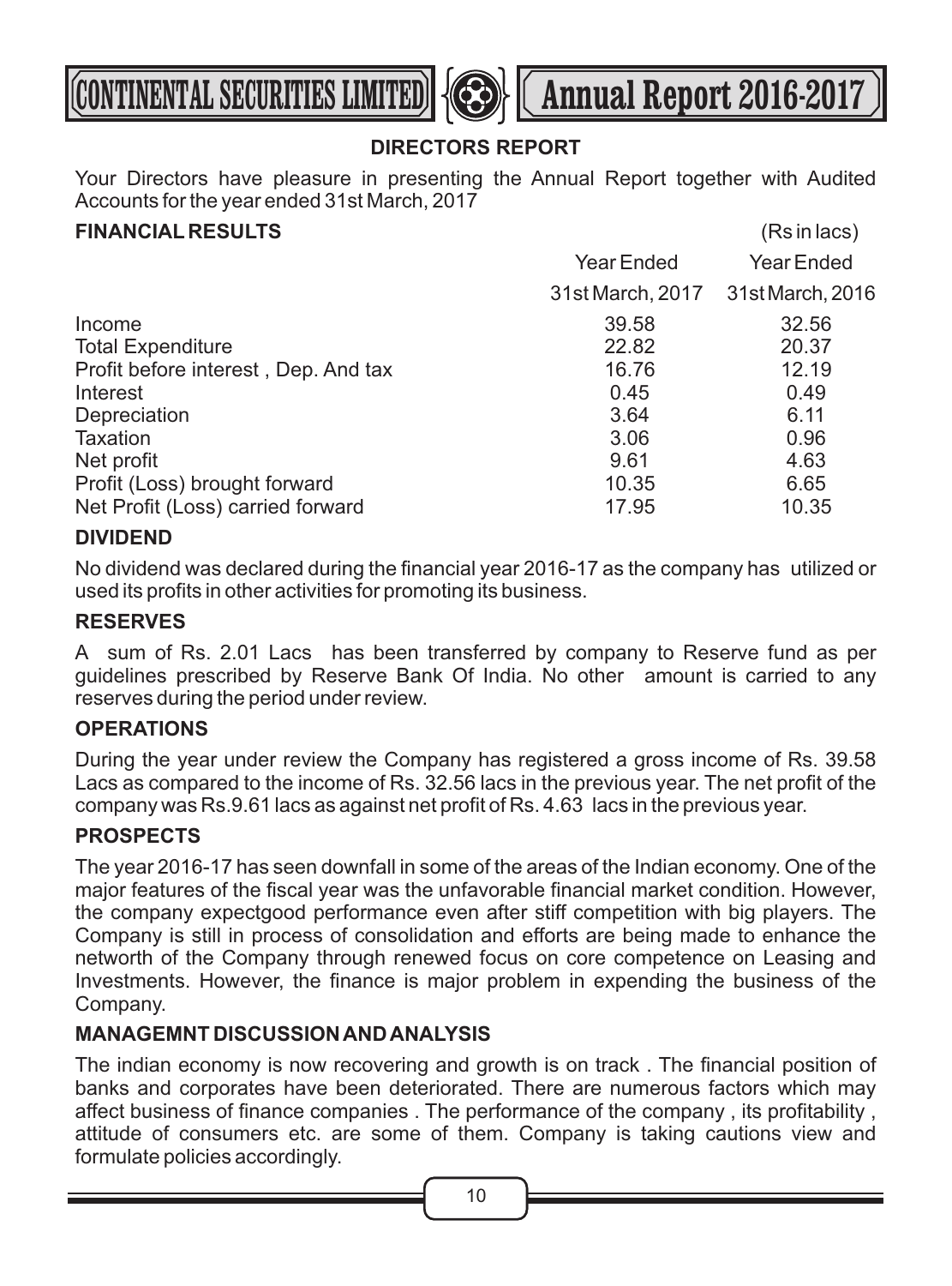



### **RESERVE BANK OF INDIA**

The Company has continued to follow all applicable guidelines issued by the Reserve bank of India for NBFCs regarding Capital Adequacy, Asset Classification, provisioning and income recognition on non-performing asset as applicable to category of NBFCs not accepting Public Deposits.

### **DEPOSITS**

The Company has not accepted any deposits during the year under review.

### **PARTICULARS OF LOANS, GUARANTEES OR INVESTMENTS BYTHE COMPANY**

Details of loans, guarantees and investments, if any, covered under the provisions of section 186 of the Companies act, 2013 are given in the notes to the financial statements.

### **SIGNIFICANT AND MATERIALORDERS**

No significant or material order has been passed by the Regulators /Courts or Tribunals which can impact the going concern status and Company's operation in future.

### **MATERIAL CHANGES AND COMMITMENTS AFFECTING THE FINANCIAL POSITION OF THE COMPANY**

There were no material changes occurred subsequent to the close of financial year of the company to which the balance sheet relates and the date of the report which can affect the financial position of the Company

### **DISCLOSURE AS PER SEXUAL HARASSMENT OF WOMEN AT WORK PLACE (PREVENTION , PROHIBITION AND REDRESSAL)ACT,2013**

The company has zero tolerance for sexual harassment at work places and has in place a policy on prevention , prohibition and redressal of sexual harassment at work place in the line of provisions of Sexual Harassment of women at work place (Prevention , prohibition and redressal ),Act,2013and the rules framed there under . At present company has no women worker in service.

### **CORPORATE SOCIAL RESPONSIBILITY**

THE Provisions of companies act ,2013 relating to Corporate social responsibility does not apply to the company.

### **DOCUMENTS PLACED ON THE WEBSITE**

(www.continentalsecuritiesltd.com)

The following documents have been placed on the website in compliance with the Act :

- Financial statements of the Company .
- Code of conduct for insider trading and corporate disclosure practices.

### **RELATED PARTYTRANSACTIONS:**

ALL the related party transactions that were entered in to during the financial year were on an arm's length basis and were in the ordinary course of business. There are no material / significant related party transaction made by the Company which has a potential conflict with the interest of the Company at large and disclosure in form AOC-2 is given as required.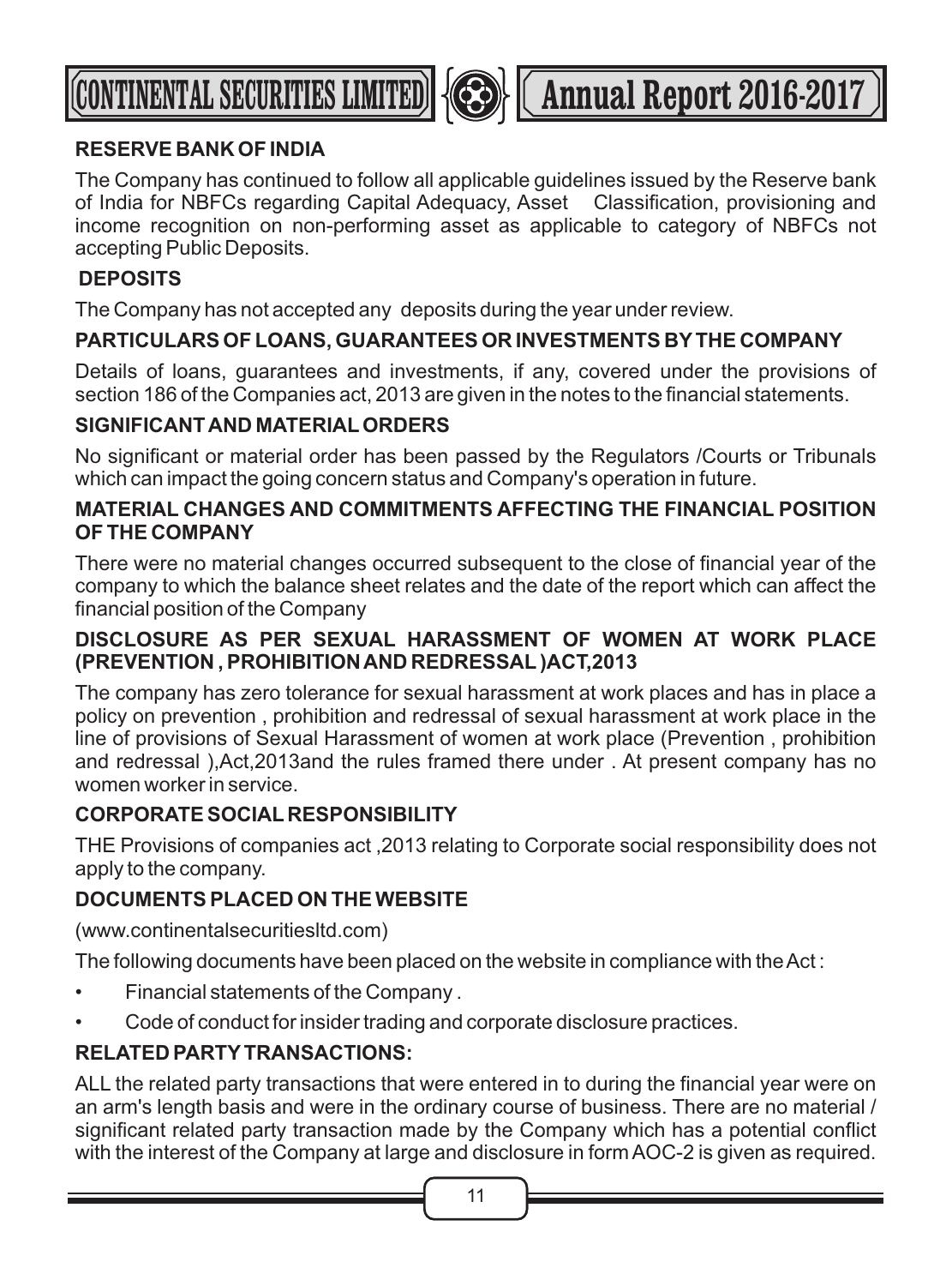**CONTINENTAL SECURITIES LIMITED <b>AND LESS** (Annual Report 2016-2017

The Board has framed a policy on related party transaction.

### **EXTRACTS OF ANNUAL RETURN :**

Extracts of annual return is annexed to this report.

### **STATUTORYAUDITORS**

As per the provision of the Act, the period of office of M/s R.P. Khandelwal& Associates,Chartered Accountants , Statutory Auditors of the Company, expires at the conclusion of the ensuring Annual General Meeting .

It is proposed to appoint M/s B L DUSAD & CO, CHARTERED ACCOUNTS (Firm Registration No. 001435C), for a term of 5(five) consecutives years who hare confirmed their eligibility and qualification required under the Act for holding the office, as a Statutory Auditor of the Company.

The Notes on financial statement referred to the Auditor Report are self explanatory and do not call for any further comments. The Auditors Report does not contain any qualification, resvervation adverse remark or disclaimer

### **INTERNALAUDITORS**

M/S Ajay Khandelwal & Associates, Chartered Accountants were appointed internal Auditors of the Company for the year ended 31st March,2017 under the provisions of Companies act, 2013. The Company proposes to continue their services for the year 2017-18

### **VIGIL MECHANISM**

In Accordance of Section 177 of the Companies act, 2013 the Company has constituted a Whistle Blower policy/ Vigil Mechanism to establish a vigil mechanism for the Directors and employees to report genuine concerns in such manner as may be prescribed and to report to the management instances of unethical behavior, actual or suspected fraud or violation or violation of company's code of conduct .

### **RISK MANAGEMENT**

Company has implemented an integrated risk management approach through which it reviews and assesses significant risk on a regular basis to ensure the there is a robust system of risk controls and mitigation in place.

Senior management periodically review the risk management. The management however, of the view that no risk element is identified which in opinion of the board may threaten the existence of the company.

### **INTERNAL CONTROLSYSTEM**

The Company has an internal control system commensurate with the size and complexity of operations. The Company has appointed M/S Ajay Khandelwal & Associates, Chartered accountants Jaipur as internal auditors of the Company. The Audit committee has also taken effective steps to review internal control system from time to time.

### **SECRETARIALAUDITORS**

Pursuant to provisions of Section 204 of the companies act, 2013 M/S MKGP & Associates Secretaries were appointed as Secretarial auditors of the company for the year ended 31st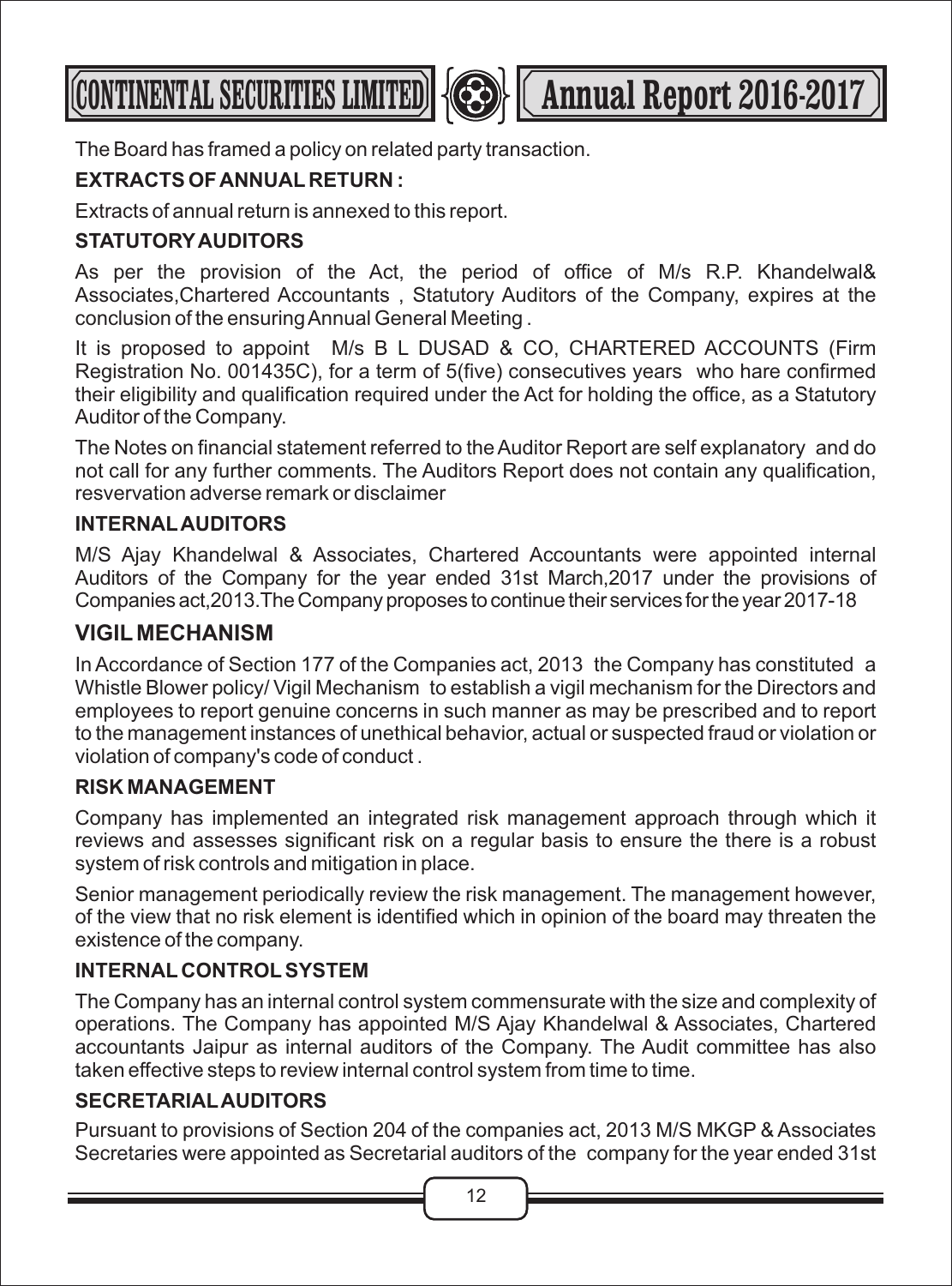



March,2017. The Secretarial Audit report submitted by them is annexed. The report does not contain any qualification

### **DIRECTORS**

Shri M.L Khandelwal Director of the Company, is retiring by rotation at the ensuring Annual General Meeting and being eligible, offers himself for appointment

Shri Rajesh Khuteta also be re - appointed Managing Director of Company in this Annual General Meeting.

### **BOARDS COMMITTEES:-**

The Boards of Directors of the Company has constituted various Committees in Compliances with the provision of the Companies and SEBI listing Regulations, such as Audit Committee, Nomination Remuneration and Compensation Committee, Shareholder Grievance Committee.

All Decision pertaining to the constitution of the Committees, appointment of members and fixing of the terms of reference /role of the committees are taken by the Board of Directors.

### **AUDIT COMMITTEE**

The Audit Committee comprises Independent Director namely Shri Suresh Kumar Gupta (Chairman) Shri Vishnu Dusad and Mrs Ruchi Gupta During the year, all the recommendation made by the Audit Committee were accepted by the Board.

Details of the Number of Meeting held during the year; 30th May 2016. 13th August 2016, 14th November 2016, and 14th February 2017.

### **NOMINATION AND REMUNERATION COMMITTEE**

The Board on the recommendation of the Nomination remuneration and compensation Committee has adopted a policy for Selection, appointment and remuneration of Directors, key Managerial personnel and Senior Management. Meeting was held during the year on 20th December 2016.

### **MEETING OF BOARD OF DIRECTORS**

The meetings of Board of Directors held during the year under review on 30th May 2016.6th August 2016 13th August 2016, 14th November 2016,20th December 2016 and 14th February 2017

### **INDEPENDENT DIRECTORS MEETING**

During the year under reference one meeting of Independent directors was held on 14th Feb 2017in compliance with the requirement of Schedule IV of the Companies Act, 2013.At the said meeting performance of non-independent Directors, Board as a whole and Chairman of the Company was reviewed.

### **DECLARATION BYINDEPENDENT DIRECTORS :**

The Company has obtained a declaration from independent Directors. The said independent Directors meets the criteria of independence as mentioned in Section 149 ( 6), of the Companies Act,2013 and Schedule IV of the Companies Act 2013.

### **PREVENTION OF INSIDER TRADING**

The Company has adopted a code of conduct for fair disclosure and prevention of insider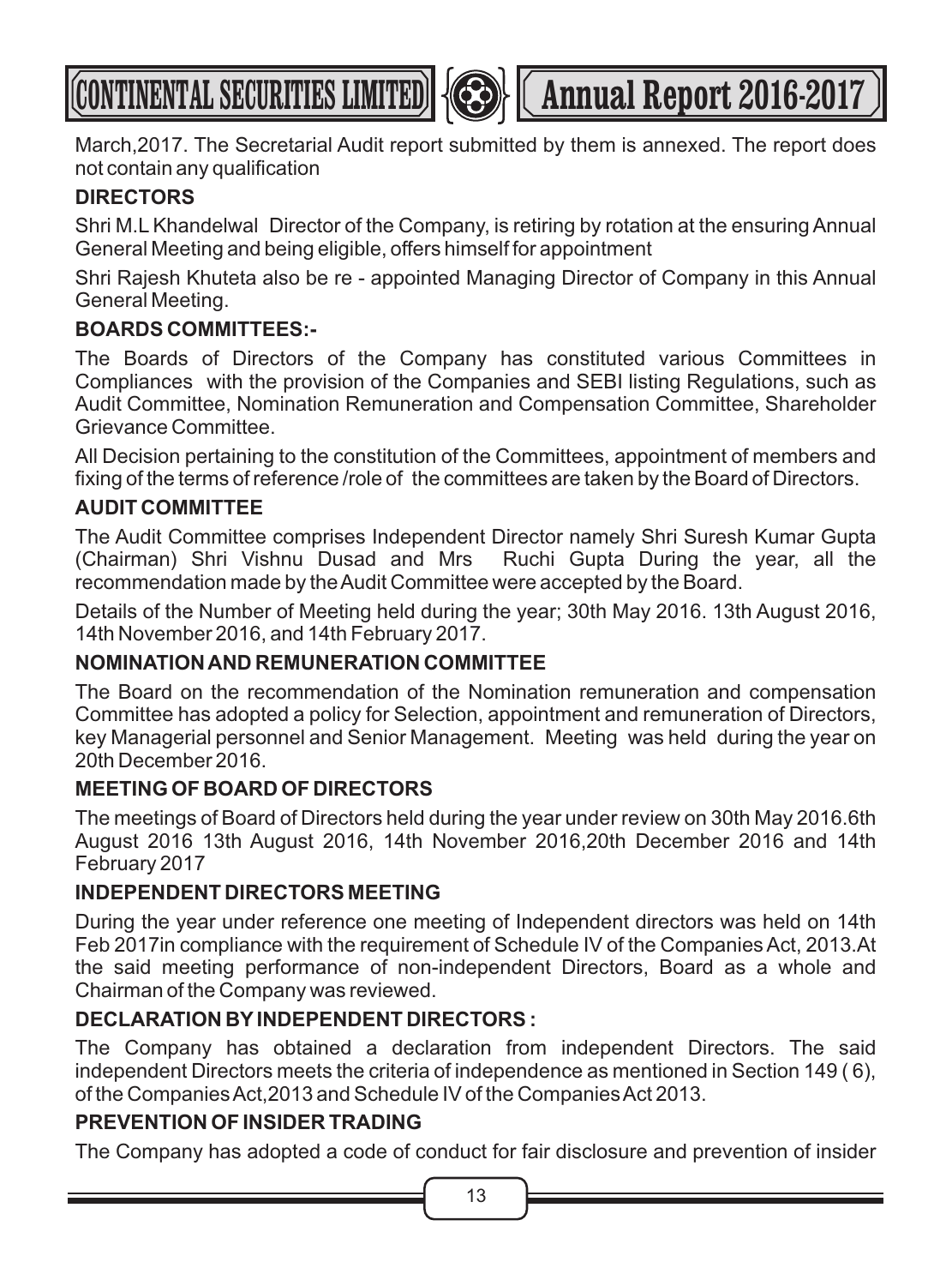# **CONTINENTAL SECURITIES LIMITED <b>Annual Report 2016-2017**



trading in order to regulate and control trading in securities by Directors and designated employees of the Company. The code requires pre-clearance for dealing in the Company shares and prohibits the purchase and sales of Company shares by Directors and designated employees while in possession or unpublished price sensitive information in relation to Company and during the period of closure of trading window.

(i) Demat/Remat of shares

No request was received for Remat during the financial year. Details of Demat as follows;

- a) Number of shares Dematerialized 14,89,571
- b) Percentage of Shares Dematerialized as on 31st march,2017 45.82% .
- (ii) Disclosures
- a) There were no transactions of material nature with its related parties that may have the potential conflict with the interest of the company at large. Transactions with related parties are disclosed in Note No 12 of the financial statements.
- b) There were no instances of non compliance nor have any penalties imposed by Stock Exchanges or SEBI or any other statutory authority on any matter related to capital market during the last here financial years.
- c) Managing Director of the company has certified to the Board with regard to the compliance made by them in terms of Clause 49 of the listing agreement and the certificate form part of this report.

| Sr.<br>no | Name of Director/KMP<br>and its designation | Remuneration<br>to the<br>Director/KMP<br>for the<br><b>Financial Year</b><br>2016-17 | Percentage<br>Increase/Decre<br>ase in<br>remuneration in<br>the Financial<br>Year 2016-17 | Ratio of<br>Remuneration of<br>each director to the<br>Median<br>Remuneration of<br><b>Employees</b> |
|-----------|---------------------------------------------|---------------------------------------------------------------------------------------|--------------------------------------------------------------------------------------------|------------------------------------------------------------------------------------------------------|
|           |                                             |                                                                                       |                                                                                            |                                                                                                      |
| 1.        | Mr. M.L. Khandelwal                         |                                                                                       |                                                                                            |                                                                                                      |
|           | (Chairman)                                  | 4500                                                                                  |                                                                                            | .04                                                                                                  |
| 2.        | Mr. Rajesh Khuteta                          | 5,37,000                                                                              | 7.19                                                                                       | 5.09                                                                                                 |
| 3.        | Mr. Vishnu Dusad                            |                                                                                       |                                                                                            |                                                                                                      |
|           | (Independent Director)                      | 4500                                                                                  |                                                                                            | .04                                                                                                  |
| 4.        | Mr. Suresh Kumar Gupta                      |                                                                                       |                                                                                            |                                                                                                      |
|           | (Independent Director)                      | 4500                                                                                  |                                                                                            | 0.04                                                                                                 |
| 5.        | Mrs. Ruchi Gupta                            |                                                                                       |                                                                                            |                                                                                                      |
|           | (Independent Director)                      | 4500                                                                                  |                                                                                            | 0.04                                                                                                 |
| 6.        | Mr. J.C. Kedawat                            |                                                                                       |                                                                                            |                                                                                                      |
|           | (Company Secretary)                         | 1,44,000                                                                              |                                                                                            | 1.36                                                                                                 |
| 7.        | Mr. Hemant Gupta                            |                                                                                       |                                                                                            |                                                                                                      |
|           | (C.F.O)                                     | 2,16,000                                                                              | 22.72                                                                                      | 2.04                                                                                                 |
|           |                                             | 14                                                                                    |                                                                                            |                                                                                                      |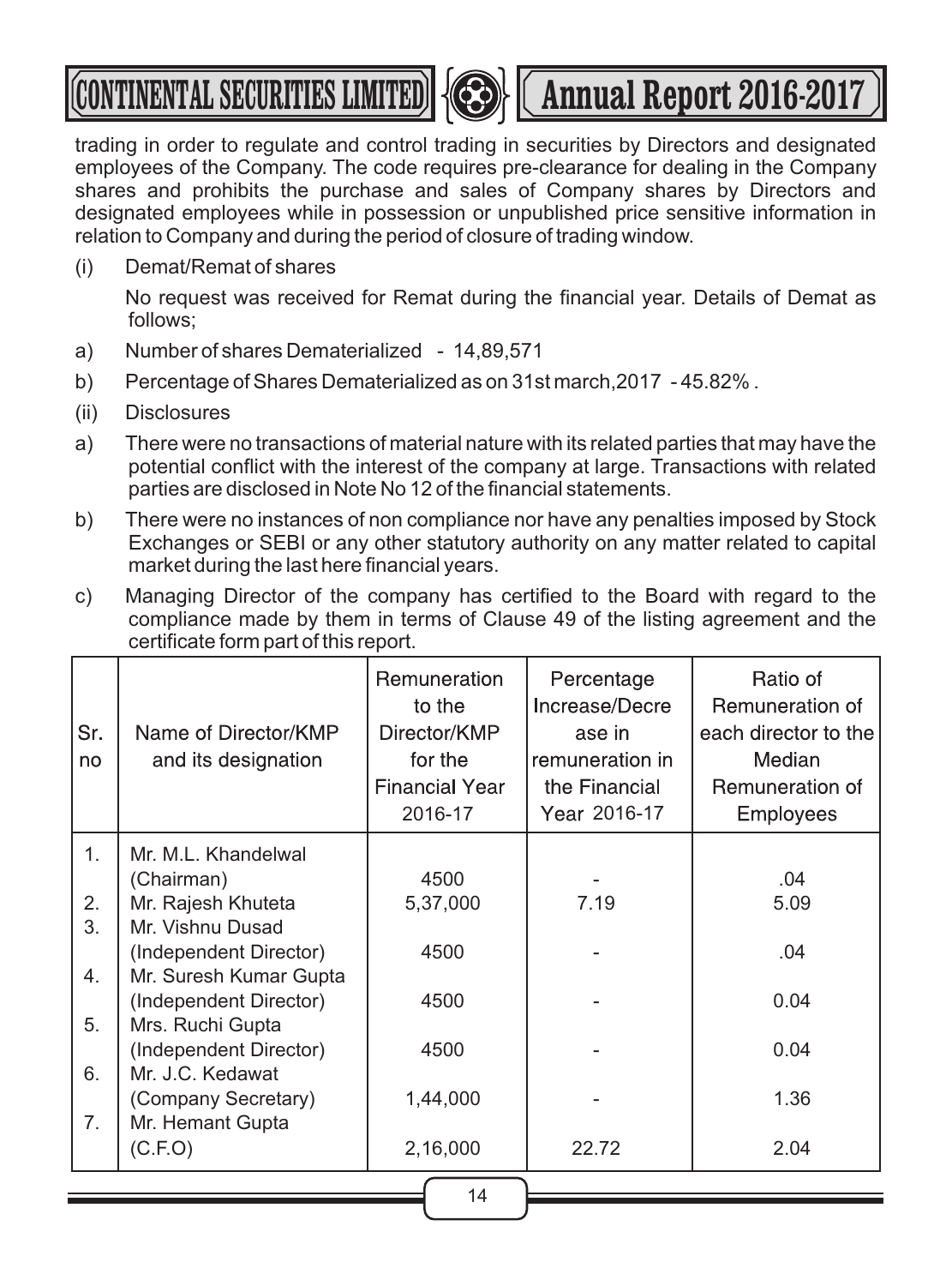**CONTINENTAL SECURITIES LIMITED <b>Annual Report 2016-2017** 



### **REMUNERATION OF NON-EXECUTIVE/EXECUTIVE DIRECTORS**

Details pertaining to remuneration as required under Section 197(12) of the companies act, 2013read with Rule 5 (1) of the Companies (Appointment and Remuneration of Managerial Personnel) 2014 :

\* Only sitting fee is paid to Independent and non executive Directors.

- i. The number of employees on the roll of the company is one.
- ii. The median remuneration of employees( MRE ) of the Company is Rs.105600 .The MRE for the year is increased by 5.00 %compared to previous year.
- iii. There was no increase in salary of Key Managerial Personnel during the year and managerial remuneration except increase in salary of Managing Director by Rs. 36000.00 and CFO by Rs.40000.
- iv. There is no variable component in remuneration of Directors of the Company.
- v. The ratio of the remuneration of the highest paid director to that of the employees who are not Directors but receive remuneration in excess of the highest paid director during the year -None .
- vi. It is hereby affirmed that the remuneration paid is as per the remuneration policy of the company.

### **DIRECTORS RESPONSIBILITYSTATEMENT**

Pursuant to the provisions of Section 134 ((3) (c) of the Companies Act, 2013,your Directors state that

- 1. That in preparation of the annual accounts for the financial year ended 31st March, 2017, the applicable accounting standards have been followed along with proper explanation relating to material departures;
- 2. That they have selected such accounting policies and applied them consistently and made judgments and estimates that are reasonable and prudent, so as to give a true and fair view of the state of affairs of the Company at the end of the financial year 31st march ,2017 and of the profit or loss of the Company for that period ;
- 3. That they have taken proper and sufficient care for the maintenance of proper accounting records in accordance with the provisions of the companies Act, 2013 and rules made there under for safeguarding the assets of the Company and for preventing and detecting fraud and other irregularities.
- 4. That they have prepared the annual accounts for the financial year ended 31st March, 2017 on a going concern basis.The Directors had laid down internal financial controls to be followed by the Company and that such internal financial controls are adequate and were operating effectively.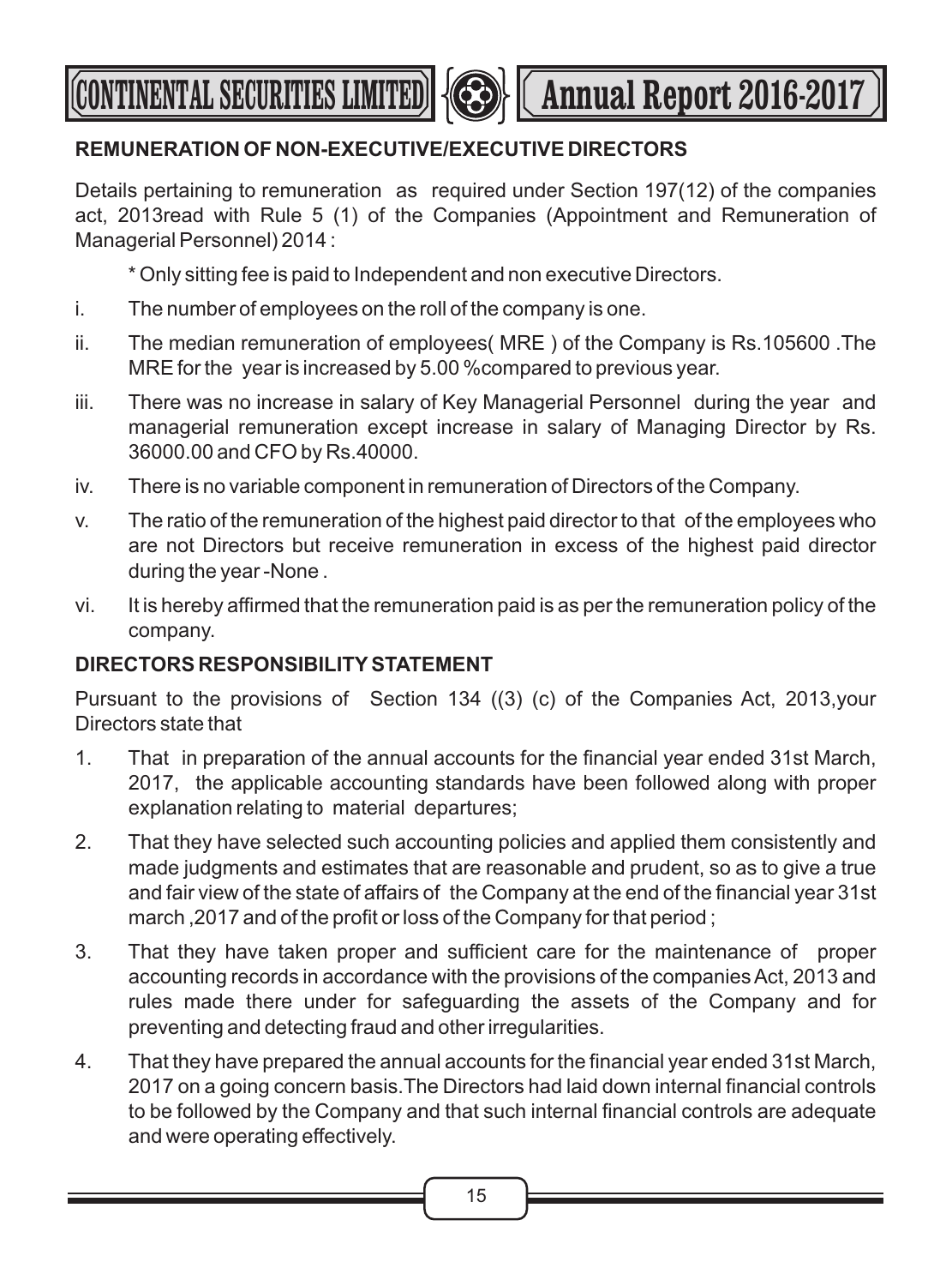

**CONTINENTAL SECURITIES LIMITED <b>AND LES** (Annual Report 2016-2017)

5. The directors had devised proper and systems to ensure compliance with the provisions of all applicable laws and that such systems were adequate and operating effectively .

### **PARTICULARS REGARDING CONSERVATION OF ENERGY, TECHNOLOGY ABSORPTION AND FOREIGN EXCHANGE EARNING AND OUTGO**

The information required under Section 134(3)(m) of the Companies Act,2013 relating to conservation of energy and technology absorption, is not given, since the Company is not engaged in manufacturing activity. The inflow and outgo of the foreign exchange was nil during the year.

### **CORPORATE GOVERNANCE**

As per to SEBI (Listing Obligation & Disclosure Requirements ) Regulations , 2015 Company is not in perview of Corporate governance regulation .Hence Corporate Governance Report is not enclosed with Directors Report.

### **ACKNOWLEDGMENT**

The Board would like to place on record its sincere appreciation to all the employees for their continued efforts towards the growth of the company. The Board also wishes to place on record the support extended by its Bankers and the trust reposed in it by its shareholders.

For and on behalf of the Board of Directors,

PLACE: JAIPUR DATE: 29th May, 2017

> **M.L Khandelwal**  Chairman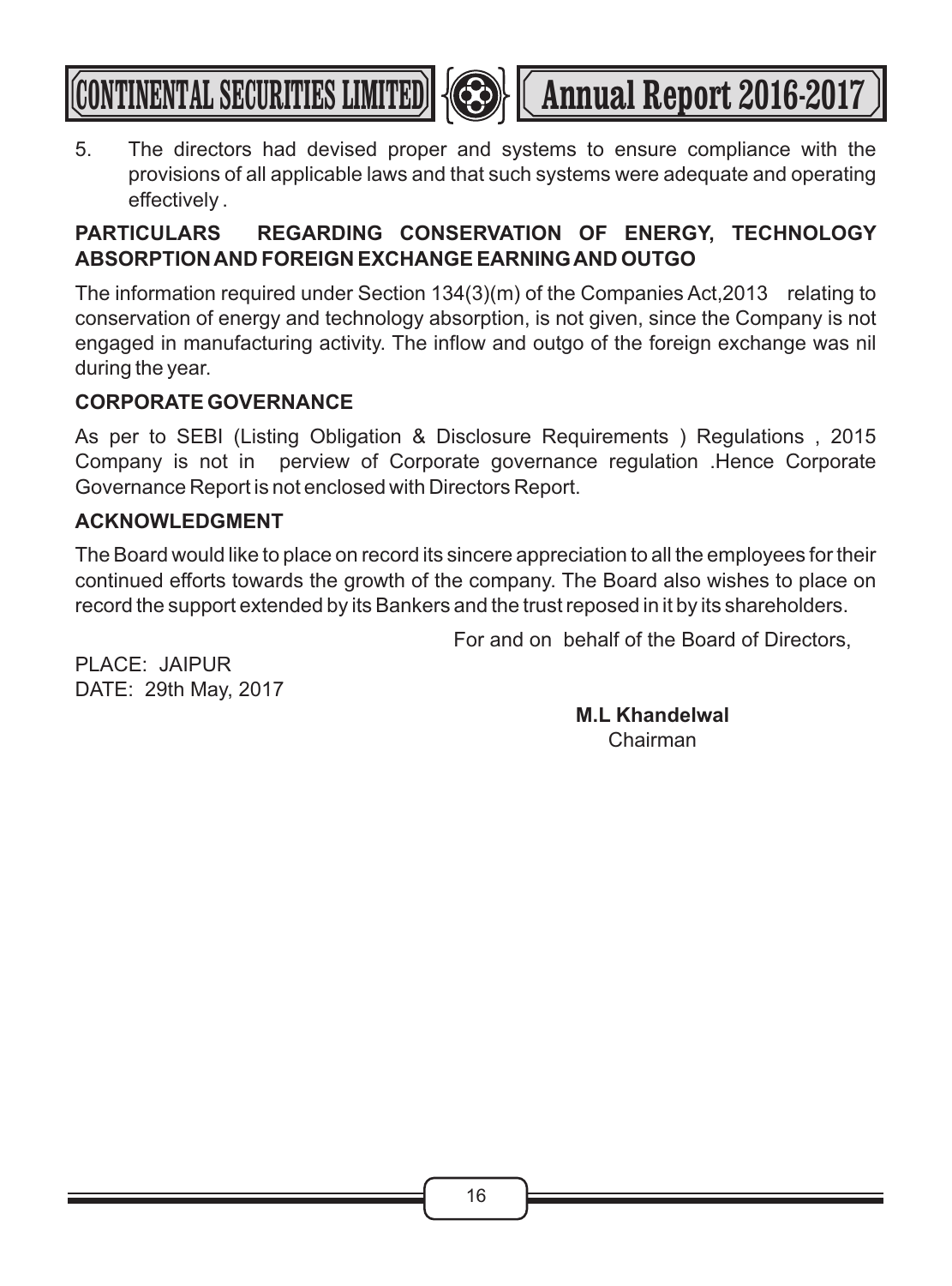



### **ANNEXURE -I TO THE DIRECTORS REPORT**

**EXTRACT OF ANNUAL RETURN**

**As on financial year ended on 31.03.2017**

### **Pursuant to Section 92(3) of the companies Act, 2013and Rule 12(1)of Company (Management& Administration ) Rules ,2014**

MGT 9

Extract of Annual Return

As on the Financial Year 31.03.2017

[Pursuant to section 92(3) of the Companies Act 2013 and rule 12(1) of the Companies (Management and Administration)Rules,2014]

### **I. REGISTRATION AND OTHER DETAILS:**

|        | <b>CIN</b>                           | L67120RJ1990PLC005371                       |
|--------|--------------------------------------|---------------------------------------------|
| -li    | <b>Registration Date</b>             | 30 <sup>th</sup> March 1990                 |
| lii    | Name Of The Company                  | <b>Continental Securities Limited</b>       |
| Iv     | Category/Sub-Category of the         | Non-Banking Financial Company               |
|        | Company                              |                                             |
| $\vee$ | Address of the Registered office and | 301, Metro Plaza, Gopalbari, Jaipur -302001 |
|        | contact details                      |                                             |
| Vi     | Whether listed company Yes/No        | Yes                                         |
| Vii    | Name, Address and Contact Details of | M/S Beetal Financial & Computer Services    |
|        | Registrar and Transfer Agent, if any | Pvt. Ltd., BEETAL HOUSE, 3rd Floor,         |
|        |                                      | 99, Madangir, Behind LSC, New Delhi -       |
|        |                                      | 110062                                      |
|        |                                      | Ph: 011-29961281-282, Fax: 011-             |
|        |                                      | 29961284                                    |

### **II. PRINCIPAL BUSINESS ACTIVITIES OF THE COMPANY**

All the business activities contributing 10% or more of the total turnover of the company shall be stated :

| Name and Description of main | % to total turnover of the |
|------------------------------|----------------------------|
| products/services            | company                    |
| 1. Finance                   | 100 $\%$                   |

### **III. PARTICULARS OF HOLDING , SUBSIDIARYAND ASSOCIATE COMPANIES**

| Name and    | CIN/GLN | Holding/    | $%$ of      | Applicable |
|-------------|---------|-------------|-------------|------------|
| Address of  |         | Subsidiary/ | shares held | Section    |
| the Company |         | Associate   |             |            |

Company has no subsidiary/associate company .

### **IV. SHARE HOLDING PATTERN (Equity Share Capital Break-Up as percentage of Total Equity)**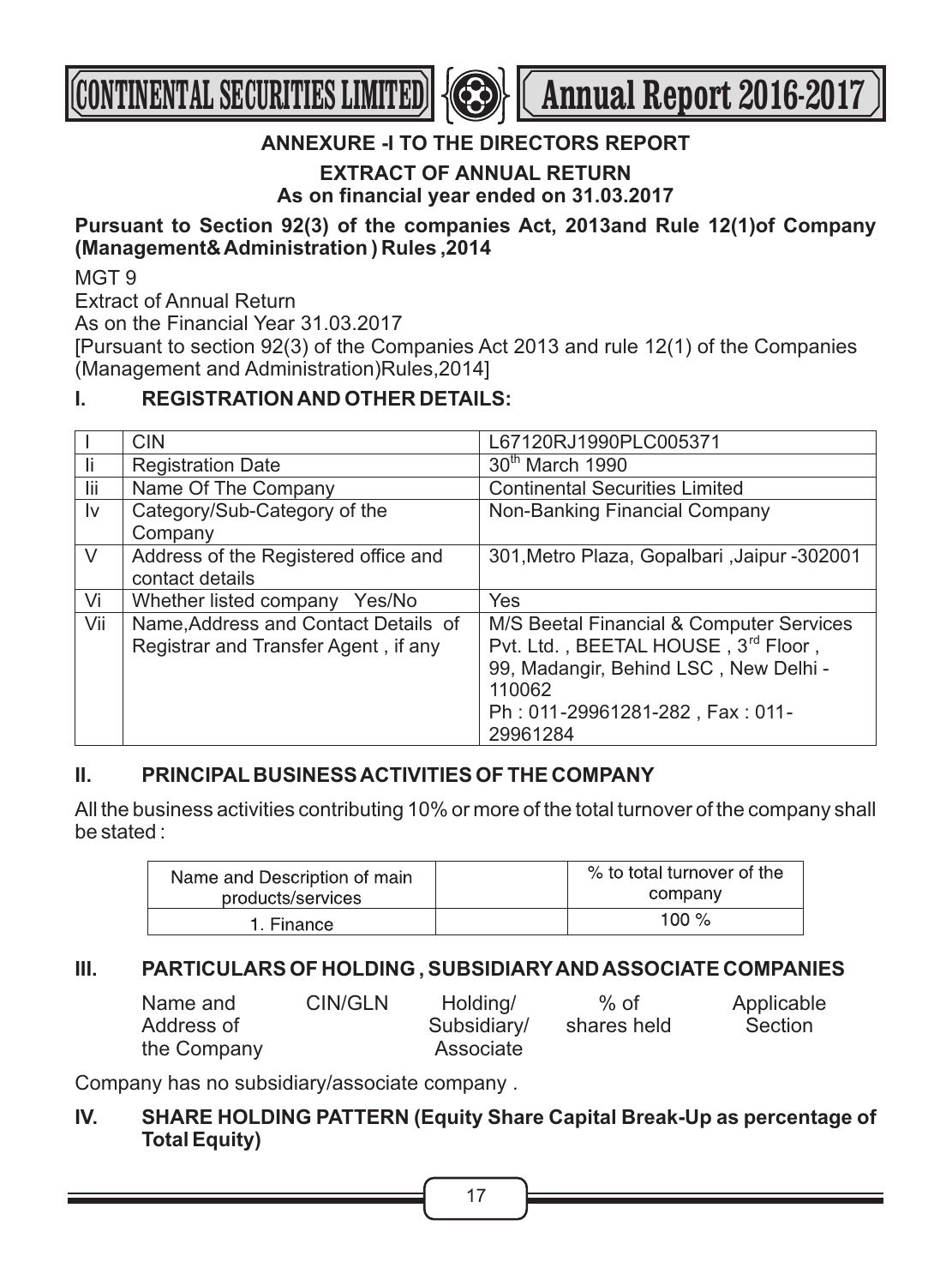



### **Share Holding Pattern**

| Category of Share Holder                                                            |                          |                          | the year 1st April 2016 | No of Shares held at the begining of | No of Shares held at the End of<br>the year 31st March 2017 |             |         |                      | Change<br>during |
|-------------------------------------------------------------------------------------|--------------------------|--------------------------|-------------------------|--------------------------------------|-------------------------------------------------------------|-------------|---------|----------------------|------------------|
|                                                                                     | Demat                    | Physical                 | Total                   | % of total<br>Shares                 | Demat                                                       | Physical    | Total   | % of total<br>Shares | the Year         |
| <b>INDIAN</b>                                                                       |                          |                          |                         |                                      |                                                             |             |         |                      |                  |
| (a) Individual /Huf                                                                 | $\overline{\phantom{0}}$ | 813500                   | 813500                  | 25.03                                | 384900                                                      | 593600      | 978500  | 30.1                 | 20.28            |
| (b) Central Govt /State Govt                                                        | $\overline{\phantom{a}}$ | $\overline{\phantom{a}}$ |                         |                                      |                                                             |             |         |                      |                  |
| (c) Bodies Corporate                                                                | $\overline{\phantom{a}}$ | 486500                   | 486500                  | 14.97                                | 91500                                                       | 230000      | 321500  | 9.89                 | (33.92)          |
| (d) Banks/FI                                                                        | $\overline{\phantom{a}}$ |                          |                         |                                      |                                                             |             |         |                      |                  |
| (e) Any Other                                                                       | $\overline{\phantom{a}}$ |                          |                         |                                      |                                                             |             |         |                      |                  |
| Sub Total (A) 1                                                                     | ٠                        | 130000                   | 1300000                 | 39.99                                | 476400                                                      | 823600      | 1300000 | 39.99                |                  |
| Foreign                                                                             |                          |                          |                         |                                      |                                                             |             |         |                      |                  |
| (a)NRIs Individual                                                                  |                          |                          |                         |                                      |                                                             |             |         |                      |                  |
| (b) other Individual                                                                |                          |                          |                         |                                      |                                                             |             |         |                      |                  |
| (c) Bodies Corporate                                                                |                          |                          |                         |                                      |                                                             |             |         |                      |                  |
| (d) Banks/FI                                                                        |                          |                          |                         |                                      |                                                             |             |         |                      |                  |
| (e) Any Other                                                                       |                          |                          |                         |                                      |                                                             |             |         |                      |                  |
| Sub Total (A)2                                                                      |                          |                          |                         |                                      |                                                             |             |         |                      |                  |
| <b>TOTAL SHARE HOLDING OF</b><br>PROMOTER (A)1+(A)2                                 | ä,                       | 130000                   | 130000                  | 39.99                                | 476400                                                      | 826300      | 1300000 | 39.99                | 0                |
| <b>B.Public Holding</b>                                                             |                          |                          |                         |                                      |                                                             |             |         |                      |                  |
| <b>A.INSTITUTIONS</b>                                                               |                          |                          |                         |                                      |                                                             |             |         |                      |                  |
| (a) Mutual Fund                                                                     |                          |                          |                         |                                      |                                                             |             |         |                      | $\overline{a}$   |
| (b) Central Govt /State Govt                                                        |                          |                          |                         |                                      |                                                             |             |         |                      | $\overline{a}$   |
| (d) Banks/FI                                                                        |                          |                          |                         |                                      |                                                             |             |         |                      | ÷,               |
| (e) Any Other                                                                       |                          |                          |                         |                                      |                                                             |             |         |                      | ÷,               |
| (f) Venture Capital Fund                                                            |                          |                          |                         |                                      |                                                             |             |         |                      |                  |
| $(g)$ FLLs                                                                          |                          |                          |                         |                                      |                                                             |             |         |                      | ÷,               |
| (h) Foreign Venture Capital Fund                                                    | $\overline{a}$           |                          |                         |                                      |                                                             |             |         |                      | $\overline{a}$   |
| (i) Others (specify)                                                                |                          |                          |                         |                                      |                                                             |             |         |                      | ÷,               |
| Sub Total (B)1                                                                      |                          |                          |                         |                                      |                                                             |             |         |                      | ÷,               |
| <b>B. NON INSTITUTIONS</b>                                                          |                          |                          |                         |                                      |                                                             |             |         |                      |                  |
| A) BODIES CORPORATION                                                               |                          |                          |                         |                                      |                                                             |             |         |                      |                  |
| i) Indian                                                                           |                          | 5000                     | 5000                    | 0.015                                |                                                             |             |         |                      |                  |
| ii) Overseas                                                                        |                          |                          | L                       |                                      |                                                             |             |         |                      |                  |
| <b>B) INDIVIDUALS</b>                                                               |                          |                          |                         |                                      |                                                             |             |         |                      |                  |
| i) Individual shareholdes<br>holding nomial shares<br>capital upto Rs2 lacs         | 18600                    | 885600                   | 904200                  | 27.82                                | 112138                                                      | 881338      |         | 993476 30.56284994   | 9.84             |
| ii) Individual shareholdes<br>holding nomial shares<br>capital in exceeds Rs 2 lacs | 0                        | 965300                   | 965300                  | 26.96                                | 876523                                                      | $\mathsf 0$ | 876523  | 26.96                | $\mathbf 0$      |
| C) OTHERS (SPECIFY)                                                                 |                          |                          |                         |                                      |                                                             |             |         |                      |                  |
| 1.NRI                                                                               | 0                        | 56100                    | 56100                   | 1.73                                 | 0                                                           | 56100       | 56100   | 1.73                 | $\mathbf 0$      |
| 2.HUF                                                                               | 0                        | 20000                    | 20000                   | 0.61                                 | 24510                                                       | 0           | 24501   | 0.75                 | 22.505           |
| <b>3. CLEARING MEMBERS</b>                                                          |                          |                          |                         |                                      |                                                             |             |         |                      |                  |
| Sub Total (B)2                                                                      | 18600                    | 961700                   | 1950600                 | 60.01                                | 1013171                                                     | 937438      | 1950600 | 60.01                |                  |
|                                                                                     |                          |                          |                         |                                      |                                                             |             |         |                      |                  |
|                                                                                     |                          |                          |                         | 18                                   |                                                             |             |         |                      |                  |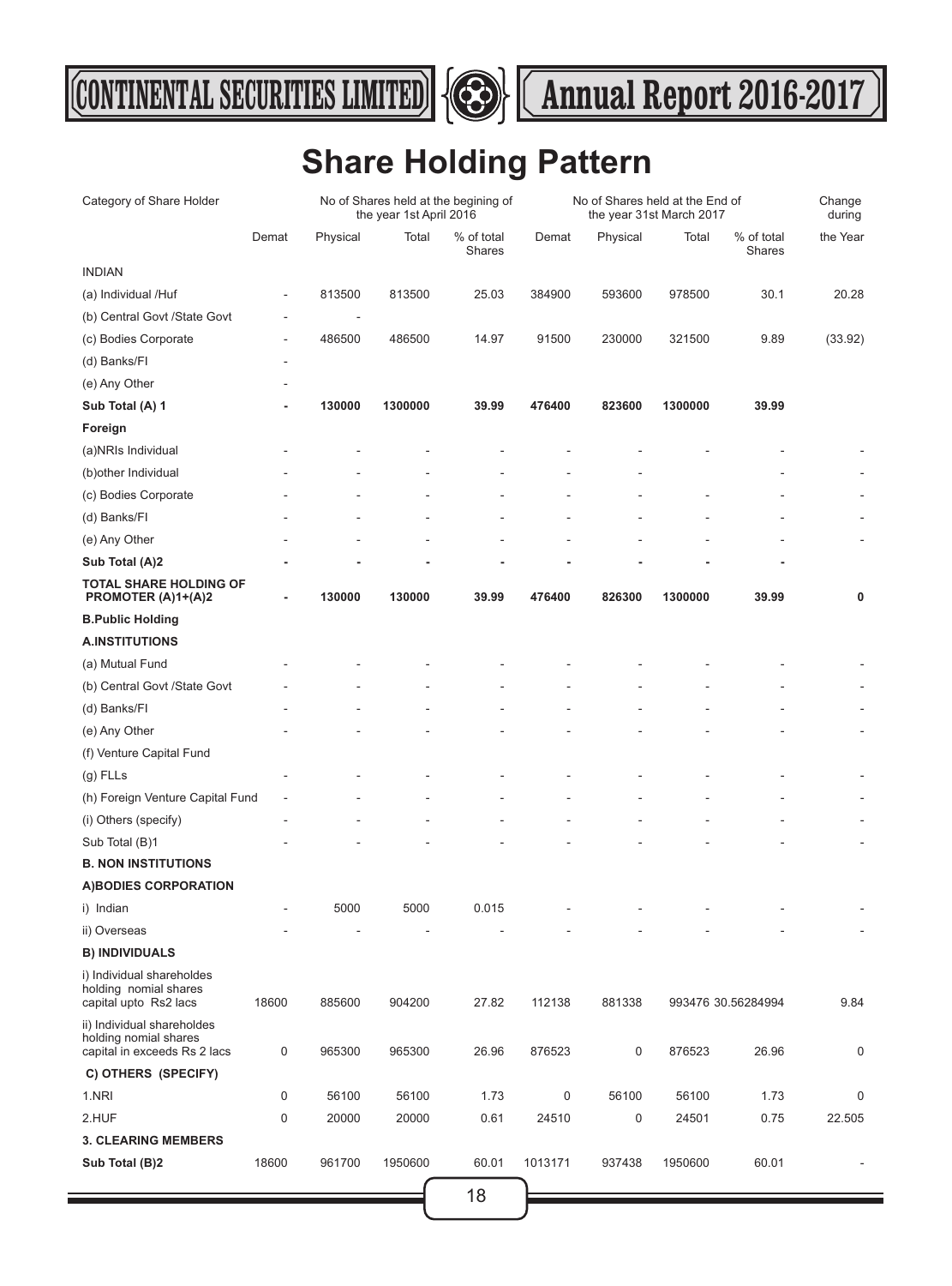



| <b>TOTAL PUBLIC HOLDING</b>        | 18600                    | 961700                   | 1950600                  | 60.01                    | 1013171                  | 937438 | 1950600 | 60.01                    | 0                        |
|------------------------------------|--------------------------|--------------------------|--------------------------|--------------------------|--------------------------|--------|---------|--------------------------|--------------------------|
| $B=(B) (1)+(B)(2)$                 |                          |                          |                          |                          |                          |        |         |                          |                          |
|                                    |                          |                          |                          |                          |                          |        |         |                          |                          |
| <b>C SHARES HELD BY</b>            | $\overline{\phantom{0}}$ | $\overline{\phantom{0}}$ | $\overline{\phantom{a}}$ | $\overline{\phantom{a}}$ | $\overline{\phantom{a}}$ | -      |         | $\overline{\phantom{0}}$ | $\overline{\phantom{a}}$ |
| <b>CUSTODIAN FOR GDRS ZND ADRS</b> |                          |                          |                          |                          |                          |        |         |                          |                          |
| <b>GRAND TOTAL (A+B+C)</b>         | 18600                    | 961700                   | 1950600                  | 60.01                    | 1013171                  | 937438 | 1950600 | 60.01                    |                          |

### **PROMOTER SHARE Holding**

| <b>SHARE HOLDER'S NAME</b>           | No of Shares held at the begining<br>of the year 1st April 2016 |                          |              |                             | No of Shares held at the end April 2016 of the Change during<br>year 31st March 2017 |                          |              |                             | the Year |
|--------------------------------------|-----------------------------------------------------------------|--------------------------|--------------|-----------------------------|--------------------------------------------------------------------------------------|--------------------------|--------------|-----------------------------|----------|
|                                      | Demat                                                           | Physical                 | <b>Total</b> | % of total<br><b>Shares</b> | Demat                                                                                | Physical                 | <b>Total</b> | % of total<br><b>Shares</b> |          |
| SUNIDHI KHUTETA                      | 161000                                                          | $\overline{\phantom{a}}$ | 161000       | 4.95                        | 161000                                                                               | $\overline{\phantom{a}}$ | 161000       | 4.95                        |          |
| <b>HEMLATA KHANDELWAL</b>            |                                                                 | 152300                   | 152300       | 4.69                        | $\sim$ $-$                                                                           | 152300                   | 152300       | 4.69                        |          |
| RAJ KHUTETA                          | $\blacksquare$                                                  | 138500                   | 138500       | 4.26                        | 138500                                                                               |                          | 138500       | 4.26                        |          |
| VIKARANT KHANDELWAL                  | $\blacksquare$                                                  | 79600                    | 79600        | 2.45                        | $\overline{\phantom{a}}$                                                             | 79600                    | 79600        | 2.45                        |          |
| <b>MADAN LAL KHANDELWAL</b>          |                                                                 | 70400                    | 70400        | 2.17                        | $\overline{\phantom{a}}$                                                             | 70400                    | 70400        | 2.17                        |          |
| <b>HEMANT GUPTA</b>                  | 68900                                                           | $\sim$                   | 68900        | 2.12                        | 68900                                                                                | $\overline{\phantom{a}}$ | 68900        | 2.12                        |          |
| NAVNEET KHANDELWAL                   | $\blacksquare$                                                  | 62600                    | 62600        | 1.93                        | $\overline{\phantom{a}}$                                                             | 62600                    | 62600        | 1.93                        |          |
| ORCHID SECURITITES (P) LTD           | $\sim$                                                          | 91500                    | 91500        | 2.81                        | 91500                                                                                | $\sim$                   | 91500        | 2.81                        |          |
| UNIQUE - TECHNO ASSOCIATES (P) LTD - |                                                                 | 170000                   | 170000       | 5.23                        | $\blacksquare$                                                                       | 170000                   | 170000       | 5.23                        |          |
| CENTURY PROJECTS INDIA (P) LTD -     |                                                                 | 60000                    | 60000        | 1.85                        | $\overline{\phantom{a}}$                                                             | 60000                    | 60000        | 1.85                        |          |
| <b>BHAGWATI KHANDELWAL</b>           |                                                                 | 48400                    | 48400        | 1.49                        | $\overline{\phantom{0}}$                                                             | 48400                    | 48400        | 1.49                        |          |
| <b>DINESH KHANDELWAL</b>             | $\overline{\phantom{0}}$                                        | 34000                    | 34000        | 1.05                        | $\blacksquare$                                                                       | 34000                    | 34000        | 1.05                        |          |
| RAMESH CHAND RAWAT                   | $\frac{1}{2}$                                                   | 24600                    | 24600        | 0.76                        | $\overline{\phantom{a}}$                                                             | 24600                    | 24600        | 0.76                        |          |
| MURARI LAL KHANDELWAL                | $\overline{\phantom{0}}$                                        | 22400                    | 22400        | 0.69                        | $\overline{\phantom{a}}$                                                             | 22400                    | 22400        | 0.69                        |          |
| <b>MADHU KHANDELWAL</b>              |                                                                 | 17600                    | 17600        | 0.54                        | $\overline{\phantom{a}}$                                                             | 17600                    | 17600        | 0.54                        |          |
| RAJESH KHUTETA                       | $\frac{1}{2}$                                                   | 16500                    | 16500        | 0.51                        | $\overline{\phantom{a}}$                                                             | 16500                    | 16500        | 0.51                        |          |
| JAGDISH PRASAD KHANDELWAL            | $\overline{\phantom{a}}$                                        | 14300                    | 14300        | 0.44                        | $\overline{\phantom{a}}$                                                             | 14300                    | 14300        | 0.44                        |          |
| GIRIRAJ PRASAD KHANDELWAL            | $\overline{\phantom{a}}$                                        | 12400                    | 12400        | 0.38                        | $\overline{\phantom{a}}$                                                             | 12400                    | 12400        | 0.38                        |          |
| RADHIKA DANGAYACH                    | $\overline{\phantom{a}}$                                        | 11900                    | 11900        | 0.37                        | $\overline{\phantom{a}}$                                                             | 11900                    | 11900        | 0.37                        |          |
| RAMSWAROOP RAWAT                     | $\overline{\phantom{0}}$                                        | 10800                    | 10800        | 0.33                        | $\overline{\phantom{a}}$                                                             | 10800                    | 10800        | 0.33                        |          |
| <b>GEETA DEVI MAMODIA</b>            | $\overline{\phantom{0}}$                                        | 10000                    | 10000        | 0.31                        | $\blacksquare$                                                                       | 10000                    | 10000        | 0.31                        |          |
| <b>ASHOK MAMODIA</b>                 | $\frac{1}{2}$                                                   | 7600                     | 7600         | 0.23                        | $\overline{\phantom{a}}$                                                             | 7600                     | 7600         | 0.23                        |          |
| RAJEEV KHANDELWAL                    | $\overline{a}$                                                  | 7500                     | 7500         | 0.23                        |                                                                                      | 7500                     | 7500         | 0.23                        |          |
| GORDHAN DAS SETHI                    |                                                                 | 7200                     | 7200         | 0.22                        | $\overline{\phantom{a}}$                                                             | 7200                     | 7200         | 0.22                        |          |

### **Share holding of Top 10 Promoters**

|                           |        | No of Shares held at the begining<br>of the year 1st April 2016 | No of Shares held at the begining<br>of the year 31st March 2017 |      |  |
|---------------------------|--------|-----------------------------------------------------------------|------------------------------------------------------------------|------|--|
| SUNIDHI KHUTETA           | 161000 | 4.95                                                            | 161000                                                           | 4.95 |  |
| <b>HEMLATA KHANDELWAL</b> | 152300 | 4.69                                                            | 152300                                                           | 4.69 |  |
| RAJ KHUTETA               | 124000 | 3.81                                                            | 138500                                                           | 4.26 |  |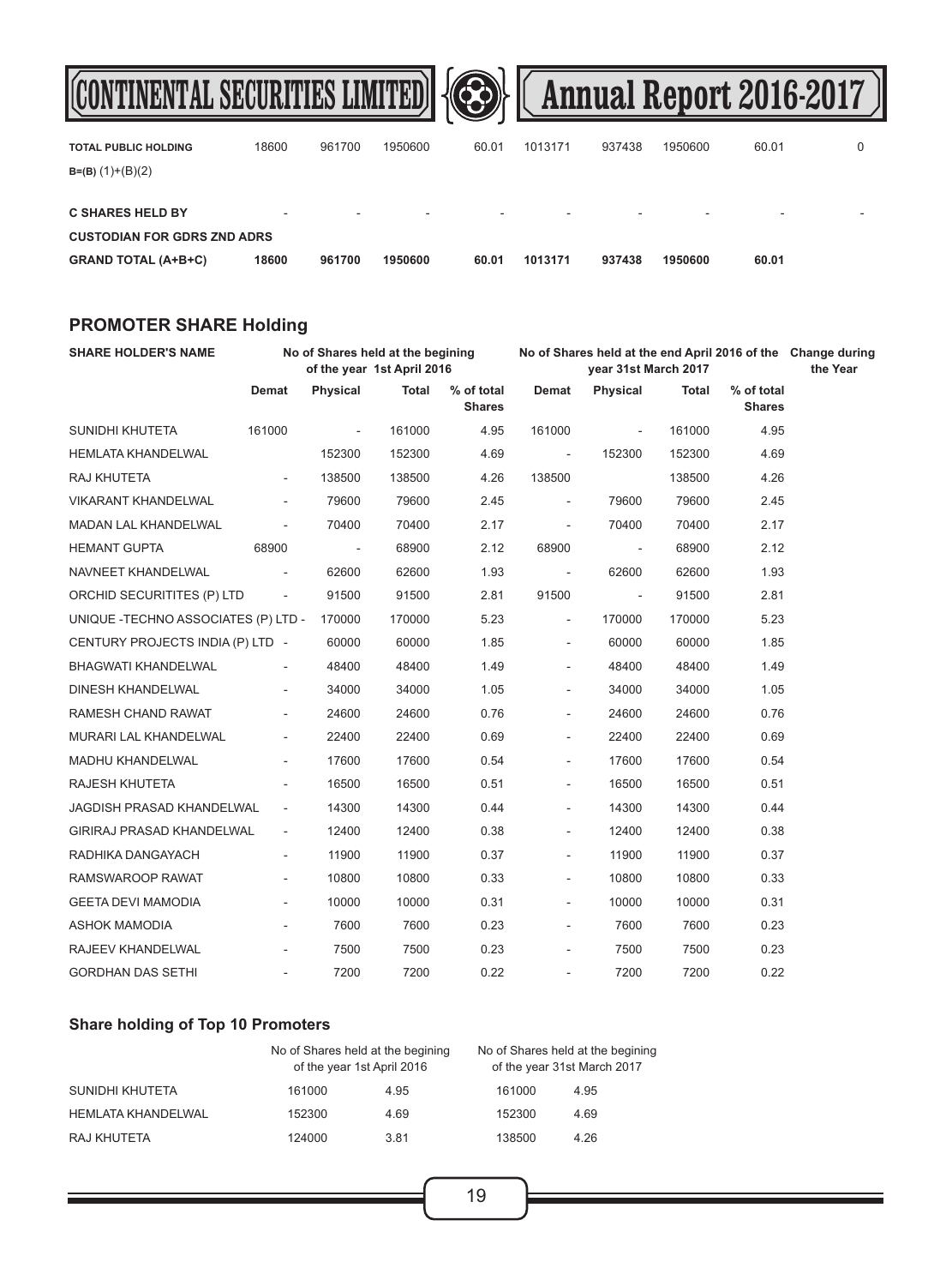# **CONTINENTAL SECURITIES LIMITED**  $\bigotimes$  **Annual Report 2016-2017**



| <b>VIKARANT KHANDELWAL</b>        | 79600  | 2.45 | 79600  | 2.45 |
|-----------------------------------|--------|------|--------|------|
| <b>MADAN LAL KHANDELWAL</b>       | 70400  | 2.17 | 70400  | 2.17 |
| <b>HEMANT GUPTA</b>               | 68900  | 2.12 | 68900  | 2.12 |
| NAVNEET KHANDELWAL                | 62600  | 1.93 | 62600  | 1.93 |
| ORCHID SECURITITES (p) LTD        | 91500  | 2.81 | 91500  | 2.81 |
| Unique -techno Associates (p) Ltd | 170000 | 5.23 | 170000 | 5.23 |
| Century Projects India (P) Ltd    | 60000  | 1.85 | 60000  | 1.85 |

**SHARE HOLDER'S NAME No of Shares held at the begining No of Shares held at the end April 2016 of the Change during**

|                          |        | of the year 1st April 2016 |        |                             |        | year 31st March 2017     |        |                             | the Year |  |
|--------------------------|--------|----------------------------|--------|-----------------------------|--------|--------------------------|--------|-----------------------------|----------|--|
|                          | Demat  | <b>Physical</b>            | Total  | % of total<br><b>Shares</b> | Demat  | Physical                 | Total  | % of total<br><b>Shares</b> |          |  |
| PRABHA GUPTA             | 162000 | $\overline{\phantom{a}}$   | 162000 | 4.98                        | 162000 | $\sim$                   | 162000 | 4.98                        |          |  |
| MAHENDRA KHANDELWAL      | 94800  | $\overline{\phantom{a}}$   | 94800  | 2.92                        | 99800  | $\sim$                   | 99800  | 3.07                        | 0.15     |  |
| <b>VIBHA GUPTA</b>       | 158033 | $\overline{\phantom{a}}$   | 158033 | 4.86                        | 158033 | $\sim$                   | 158033 | 4.86                        |          |  |
| <b>DIPTANSHU GUPTA</b>   | 150916 | ۰                          | 150916 | 4.64                        | 150916 | $\sim$                   | 150916 | 4.64                        |          |  |
| <b>VIJAY LAXMI GUPTA</b> | 77700  | $\overline{\phantom{a}}$   | 77700  | 2.39                        | 77700  | $\sim$                   | 77700  | 2.39                        |          |  |
| RINKU KHANDELWAL         | 69300  | $\overline{\phantom{a}}$   | 69300  | 2.13                        | 69300  | $\sim$                   | 69300  | 2.13                        |          |  |
| KAUSHALYA DEVI GHIYA     | 55800  | ٠                          | 55800  | 1.72                        | 55800  | $\sim$                   | 55800  | 1.72                        |          |  |
| RISHI TAMBI              | 52874  | ۰                          | 52874  | 1.63                        | 52874  | $\sim$                   | 52874  | 1.63                        |          |  |
| NAVAL BIHARI KHANDELWAL  |        |                            |        | $\overline{\phantom{a}}$    | 50100  | $\overline{\phantom{a}}$ | 50100  | 1.54                        | 100      |  |
| KAMLESH KHANDELWAL HUF   |        |                            |        | $\overline{\phantom{a}}$    | 20000  | $\overline{\phantom{a}}$ | 20000  | 0.62                        | 100      |  |

SHARE HOLDING OF DIRECTORS AND KEY MANAGERIAL PERSONNEL:-

| Name of the Directors and KMP | Share Holding at the begining of |                         |              | No of Shares held at the End of |
|-------------------------------|----------------------------------|-------------------------|--------------|---------------------------------|
|                               |                                  | the year 1st April 2016 |              | the year 31st March 2017        |
|                               | No of Shares                     | % of Total Shares       | No of Shares | % of Total Shares               |
|                               |                                  | of the                  |              | of the Company                  |
| <b>M.L KHANDELWAL</b>         | 70400                            | 2.17                    | 70400        | 2.17                            |
| RAJESH KHUTETA                | 16500                            | 0.51                    | 16500        | 0.51                            |
| <b>VISHNU DUSAD</b>           | ٠                                | ٠                       |              | ٠                               |
| SURESH KUMAR GUPTA            | ٠                                | ٠                       |              | ۰                               |
| Mrs RUCHI GUPTA               | ٠                                | ٠                       | ٠            | ۰                               |
| <b>HEMANT GUPTA</b>           | 68900                            | 2.12                    | 68900        | 2.12                            |
| JAGDISH CHAND KEDAWAT         |                                  |                         |              |                                 |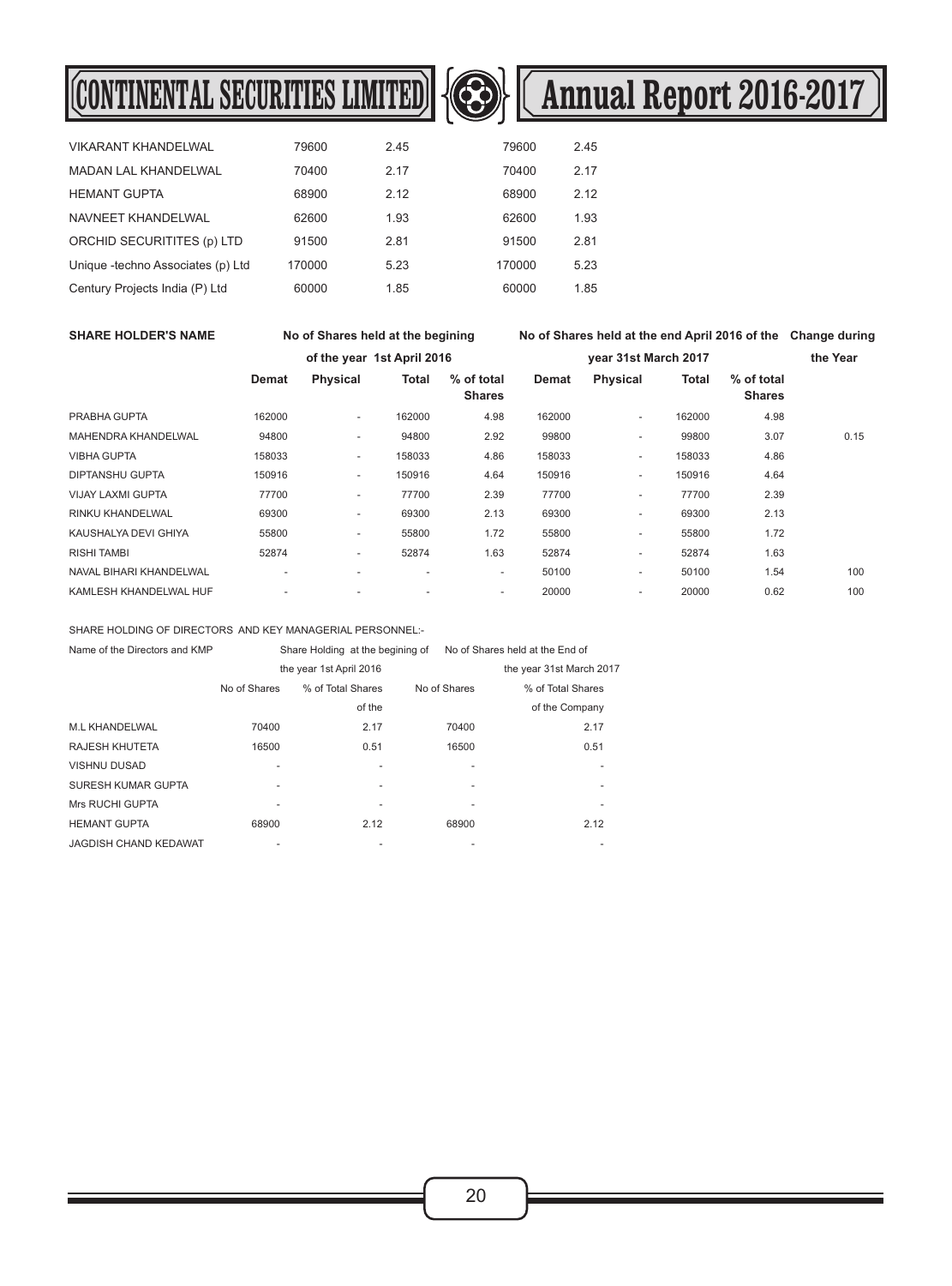**CONTINENTAL SECURITIES LIMITED <b>Annual Report 2016-2017** 



### **I INDEBTEDNESS**

Indebtedness of the Company including interest outstanding/accrued but not due for payment

| Indebtedness at the beginning of the | Secured                  | Unsecured  | Depo       | Total        |
|--------------------------------------|--------------------------|------------|------------|--------------|
| financial year                       | Loans                    | Loans      | sits       | Indebtedness |
|                                      | excluding                |            |            |              |
|                                      | deposits                 |            |            |              |
| <i>i.</i> Principal amount           | 277579                   |            |            | 277579       |
| ii. Interest due but not paid        | $\overline{\phantom{0}}$ |            |            |              |
| iii.Interest accrued but not due     | $\overline{\phantom{a}}$ |            |            |              |
| Total ( <i>i</i> +ii+iii)            | 277579                   |            |            | 277579       |
| Change in indebtedness during the    | 214914                   |            |            | 214914       |
| financial year Reduction             |                          |            |            |              |
|                                      |                          |            |            |              |
| Net change                           | (214914)                 |            |            | (214914)     |
| Indebtedness at the end of the       |                          |            |            |              |
| financial year                       |                          |            |            |              |
| i. Principal amount                  | 62665                    |            |            | 62665        |
| ii. Interest due but not paid        | ٠                        |            |            |              |
| Total ( <i>i</i> +ii+iii)            |                          |            |            |              |
|                                      | 62665                    | <b>NIL</b> | <b>NIL</b> | 62665        |

### **II Remuneration of Directors and Key Managerial Personnel**

### **A. Remuneration to Directors whole -time Director and/or Manager**

| <b>Particulars of Remuneration</b>                                                                                                 | Name of<br>MD/WTD/<br><b>Manager</b> | <b>Total</b><br><b>Amount</b> |
|------------------------------------------------------------------------------------------------------------------------------------|--------------------------------------|-------------------------------|
|                                                                                                                                    | Rajesh                               |                               |
|                                                                                                                                    | Khuteta                              |                               |
| <b>1.Gross Salary</b><br>(a) Salary as per the provisions contained in section 17(1) of the<br>Income-tax Act, 1961                | 5,37,000                             | 5,37,000                      |
| (b) Value of perquisities u/s 17(2) In come-tac Act, 1961(c) Profits in lieu<br>of salary under Section 17(3) Income-tax Act, 1961 |                                      |                               |
| <b>2.Stock Option</b>                                                                                                              |                                      |                               |
| <b>3. Sweat Equity</b>                                                                                                             |                                      |                               |
| 4. Commission –as % of profit                                                                                                      |                                      |                               |
| - others, specify                                                                                                                  |                                      |                               |
| 5. Others, please specify                                                                                                          |                                      |                               |
| 6.Total                                                                                                                            | 5,37,000                             | 5,37,000                      |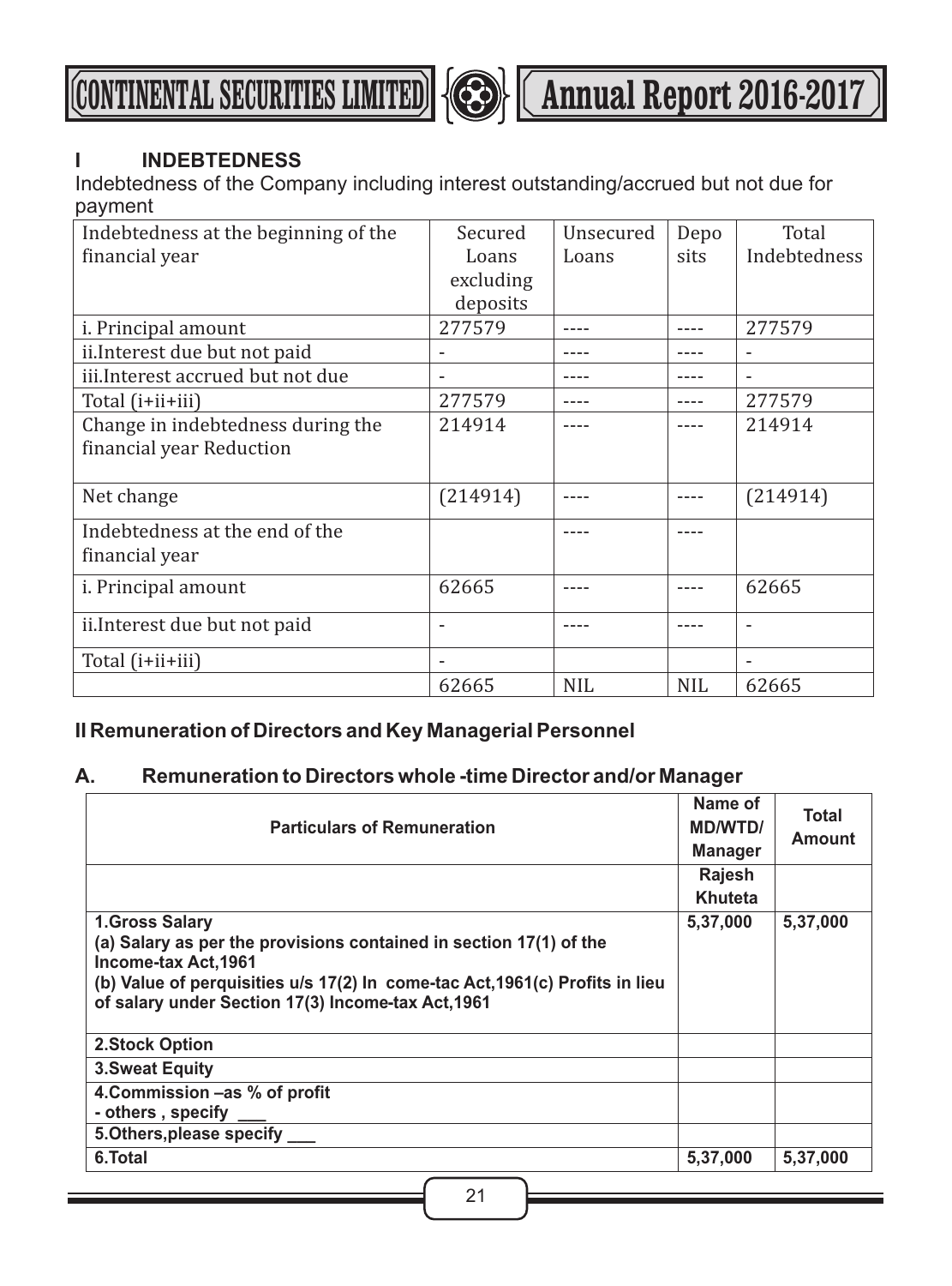

### B. Remuneration to other Directors

| <b>Particulars of Remuneration</b>                                     | <b>Name of Director</b> |                |                               |                           | <b>Total</b><br><b>Amount</b> |
|------------------------------------------------------------------------|-------------------------|----------------|-------------------------------|---------------------------|-------------------------------|
|                                                                        | <b>Suresh</b><br>Gupta  | Ruchi<br>Gupta | <b>Vishnu</b><br><b>Dusad</b> | M.L.<br><b>Khandelwal</b> |                               |
| <b>Independent Directors</b>                                           |                         |                |                               |                           |                               |
| (i) Fees for attending board/committee<br>meetings                     | 4500                    | 4500           | 4500                          | 4500                      | 18000                         |
| (ii) Commission-Others please specify                                  |                         |                |                               |                           |                               |
| Total (1)                                                              |                         |                |                               |                           |                               |
| <b>Other Non-Executive Directors</b>                                   |                         |                |                               |                           |                               |
| (i) Fees for attending board/committee<br>meetings                     |                         |                |                               |                           |                               |
| (ii)Commission-Others please specify                                   |                         |                |                               |                           |                               |
| Total (2)                                                              |                         |                |                               |                           |                               |
| Total(B)=(1+2)                                                         | 4500                    | 4500           | 4500                          | 4500                      | 18000                         |
| <b>Total Managerial Remuneration Overall</b><br>ceiling as per the Act | <b>Yes</b>              | <b>Yes</b>     | <b>Yes</b>                    | <b>Yes</b>                | <b>Yes</b>                    |

### A. Remuneration to Key Managerial Personnel other than MD/Manager/

| <b>Particulars of Remuneration</b>                                                           | <b>Key Managerial Personnel</b> |                             |            |                        |
|----------------------------------------------------------------------------------------------|---------------------------------|-----------------------------|------------|------------------------|
|                                                                                              |                                 |                             |            | <b>Total</b><br>Amount |
|                                                                                              | <b>CEO</b>                      | Company<br><b>Secretary</b> | <b>CFO</b> |                        |
| <b>1.Gross Salary</b>                                                                        |                                 | 1,44,000                    | 2,16,000   | 3,60,000               |
| (a) Salary as per the provisions contained                                                   |                                 |                             |            |                        |
| in section 17(1) of the Income<br>-tax                                                       |                                 |                             |            |                        |
| Act, 1961                                                                                    |                                 |                             |            |                        |
| (b) Value of perquisities $u/s$ 17(2) Income -<br>tac Act, 1961(c) Profits in lieu of salary |                                 |                             |            |                        |
| under Section 17(3) Income-tax Act, 1961                                                     |                                 |                             |            |                        |
|                                                                                              |                                 |                             |            |                        |
| 2.Stock Option                                                                               |                                 |                             |            |                        |
| <b>3. Sweat Equity</b>                                                                       |                                 |                             |            |                        |
|                                                                                              |                                 |                             |            |                        |
|                                                                                              |                                 |                             |            |                        |
| 5.0thers, please specify __                                                                  |                                 |                             |            |                        |
| Total                                                                                        |                                 | 1,44,000                    | 2,16,000   | 3,60,000               |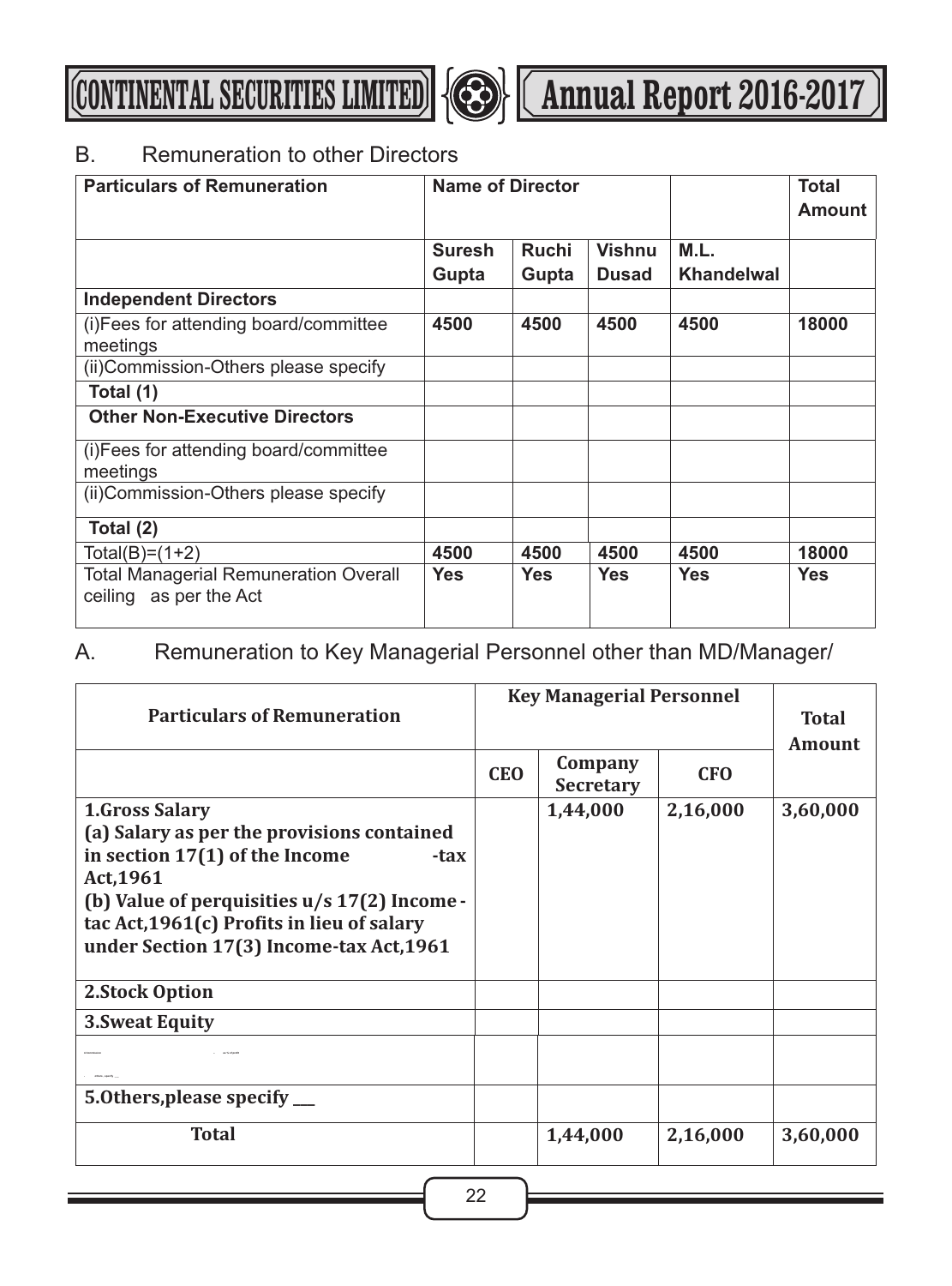**CONTINENTAL SECURITIES LIMITED**  $\bigotimes$  **(Annual Report 2016-2017**)



### V. Penalties/Punishment/Compounding Of Offences :

| <b>Type</b>                                            | <b>Section of</b><br>the<br><b>Companies</b><br>Act | <b>Brief</b><br><b>Description</b> | Details of<br><b>Penalty</b><br>Punishment/<br>Compounding<br>fees imposed | <b>Authority</b><br>[RD/NCLT/COURT] | Appeal<br>mode, if any<br>(give<br>details) |
|--------------------------------------------------------|-----------------------------------------------------|------------------------------------|----------------------------------------------------------------------------|-------------------------------------|---------------------------------------------|
| <b>A.COMPANY</b>                                       |                                                     |                                    |                                                                            |                                     |                                             |
| Penalty                                                | ----                                                | ----                               | ----                                                                       | ----                                | ----                                        |
| Punishment                                             |                                                     | ----                               |                                                                            | ----                                |                                             |
| Compounding                                            | $- - - -$                                           | ----                               | ----                                                                       | ----                                | ----                                        |
| <b>B.DIRECTORS</b>                                     |                                                     |                                    |                                                                            |                                     |                                             |
| Penalty                                                | ----                                                | ----                               | ----                                                                       | ----                                | ----                                        |
| Punishment                                             |                                                     | ----                               |                                                                            |                                     |                                             |
| Compounding                                            | $---$                                               | ----                               | ----                                                                       | ----                                | ----                                        |
| <b>C.OTHER</b><br><b>OFFICERS IN</b><br><b>DEFAULT</b> |                                                     |                                    |                                                                            |                                     |                                             |
| Penalty                                                | ----                                                | ----                               | ----                                                                       | ----                                | ----                                        |
| Punishment                                             | ----                                                | ----                               | ----                                                                       | ----                                | ----                                        |
| Compounding                                            | $- - - -$                                           | ----                               | ----                                                                       | ----                                | ----                                        |

For and on behalf of the Board of Directors,

PLACE: JAIPUR DATE: 29th May, 2017

### **M.L Khandelwal**  Chairman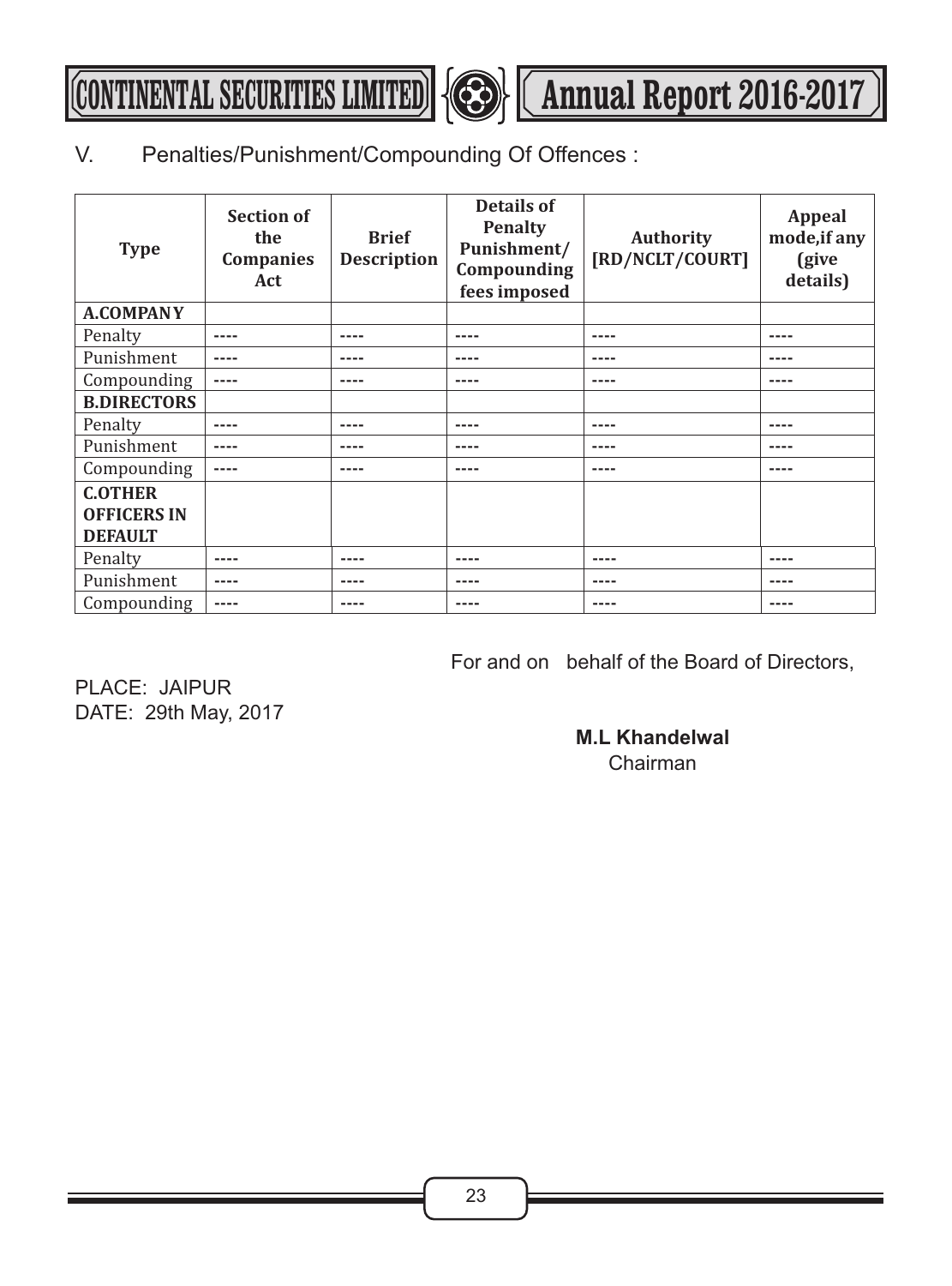

**CONTINENTAL SECURITIES LIMITED <b>Annual Report 2016-2017** 

### **SECRETARIAL AUDIT REPORT**

**Form No. MR-3**

### FOR THE FINANCIAL YEAR ENDED 31ST MARCH, 2017

[Pursuant to section 204(1) of the Companies Act, 2013 and Rule No. 9 of the Companies (Appointment and Remuneration of Managerial Personnel) Rules,2014]

To,

The Members,

### **CONTINENTALSECURITIES LIMITED**

FLAT NO. 301, METRO PLAZA, PARIVAHAN MARG,

JAIPUR, RAJASTHAN- 302001

I have conducted the Secretarial Audit of the compliance of applicable statutory provisions and the adherence to good corporate practice by CONTINENTAL SECURITIES LIMITED (herein after called "The Company"). Secretarial Audit was conducted in the manner that provided us a reasonable basis for evaluating the corporate conduct/ statutory compliance and expressing our opinion thereon.

Based on the verification of the books, papers, minute books, forms and returns filed and other records maintained by the Company and also the information provided by the Company, its officers, agents and authorized representatives during the conduct of secretarial audit, I hereby report that in my opinion; the Company has, during the audit period covering the financial year ended on 31st March, 2017 complied with the statutory provisions Listed hereunder and also that the Company has proper Board-processes and compliance mechanism in place to the extent, in the manner and subject to the reporting made hereinafter.

I have examined the books, papers, minutes' book, forms and returns filed and other records maintained by the Company for the financial year ended on 31st March, 2017, to the extent applicable, according to the provisions of:

- I. The Companies Act, 2013 (the Act) and the rules made there under;
- II. The Securities Contract (Regulation) Act, 1956 (SCRA) and Rules made there under;
- III. The Depositories Act, 1996 and Regulations and Bye-laws framed there under;
- IV. Foreign Exchange Management Act, 1999 and the Rules and Regulations made there under to the extent of Foreign Direct Investment, Overseas Direct Investment and External Commercial Borrowings; if any;
- V. The following Regulations and Guidelines prescribed under the Securities & Exchange Board of India Act, 1992 ("SEBI Act") to the extent applicable;
- A. SEBI (Substantial Acquisition of Shares and Takeover) Regulation, 2011;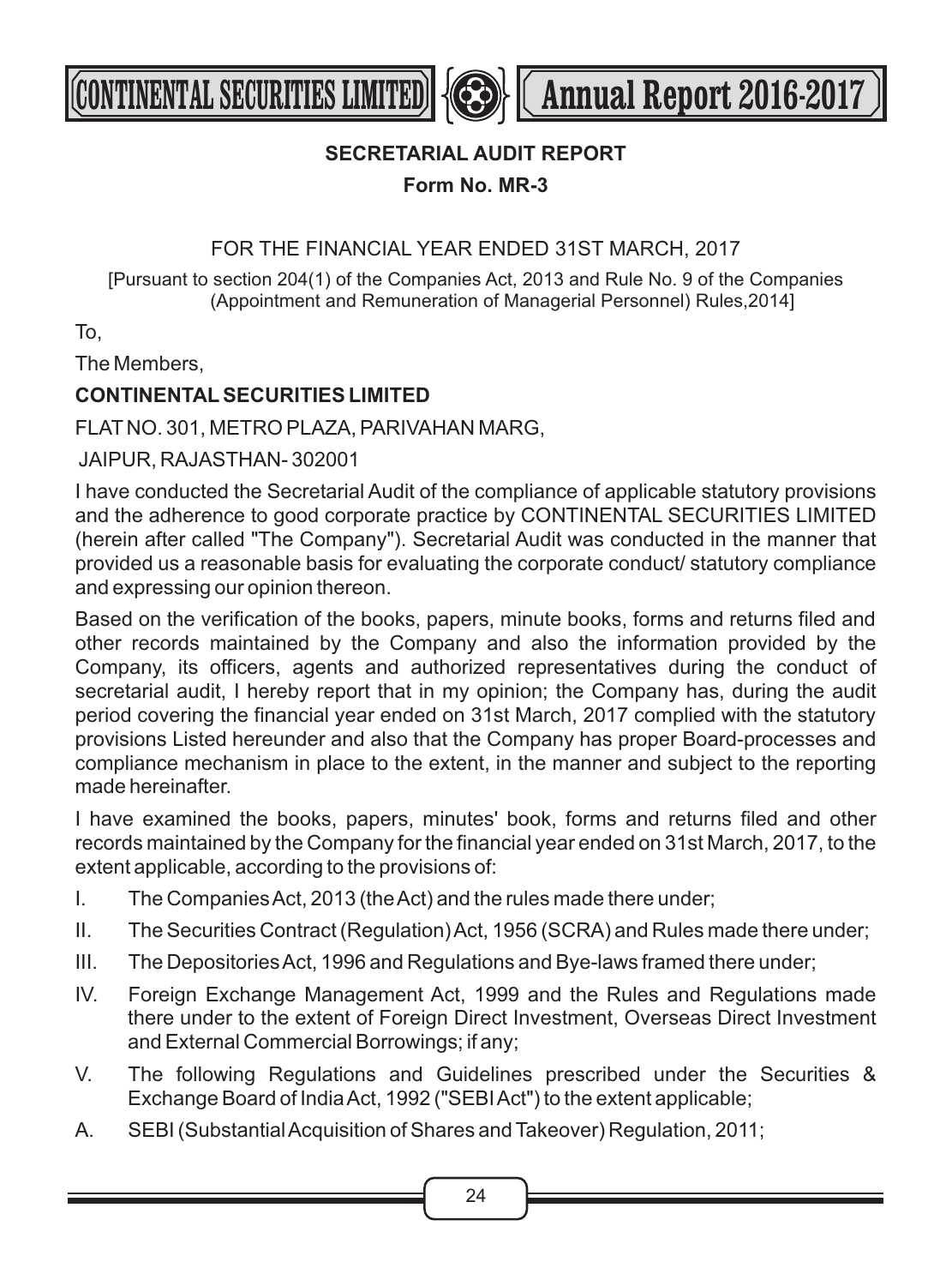**CONTINENTAL SECURITIES LIMITED <b>AND LESS** (Annual Report 2016-2017



- B. SEBI (Prohibition of Insider Trading) Regulations, 1992;
- C. SEBI (Issue of Capital and Disclosure Requirements) Regulations, 2009;
- D. SEBI (Employee Stock Option Scheme and Employee Stock purchase Scheme) Guidelines, 1999;
- E. SEBI(Issue and listing of Debt securities) Regulations, 2008;
- F. SEBI(Registrars to an Issue and Share Transfer Agents) Regulations, 1993 regarding the Companies Act and dealing with clients;
- G. The SEBI (Delisting of Equity Shares) Regulations, 2009;
- H. The SEBI (Buyback of Securities) Regulations, 1998;
- VI. As identified by the management, following laws are specifically applicable to the Company:

### **A.Reserve Bank of India, 1934**

- B. Guidelines of Fair Practice Code for NBFC
- C. Non Banking Financial Companies Prudential Norms (Reserve Bank) Directions, 1998
- D. Negotiable Instrument Act, 1881
- E. NBFC Auditors Directions, 2008
- F. Guidelines, Directions and Instructions issued by RBI through notifications and circulars
- G. The Right to Information Act, 2005
- H. Any other applicable laws.

### **We have also examined compliance with the applicable clauses of the following:**

- **a) Secretarial Standards issued by The Institute of Company Secretaries of India. (Notified SS-1 and SS-2 hence applicable to the Company during Audit Period);**
- **b) The Listing Agreements entered into by the Company to get itself listed with BSE Limited.**

In my observation, during the period under review, the Company has-complied with the provisions of the Act, Rules, Regulations, Guidelines, Standards, etc. mentioned above except following:-

1. Company did not inform about 'Disclosure of Interest of Directors' to Stock exchange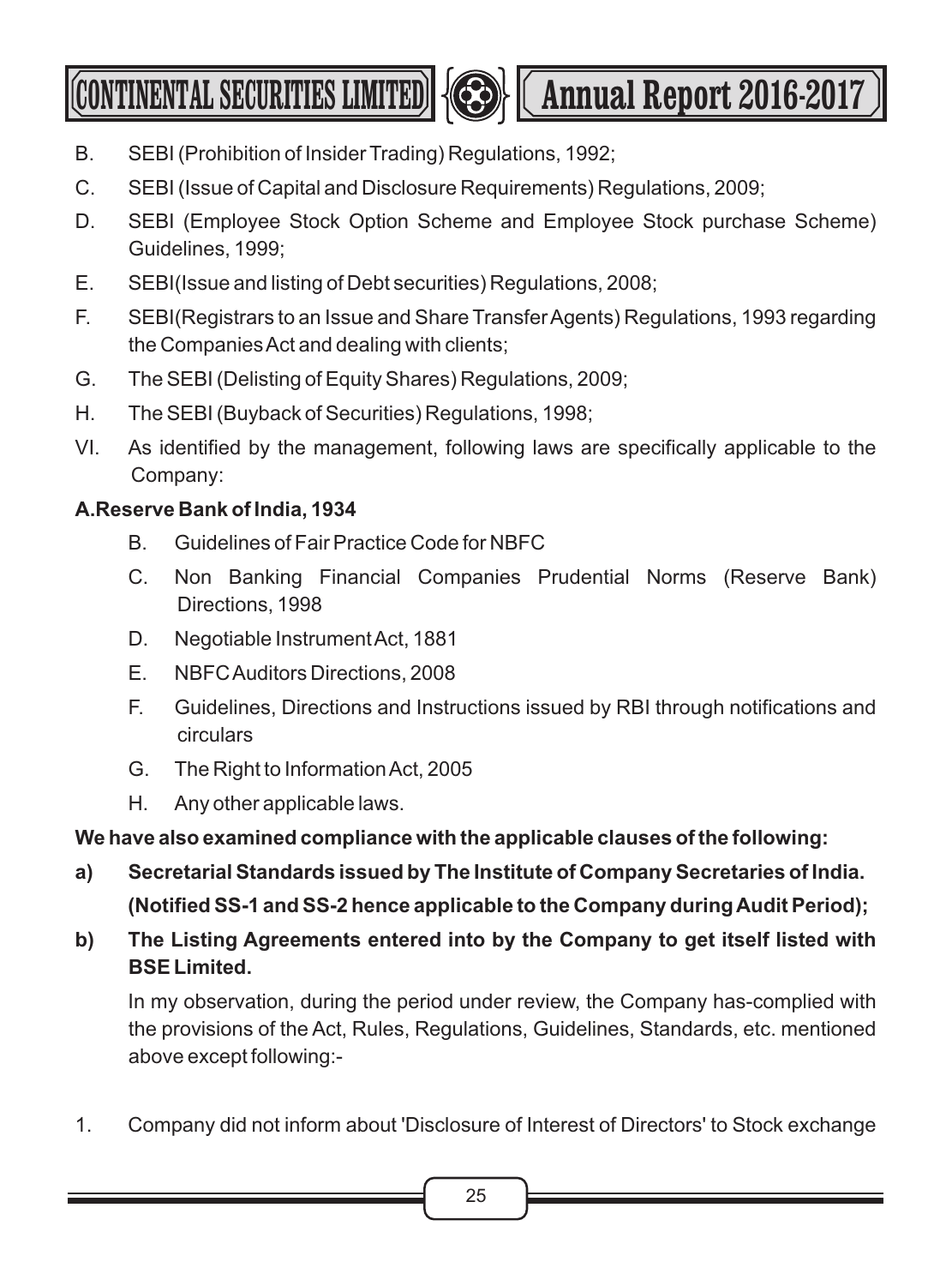**CONTINENTAL SECURITIES LIMITED <b>Annual Report 2016-2017** 

due to Board of Directors did not consider the same in Board Meeting.

- 2. Company has failed to filed the MGT-14 form (with regard to the Disclosure of Director Interest) with the Registrar of Companies.
- 3. Trading Window for the meeting held on 30.06.2016, which has closed from 23.05.2016 to 02.06.2016, but notice was sent to Bombay Stock Exchange on 27.05.2016. As per our opinion intimation sent to stock exchange was too late which was a good compliance.
- 4. Further, due date of filling the outcome of Board Meeting to the exchange is 30 minutes, but no such outcome was filled by the Company.
- 5. As per LODR Compliance, due date of shareholding pattern for the fourth quarter of the financial year 2015-2016 (i.e. January to March) is 21.04.2016 but Company has filed on 12.05.2016 which is not a good practice.

I Further Observe that-

- a) The Board of Directors of the Company is duly constituted with proper balance of Executive Directors, Non-Executive Directors and Independent Directors.
- b) Further, there are some changes made in the position of Key Managerial Person (KMP) such as Company Secretary has been resigned from the post duly w.e.f. 06.08.2016 and Company has appointed Company Secretary (CS) on 20.12.2016

I further report that there are adequate systems and processes in the Company commensurate with the size and operations of the Company to monitor and ensure compliance with applicable laws, rules, regulations and guidelines.

This report is to be read with my letter of even date which is annexed as Annexure - I which forms an integral part of this report.

- c) Adequate notice is given to all directors to schedule the Board Meetings, agenda and detailed notes on agenda were sent at least seven days in advance, and a system exists for seeking and obtaining further information and clarifications on the agenda items before the meeting and for meaningful participation at the meeting.
- d) I further report that there are adequate systems and processes in the Company commensurate with the size and operations of the Company to monitor and ensure compliance with applicable laws, rules, regulations and guidelines.
- e) The Company has called its AGM 29/09/2016 and is regular in filling its return to the ROC and complaining with all the rules and regulation of SEBI from time to time.
- f) The company has duly closed its register of members when the dividend is declared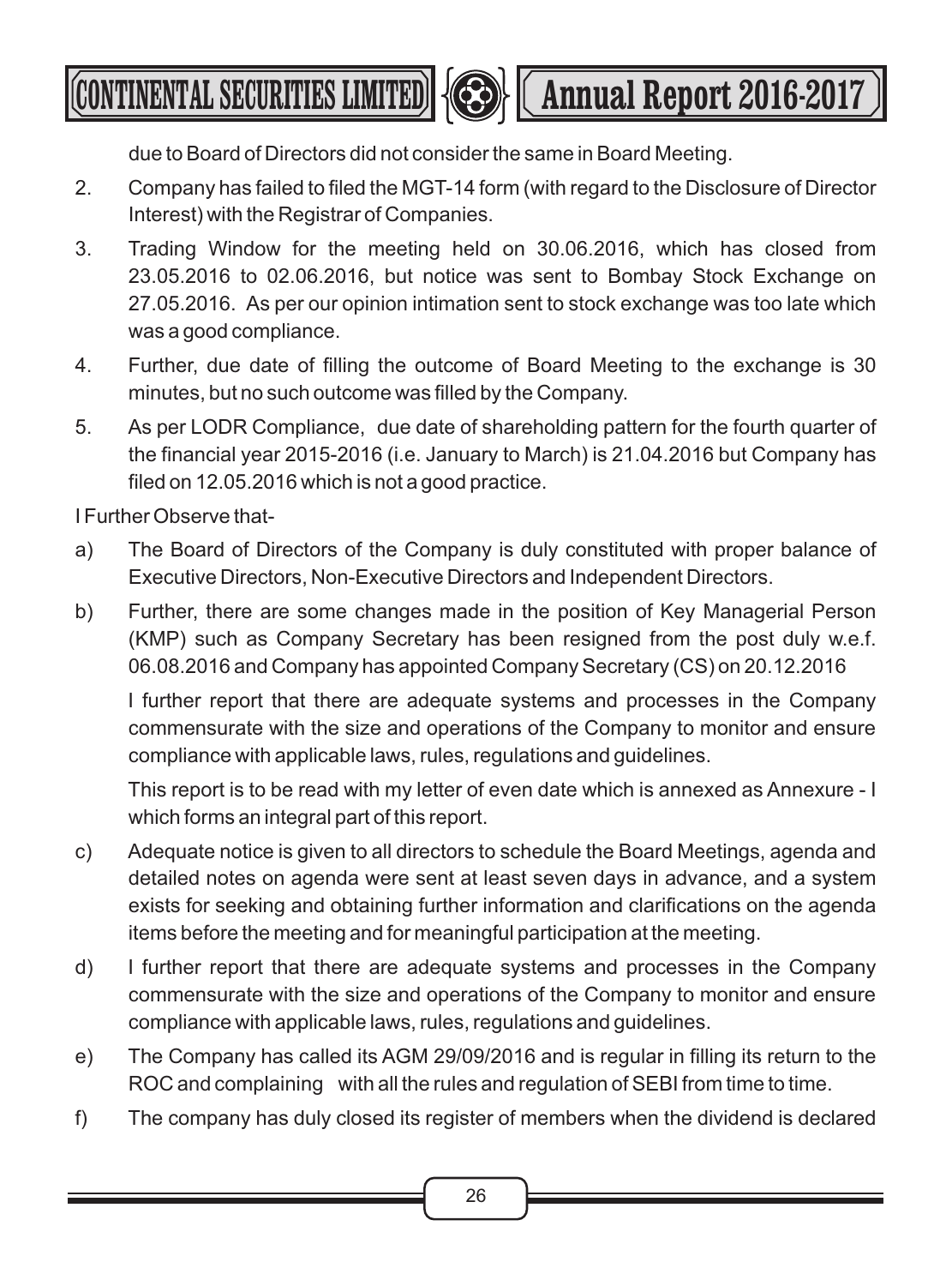**CONTINENTAL SECURITIES LIMITED 43 (Annual Report 2016-2017** 



and closed its trading window when approved its financials and discussing any price sensitive information by giving proper notice of such closure in the newspaper and intimates the same to BSE.

> For MKGP & Associates Company Secretaries

Date: 25 May 2017 Mahendra Prakash Khandelwal Place: JAIPUR (Partner) FCS No.: 6266 CP No.: 4459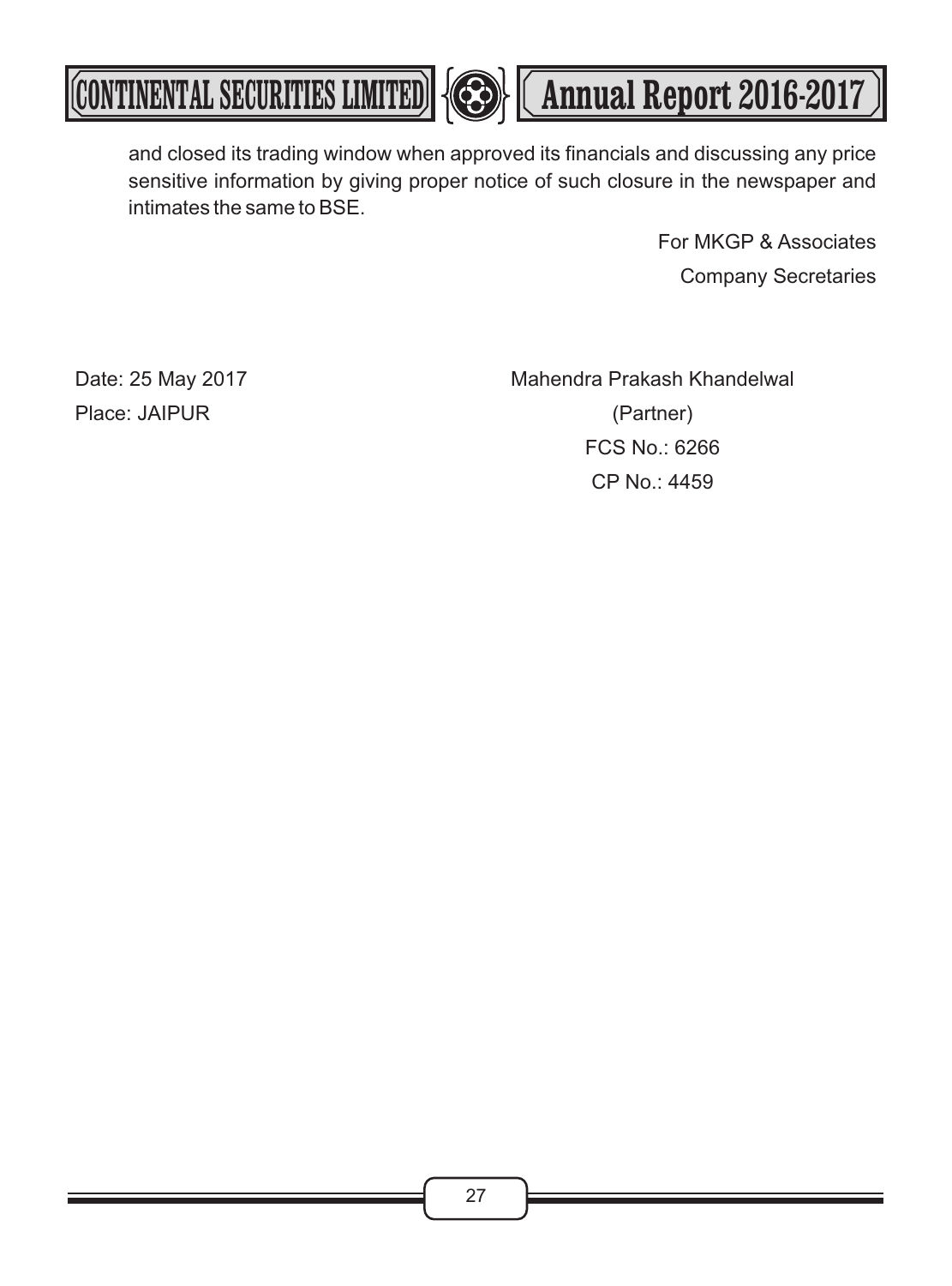



### **Annexure - I**

To,

The Members,

### **CONTINENTALSECURITIES LIMITED**

My report of even date is to be read along with this letter.

- 1. It is management's responsibility, to identify the Laws, Rules, Regulations, Guidelines and Directions which are applicable to the Company depending upon the industry in which it operates and to comply and maintain these records with same in letter and in spirit. My responsibility is to express an opinion on those records based on our audit.
- 2. I have followed the audit practices and process as were appropriate to obtain reasonable assurance about the correctness of the contents of the secretarial records. The verification was done on test basis to ensure that correct facts are reflected in secretarial records. We believe that the process and practices I followed provide a reasonable basis for our opinion.
- 3. I have not verified the correctness and appropriateness of financial records and books of accounts of the Company.
- 4. Wherever required, I have obtained the Management's Representation about the compliance of Laws, Rules, Regulations, Guidelines and Directions and happening events, etc.
- 5. The compliance of the provisions of Corporate and other applicable laws, rules, regulations, standards is the responsibility of management. Our examination was limited to the verification of procedures on test basis.
- 6. The Secretarial Audit Report is neither an assurance as to the future viability of the Company nor of the efficacy or effectiveness with which the management has conducted the affairs of the Company.

For MKGP & Associates Company Secretaries

Date: 25 May 2017 Mahendra Prakash Khandelwal Place: JAIPUR (Partner) FCS No.: 6266 CP No.: 4459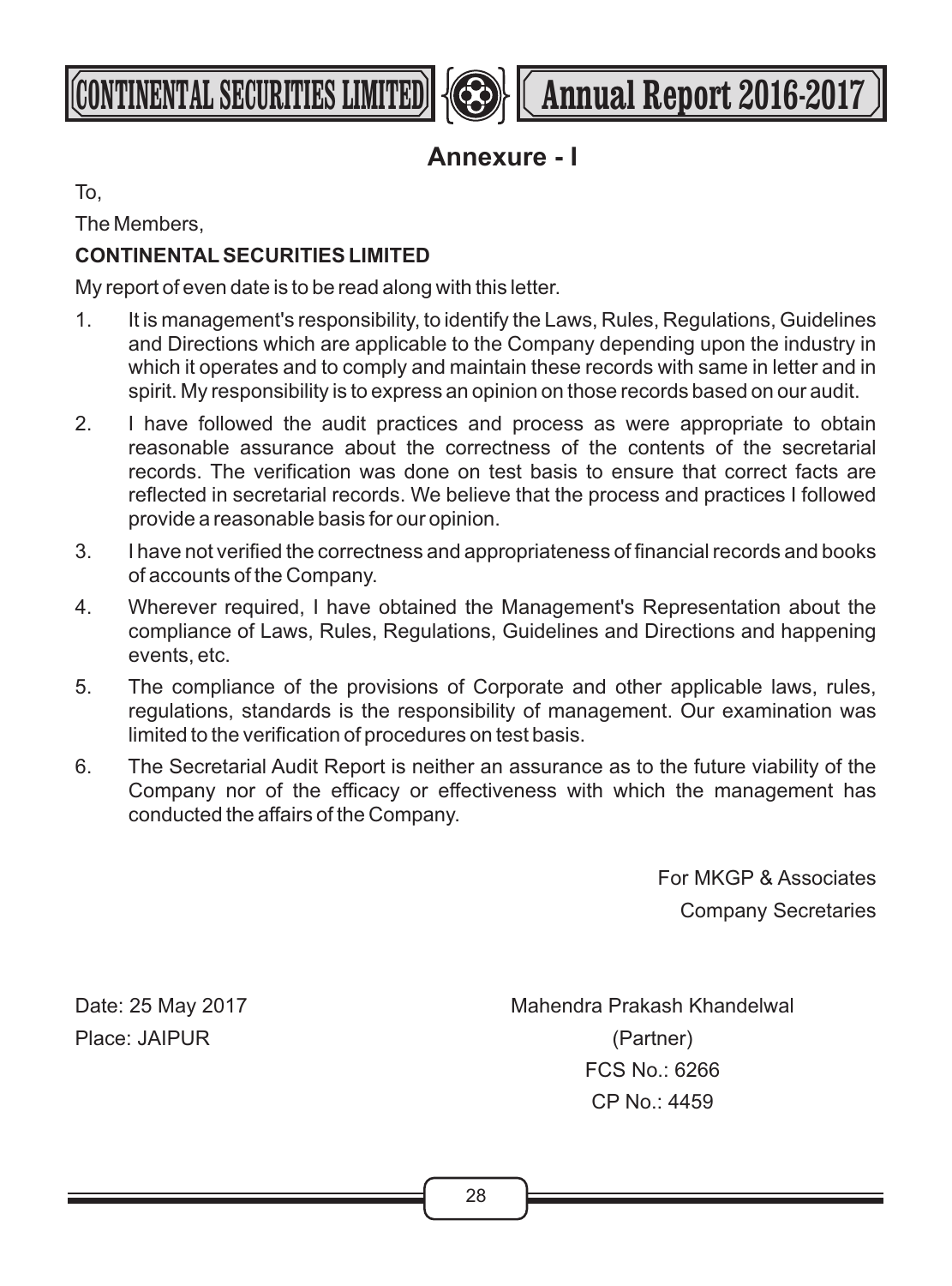

### **INDEPENDENT AUDITOR'S REPORT**

### **TO THE MEMBERS OF M/S CONTINENTAL SECURITIES LIMITED:**

### **Report on the Financial Statements**

We have audited the accompanying financial statements of Continental Securities Limited ("the Company"), which comprise the Balance Sheet as at March 31, 2017, the Statement of Profit and Loss and Cash Flow Statement for the year the Ended and a summary of significant accounting policies and other explanatory information.

### **Management's Responsibility for the Financial Statements**

The Company's Board of Directors is responsible for the matters stated in section 134(5) of the companies Act,2013("the Act") with respect to the preparation of these financial statements that give a true and fair view of the financial position ,financial performance and cash flows of the Company in Accordance with the Accounting principles generally accepted in India, including the Accounting Standards specified under section 133 of the Act read with Rule 7 of the Companies (Accounts)Rules 2014, as applicable. This responsibility also includes maintenance of adequate accounting records in accordance with provision of the Act for safeguarding the assets of the Company and for preventing and detecting frauds and other irregularities ; the selection and application of appropriate accounting policies ; making judgments and estimates that are reasonable and prudent ; and the design, implementation and maintenance of the adequate internal financial controls , that were operating effectively for ensuring the accuracy and completeness of accounting records, relevant to the preparation and presentation of the financial statements that give a true and fair view and are free from material misstatement , whether due to fraud or error.

### **Auditors' Responsibility**

Our responsibility is to express an opinion on these financial statements based on our audit. We conducted our audit in accordance with the Standards on Auditing issued by the Institute of Chartered Accountants of India. Those Standards require that we comply with ethical requirements and plan and perform the audit to obtain reasonable assurance about whether the financial statements are freefrom material misstatements.

An audit involves performing procedures to obtain audit evidence about the amounts and disclosures in the financial statements. The procedures selected depend on the auditor's judgment, including the assessment of the risks of material misstatement of the financial statements, whether due to fraud or error. In making those risk assessments, the auditor considers the internal financial control relevant to the Company's preparation of the financial statements that give a true and fair view in order to design audit procedures that are appropriate in the circumstances , but not for the purpose of expressing an opinion on whether the Company has in place an adequate internal financial controls system over financial reporting and the operating effectiveness of such controls. An audit also includes evaluating the appropriateness of accounting policies used and the reasonableness of the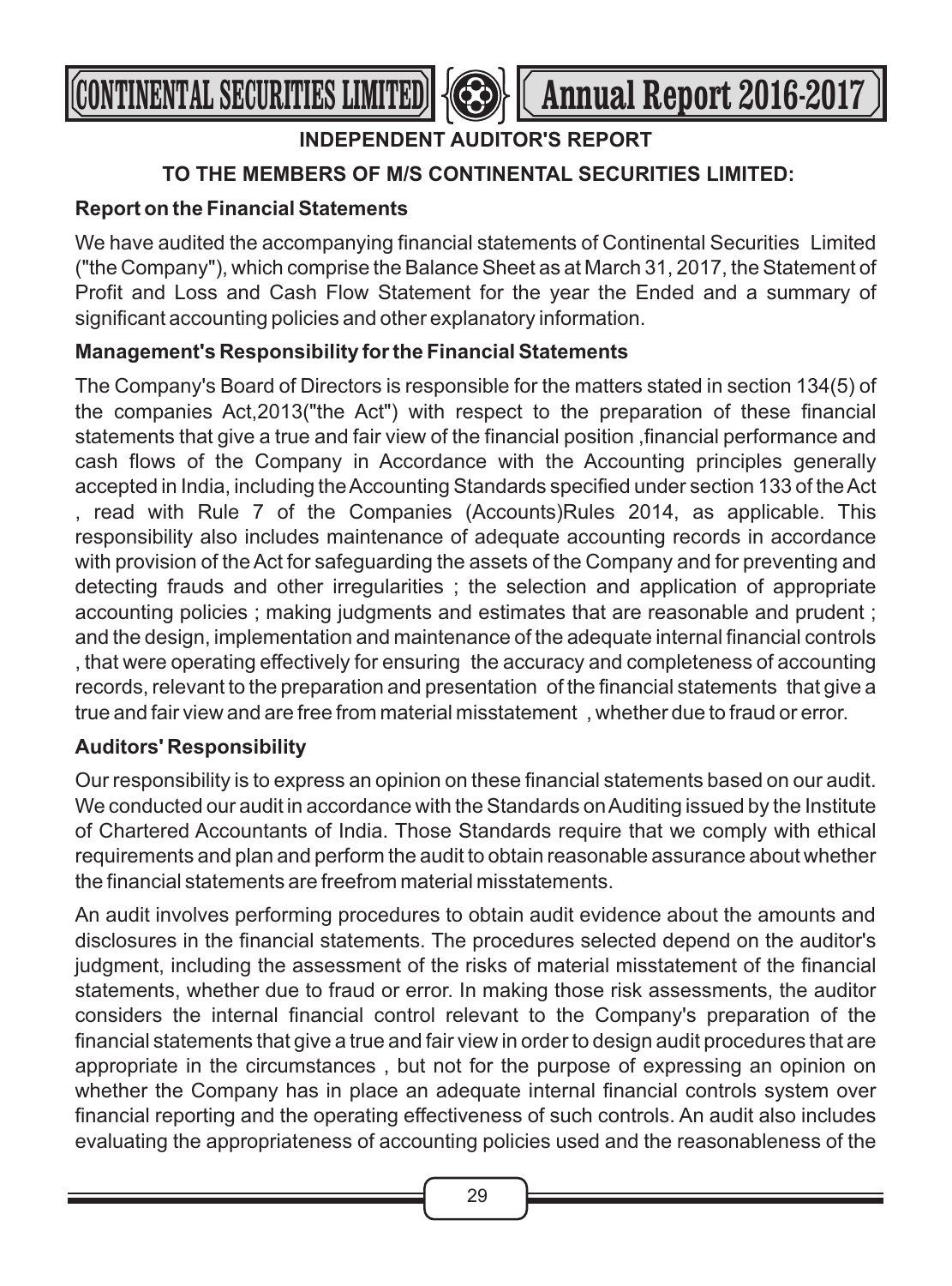# (CONTINENTAL SECURITIES LIMITED) **Annual Report 2016-2017**

accounting estimates made by the Company's Directors , as well as evaluating the overall presentation of the financial statements.

We believe that the audit evidence we have obtained is sufficient and appropriate to provide a basis for our audit opinion on the financial statements.

### **Opinion**

In our opinion and to the best of our information and according to the explanations given to us, the aforesaid financial statements give the information required by the Act in the manner so required and give a true and fair view in conformity with the accounting principles generally accepted in India:

Of the state of affairs of the Company as at March, 31, 2017, and its profit and its cash flow for the year ended on that date.

In our opinion and to the best of our information and according to the explanations given to us, the aforesaid financial statements give the information required by the Act in the manner so required and give a true and fair view in conformity with the accounting principles generally accepted in India, of the state of affairs of the Company as at March,31,2017, and its profit and its cash flow for the year ended on that date.

### **Report on Other Legal and Regulatory Requirements**

- 1. As Required by the Companies (Auditor's Report) Order, 2015 ("the Order") as amended issued by the Central Government of India in terms of Sub-section(11) 0f Section 143 of the Act, We give in the Annexed a statement on the matters specified in paragraphs 4 and 5 of the Order.
- 2. As required by Section 143(3) of the Act, we report that :
	- a. We have obtained all the information and explanations which to the best of our knowledge and belief were necessary for the purpose of our audit;
	- b. In our opinion, proper books of account as required by law have been kept by the Companyso far as appears from our examination of those books;
	- c. The Balance Sheet, the Statement of Profit and Loss, and the Cash Flow Statement dealt withby this Report are in agreement with the books of account;
	- d. In our opinion, the aforesaid standalone financial statements comply with the Accounting Standards specified under Section 133 of the Act , read with Rule 7 of the Companies (Accounts)Rules, 2014 .
	- e. On the basis of written representations received from the directors as on 31stMarch , 2017 taken on record by the Board of Directors, none of the Directors is disqualified as on 31st March, 2017 from being appointed as a Director of the company in terms of Section 164(2) of the Act.
	- f. with respect to adequacy of the internal financial controls over financial reporting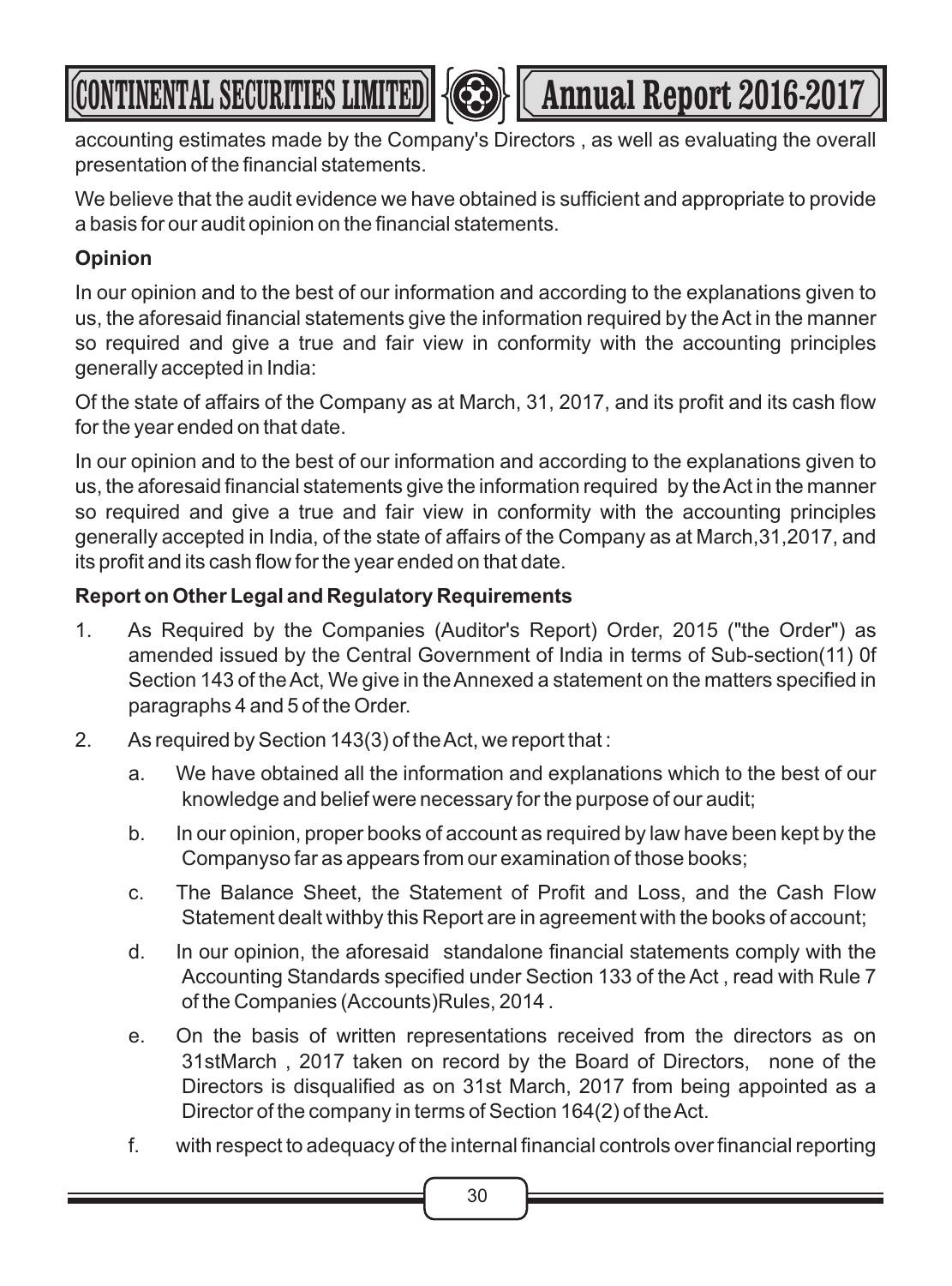# **CONTINENTAL SECURITIES LIMITED <b>Annual Report 2016-2017**



of the company, the company is having adequate internal control system with the size and nature of its business and further on the basis of our examination of books and records of the company and according to the information and explanation given to us, we have not observed any irregularities in the internal control system.

- g. with respect to the other matters to be included in the Independent Auditor's Report in accordance with rule 11 of the Companies (Audit and Auditors) Rules 2014. In our opinion and to the best of our information and according to explanations given to us :
- I. The Company has disclosed the impact of pending litigations on its financial position in its financial statements as referred to in note no.24(3) of 31 March 2017
- II. The Company did not have any long term contract including derivatives contracts for which there were any material foreseeable losses.
- III. The Company does not have any dues that are required to be transferred to the Investor Education and Protection Fund.

Place : Jaipur

Date : 29th May, 2017 **For R.P. Khandelwal& Associates** (Chartered Accountants) FRN 001759C

> R.P Khandelwal (Partner) M.No 071002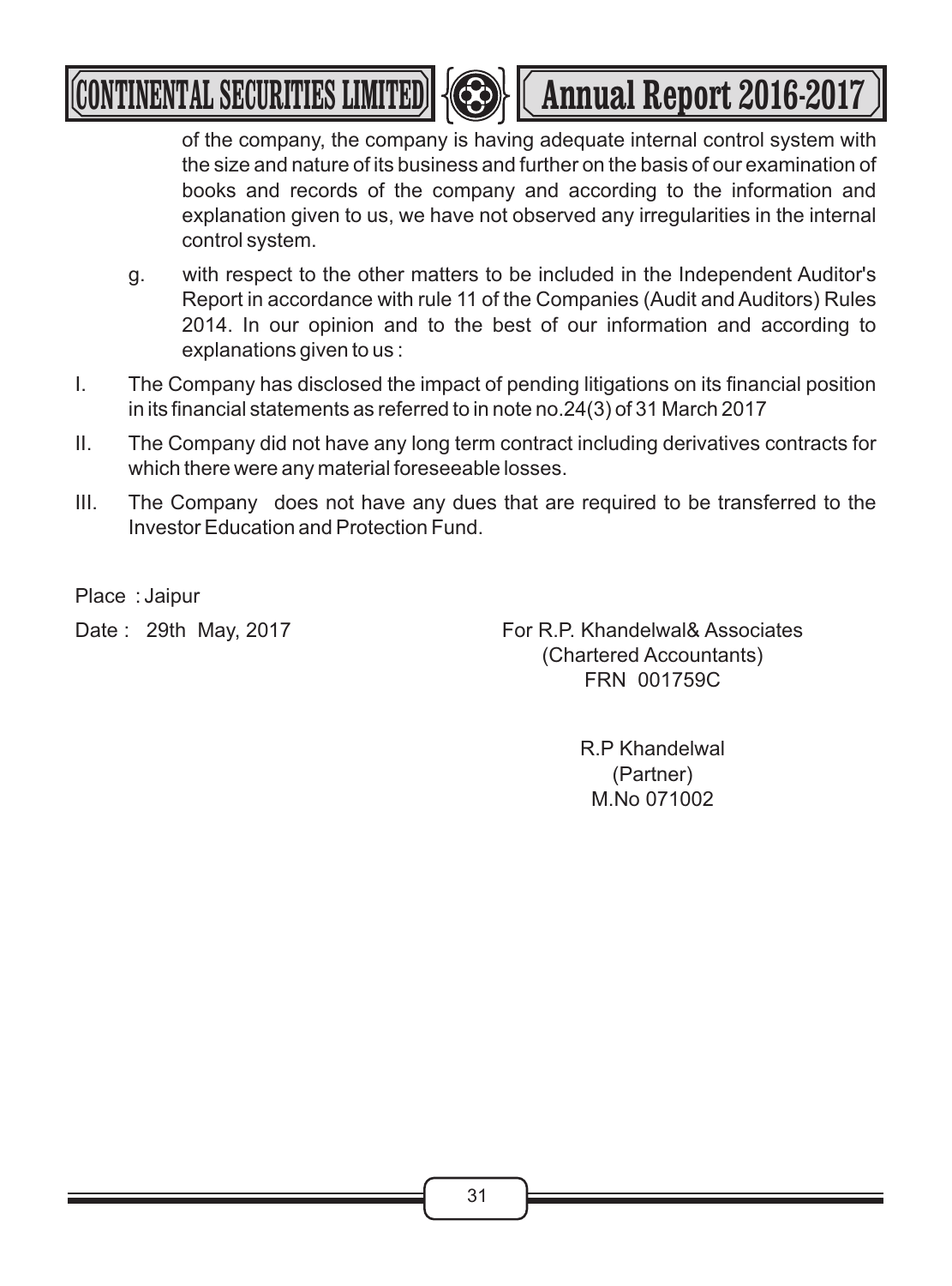



### **ANNEXURE "C" TO THE INDEPENDENT AUDITORS'**

Annexure referred to in our report of even date to the members of

### **CONTINENTAL SECURITIES LIMITED**

On the account of the company for the year ended 31st March,2017

Report on the Internal Financial Controls under Clause(i) of Sub-Section 3 of Section 143 of the Companies Act , 2013( "the Act")

We have audited the internal financial controls over financial reporting of CONTINENTAL SECURITIES LIMITED ("the Company") as at 31st March,2017 in conjunction with our audit of the standalone financial statements of the Company for the year ended and as on that date.

### **Management's Responsibility for Internal Financial Controls**

The Board of Directors of the Company is responsible for establishing and maintaining internal financial controls based on the internal control over financial reporting criteria established by the Company considering the essential components of internal control stated in the Guidance Note on Audit of Internal Financial Controls over Financial Reporting issued by the Institute of Chartered Accountants of India("ICAI").These responsibilities include the design , implementation and maintenance of adequate internal financial controls that were operating effectively for ensuring the orderly and efficient conduct of its business , including adherence to company's policies, the safeguarding of its assets, the prevention and detection of frauds and errors , the accuracy and completeness of the accounting records , and the timely preparation of reliable financial information,as required under the Companies Act,2013.

### **Auditor's Responsibility**

Our responsibility is to express an opinion on the Company's internal financial controls over financial reporting based on our audit. We conducted our audit in accordance with the Standards on Auditing ,prescribed under section 143(10) of the Companies Act,2013 , and the Guidance Note , to the extent applicable to an audit of internal financial controls over financial reporting.Those Standards and the Guidance Note require that we comply with the ethical requirements and plan and perform the audit to obtain reasonable assurance about whether adequate internal financial controls over financial reporting was established and maintained and if such controls operated effectively in all material respects.

Our audit involves performing procedures to obtain audit evidence about the adequacy of the internal financial controls system over financial reporting and their operating effectiveness . Our audit of internal financial controls over financial reporting included obtaining an understanding of internal financial controls over financial reporting , assessing the risk that a material weeknessexists,and testing and evaluating the design and operating effectiveness of internal control based on the assessed risk . The procedures selected depend on the auditor's judgment , including the assessment of the risks of material misstatement of the financial statements , whether due to fraud or error.

We believe that the audit the audit evidence we have obtained is sufficient and appropriate to provide a basis for our audit opinion on the Company's internal financial controls system over financial reporting.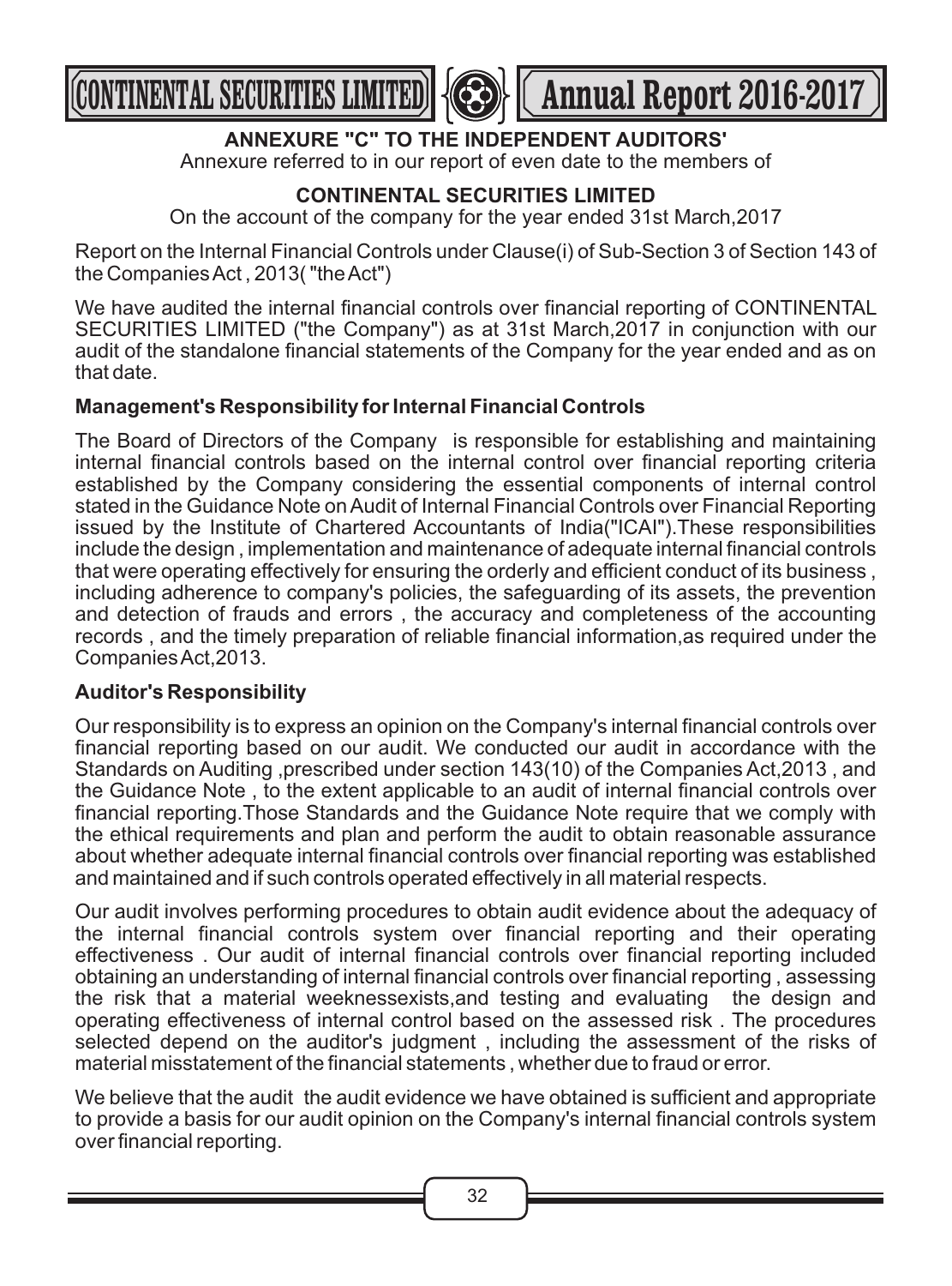



### **Meaning of Internal Financial Controls Over Financial Reporting**

A company's internal financial control over financial reporting is a process designed to provide reasonable assurance regarding the reliability of financial reporting and the preparation of financial statements for external purposes in accordance with generally accepted accounting principles . A Company's internal financial control over financial reporting includes those policies and procedures that(1) pertain to the maintenance of records that , in reasonable detail , accurately and fairly reflect the transactions and dispositions of the assets of the Company;(2) provide reasonable assurance that transactions are recorded as necessary to permit preparation of financial statements in accordance with generally accepted accounting principles , and that receipts and expenditures of the Company are being made only in accordance with authorizations of management and directors of the Company; and(3) provide reasonable assurance regarding prevention or timely detection of unauthorized acquisition , use, or disposition of the company's assets that could have a material effect on the financial statements.

### **Inherent Limitations of Internal Financial Controls over Financial Reporting**

Because of the inherent limitations of internal financial controls over financial reporting, including the possibility of collusion or improper management override of controls, material misstatements due to error or fraud may occur and not be detected. Also, projections of any evaluation of the internal financial controls over financial reporting to future periods are subject to the risk that the internal financial control over financial reporting may become inadequate because of changes in conditions, or that the degree of compliance with the policies or procedures may deteriorate.

### **Qualified Opinion**

In our opinion, on the achievement of the objectives of the control criteria, the Company has maintained, in all material respects, adequate internal financial controls over financial reporting and such internal financial controls over financial reporting were operating effectively as at March 31, 2017, based on the internal control over financial reporting criteria established by the Company considering the essential components of internal control stated in the Guidance Note.

We have considered the material weaknesses identified and reported above in determining the nature, timing, and extent of audit tests applied in our audit of the March 31, 2017 financial statements of the Company, and these material weaknesses does not affect our opinion on the financial statements of the Company.

Date:-29th May 2017

Place :- Jaipur **For R.P.Khandelwal& Associates**<br>Date:-29th May 2017 **For R.P.Khandelwal& Associates** FRN 001759C

> R.P Khandelwal (Partner) M.No 071002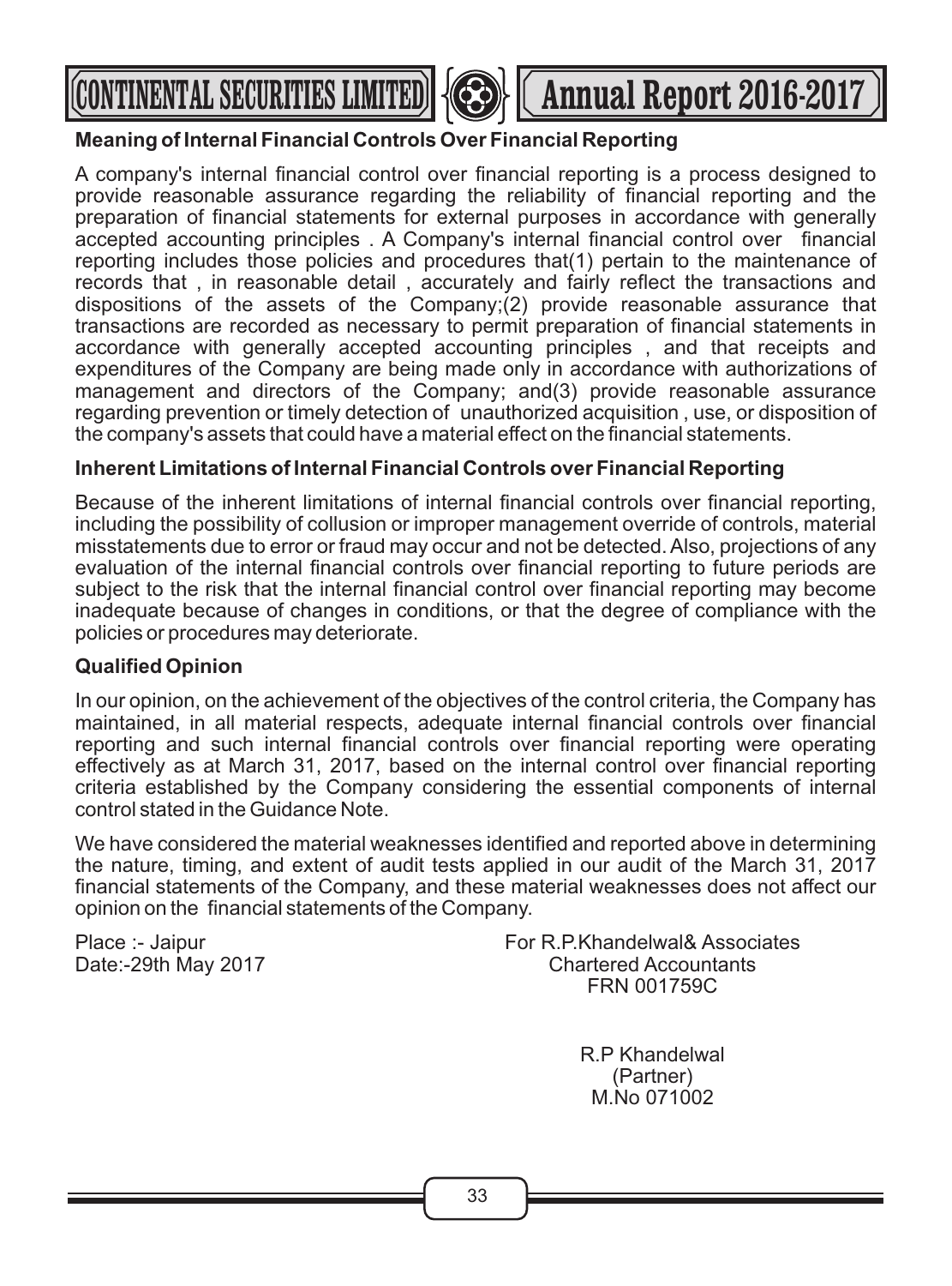**CONTINENTAL SECURITIES LIMITED Annual Report 2016-2017** 



### **Annexure - A to the independent Auditors' Report**

(Referred to in paragraph 1 under the heading | Report on other legal & Regulatory Requirement of our report of even date)

Report on companies (Auditors' report) order, 2016 (" the order) issued by the Central Government in terms of section 143 (11) of the Companies Act, 2013 ("the Act") of the Continental Securities Limited ("Company)

### **1. In respect of Company's Fixed Assets :**

- a. According to the information and explanation given to us, the Company has maintained proper records showing full particular including quantitative details and situation of the assets.
- b. As explained to us, the company has a policy and procedures for physical verification of the fixed assets at reasonable interval and have been physically verified during the year by the management.
- c. In our opinion and according to the information and explanations given to us, the company has maintained proper records and no material discrepancies were noticed on physical verification
- 2. In respect of the Loans, secured or unsecured granted by the company to companies, firms or other parties in the register maintained under section 189 of the companies Act.
- a. According to the information & explanations given to us, the company has not granted any loan to the parties listed in the register maintained under section 189 of the Act,
- b. The company has also given advances in nature of loans of its employees which are recovered regularly together with interest if applicable as per company policy.
- 3. The provisions of section 185 and 186 of the Act in respect of grants of loans, making investment and providing guarantees and securities is not applicable.
- 4. The company has not accepted any deposits under the provisions of section 73 to 76 or any other relevant provisions of the Companies Act and the rules framed there under, and as such the question of compliance under the companies Act or any other directives or orders does not arise.
- 5. As informed to us the maintenance of cost records is not applicable on the company being a non banking finance company.
- 6. According to information and explanations given to us and on the basis of our examination of books of accounts, records, the Company has been generally regular in depositing undisputed statutory dues with the appropriate authorities in India and there were there no dues of income tax, sales tax, service tax custom duty, excise duty or value added tax outstanding on account of any dispute for more than 6 month from the date on when they become payable. CONTINENTAL SECURITIES LIMITED Annual Report 2015-2016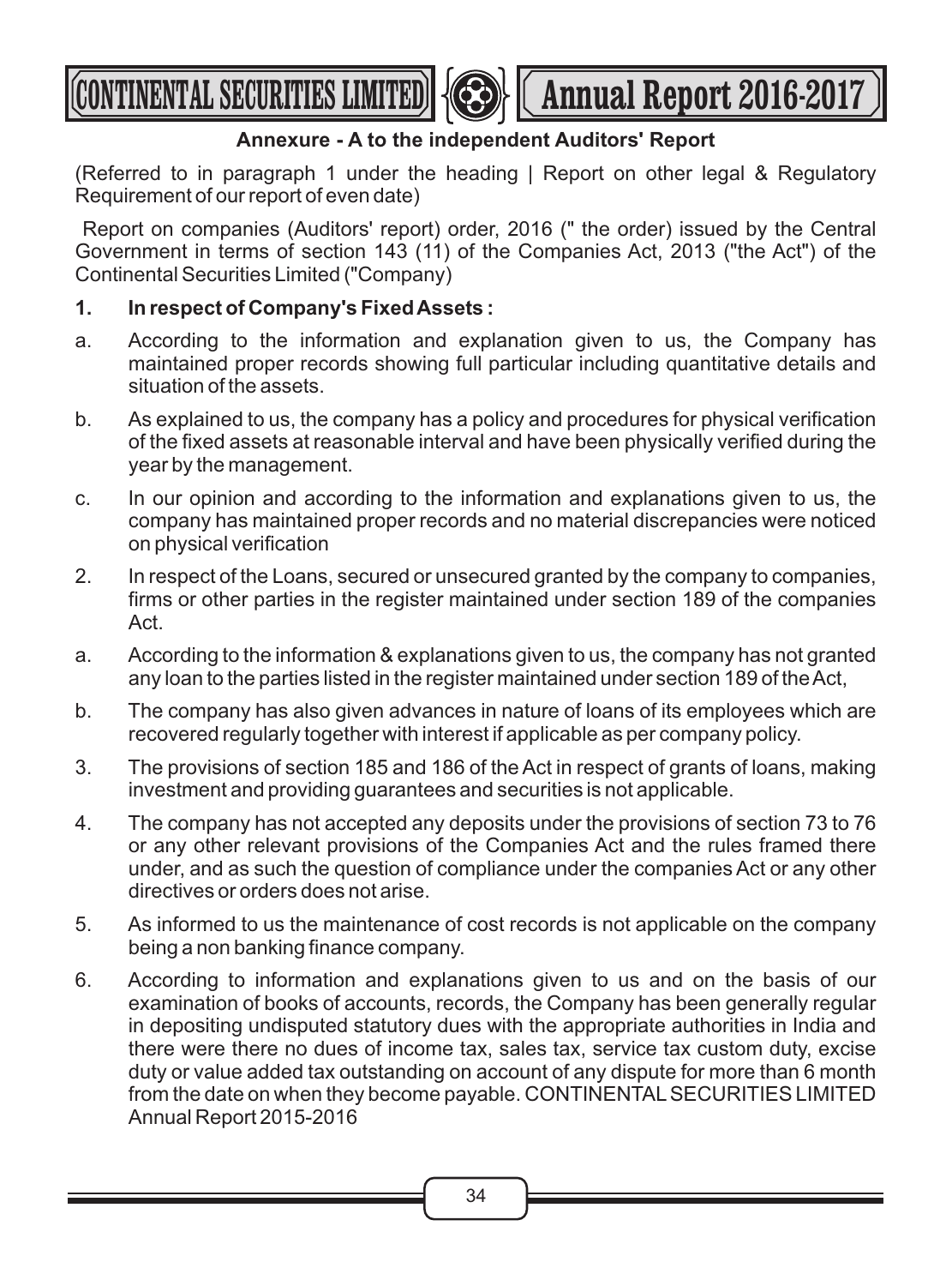**CONTINENTAL SECURITIES LIMITED | (CEE) | (Annual Report 2016-2017** 



- 7. According to the information and explanations given to us in our opinion and according to the information and explanations given to us, the company has not defaulted in the repayment of loans of borrowings from Bank and Government of Company does not have nay loans or borrowings from financial institutions and has not issued any debentures.
- 8. The Company has not raised moneys by way of initial public offer or further public offer (including Debt instruments) or term loans and hence reporting under Clause 3 (ix) of the order is not applicable.
- 9. To the best of our knowledge and according to the information and explanations given by the management, no fraud by the company and no fraud on the Company by its officers or employees has been noticed or reported during the year.
- 10. As the Company is not NIDHI Company, hence reporting under clause 3 (Xii) of the order is not applicable.
- 11. According to the information and explanation given to us and based on the examination of the books of accounts, the Company has paid/ provided for managerial remuneration in accordance with the requisite approvals mandate by the provisions of section 197 read with schedule- V to the Act.
- 12. In our opinion and according to the information and explanation given to us, the company is in compliance with section 177 and 188 of the Act, where applicable, for all transaction with the related parties and the details of related parties transactions have been disclosed in the financial statements as required by the applicable accounting standards.
- 13. During the year the Company has not made any preferential allotment or private placement of shares or fully or partly convertible debentures.
- 14. In our opinion and according to the information and explanation given to us during the year the company has not entered in to any non cash transactions with its directors or persons connected to its directors and hence provisions of section 192 of the Act are not applicable.
- 15. The company is a non banking finance company and is registered under section 45IA of the Reserve bank of India, Act, 1934

Place : Jaipur

Date: 29th May 2017 **For R.P. Khandelwal& Associates** 

Chartered Accountant Firm Reg. No. 001795C

> R.P. Khandelwal **Partner** M.N. 071002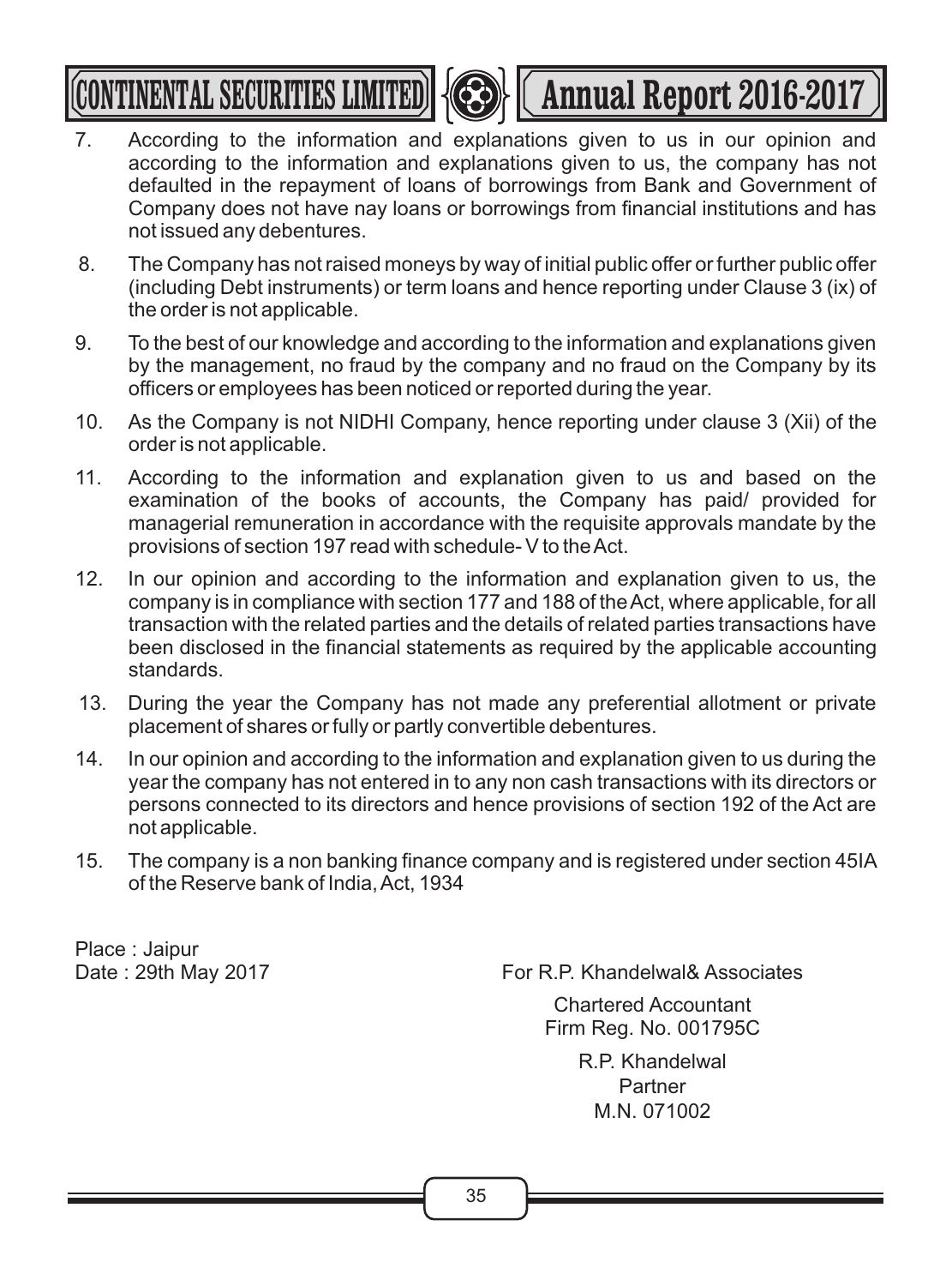**CONTINENTAL SECURITIES LIMITED <b>Annual Report 2016-2017** 

**AUDITOR'S ADDITIONAL REPORT** 

To, Board of Directors, Continental Securities Limited Jaipur

### **REPORT ON COMPLIANCE WITH THE NON-BANKING FINANCIAL COMPANIES AUDITOR'S REPORT (RESERVE BANK) DIRECTIONS,2008.**

Pursuant to the Non-Banking Financial Companies Auditor's Report (Reserve Bank)Directions,2008(the "Directions"). We have examined the matters specified in the Directions in respect of Continental Securities Limited(the "Company") for the year ended March 31,2017.

### **MANAGEMENT'S RESPONSIBILITY**

The Management is responsible for the design and implementation of the internal procedures , systems , processes and controls to ensure compliance with the Directions on an ongoing basis.This responsibility also includes reporting non-compliances , if any, to the Reserve Bank of India, Board of the Company and its Audit Committee.

### **AUDITOR'S RESPONSIBILITY**

Our responsibility is to report on the matters specified in the Directions based on our audit.We conducted our audit in accordance with the Standards on Auditing issued by the Institute of Chartered Accountants of India(ICAI).Those Standards require that we comply with ethical requirements and plan and perform the audit to obtain reasonable assurance about whether there are any identified non-compliances. An audit involves performing procedures to obtain audit evidence about the compliance with the Directions. The procedures selected depend on the Auditor's Judgment , including the assessment of the risks of material misstatement of the information and records , whether due to fraud or error . In making those risk assessments , the Auditor considers internal controls relevant to the Company's compliance with the Directions in order to design audit procedures that are appropriate in the circumstances . We believe that the audit evidence we have obtained is sufficient and appropriate to provide a basis for our certificate. We conducted our examination in accordance with the Guidance Note on Special Purpose Audit Reports and Certificates issued by the Institute of Chartered Accountants of India.

### **CONCLUSION**

Based on our examination of the books and records of the Company as produced for our examination and the information and explanations given to us we further report that:

- 1. The Company is engaged in the Business of non-banking financial institution and has obtained a Certificate Of Registration (COR) No. 10.00022 dated march, 3 , 1998 from the Reserve Bank Of India ("the Bank") Department of Non-Banking Supervision, Jaipur Regional Office.
- 2. The Company is entitled to continue to hold such COR in terms of its asset/income pattern as on 31st March,2017.
- 3. The Company during the year is not an Asset Finance Company(AFC) as defined in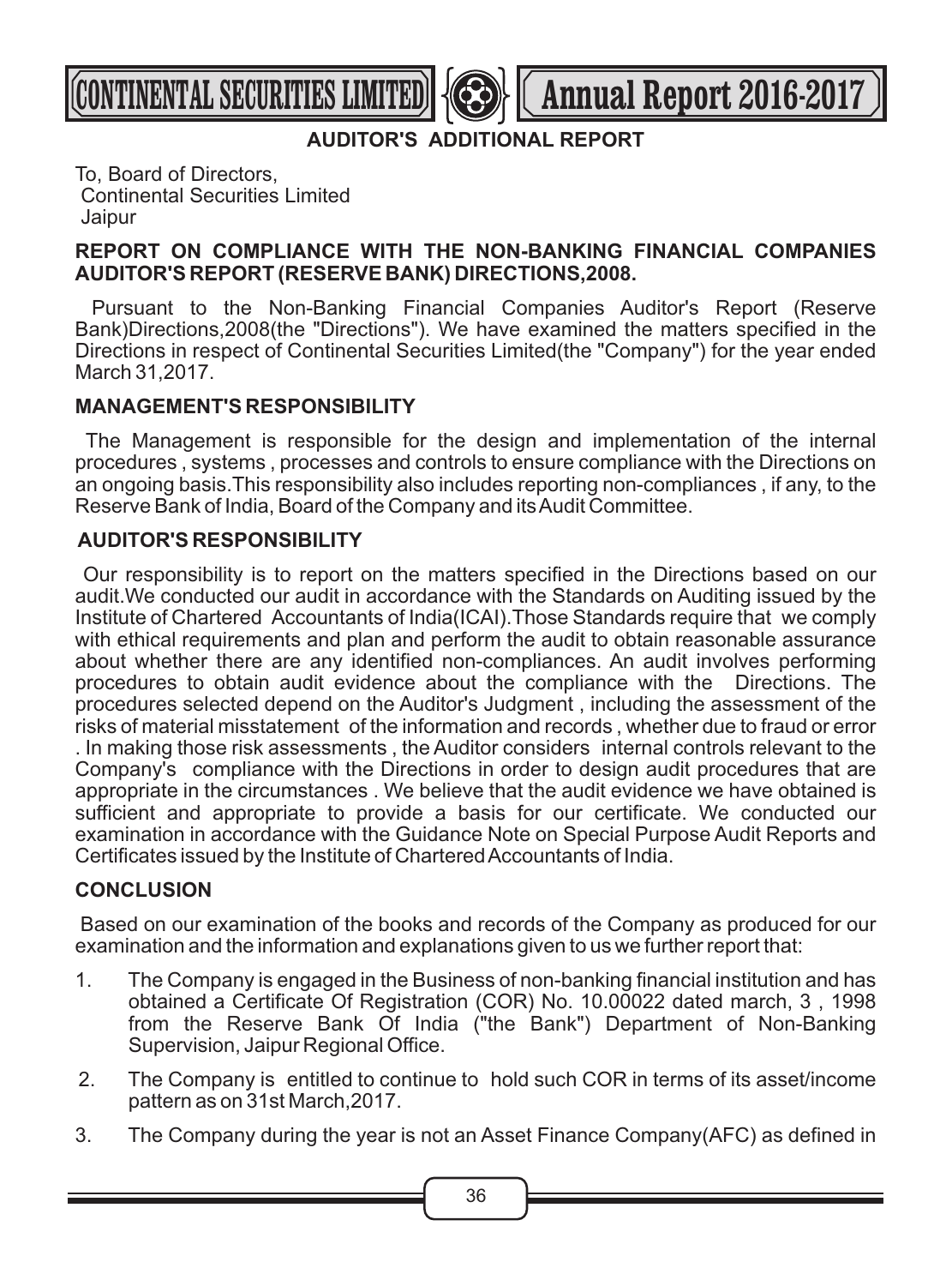**CONTINENTAL SECURITIES LIMITED <b>A Annual Report 2016-2017** 



Non-Banking Financial Companies Acceptance of Public Deposits (Reserve Bank)Directions 1998.

- 4. The Company during the year is not a Non-Banking Financial Company Micro Finance Institutions (NBFC-MFI) as defined in Non-Banking Financial Company - Micro Finance Institutions(Reserve Bank) Directions ,2011 dated December 02,2011 (MFI Directions).
- 5. The Board of Directors has passed a resolution for for non-acceptance of public deposits.
- 6. The Company has not accepted any public deposits during the year ended 31st March,2017.
- 7. The Company has complied with the prudential norms relating to income recognition , accounting standards, asset classification and provisioning for bad and doubtful debts as applicable to it in terms of Systematically Important Non-Banking Financial(Non-Deposit Accepting or Holding) Companies Prudential Norms(Reserve Bank)Directions,2015.
- 8. The annual statement of Capital funds , risk assets/exposures and risk asset ratio(NBS-7)has been furnished to the Bank within the stipulated period based on the un-audited books of account. The Company had correctly arrived at and disclosed the capital adequacy ratio, based on the un-audited books of account , in the return submitted to the Bank in Form NBS-7 and such ratio is in compliance with the minimum CRAR prescribed by the Bank.

### **RESTRICTION ON USE**

This report is issued pursuant to our obligations under Non-Banking Financial Companies Auditor's Report (Reserve Bank) Directions,2008 to Reserve Bank Of India and should not be used by any other person or for any other purpose.R.P.Khandelwal& Associates neither accepts nor assumes any duty or liability for any other purpose or to any other party to whom our report is shown or into whose hands it may come without our prior consent in written.

> For R.P.Khandewal& Associates Chartered Accountants Firm Reg. No.001795C

Place : Jaipur Date : 29th May 2017

> R.P.Khandelwal Partner M.No. 071002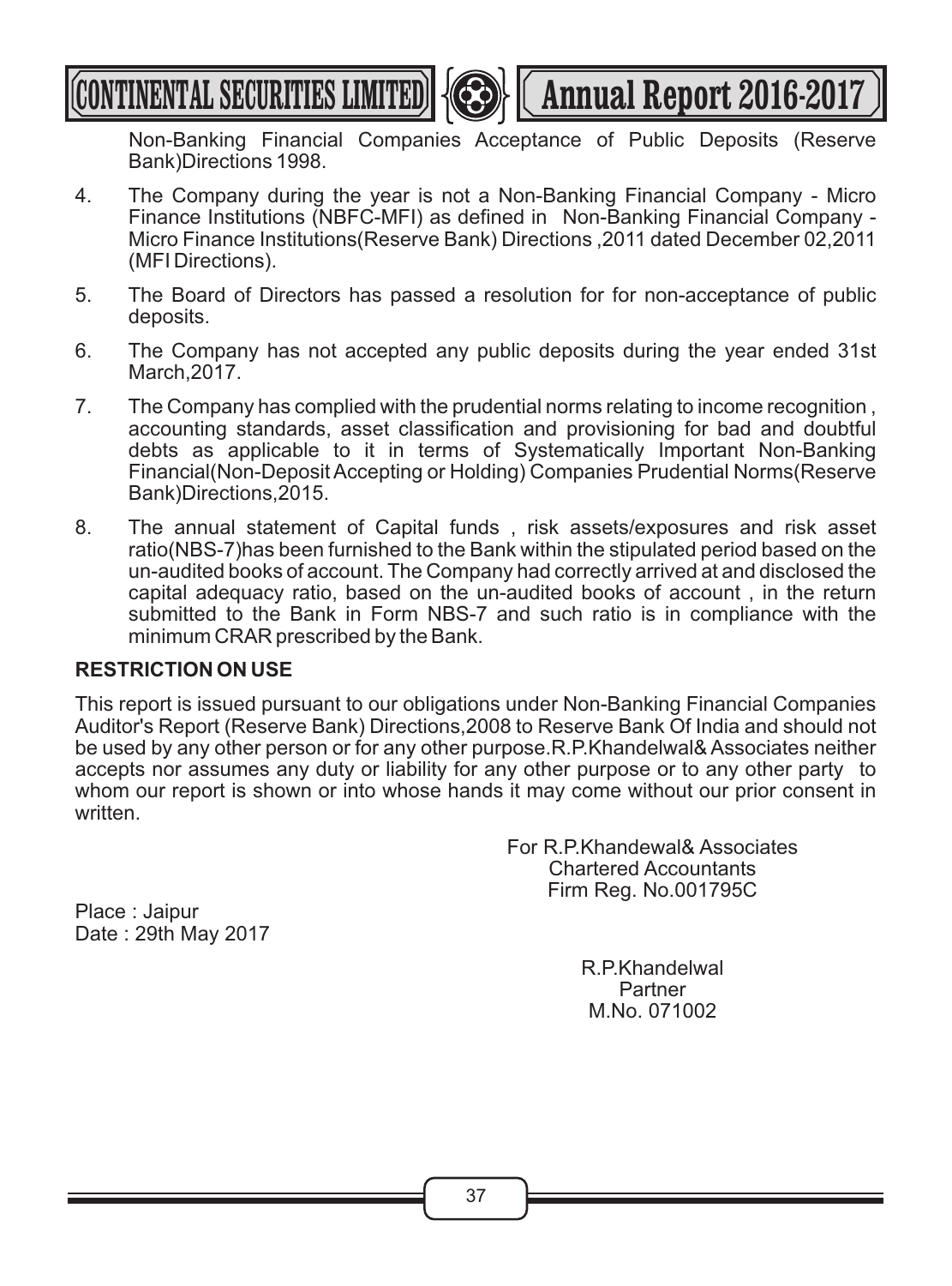**CONTINENTAL SECURITIES LIMITED <b>AND LET** Annual Report 2016-2017

### **ANNEXURE TO THE AUDITOR'S REPORT**

[Referred to in our report of even date to the Member of Continental Securities Ltd ]: (i)

- a. The Company is in the process of compiling fixed assets records to show full particulars, including quantitative details and situation of fixed assets.
- b. We were informed that all major items of fixed assets were physically verified by the management at the end of the year and that no discrepancy was notified on such verification, which on account of proper records being still under compilation, could not be verified.
- ii. The Company has not granted any loans , secured or unsecured to companies , firms or other parties covered in the register maintained under section 189 of the Companies Act , 2013 . Accordingly the clause 3(iii)(a) and 3 (iii)(b) of the Order are not applicable to the Company.
- iii.
- a. In our opinion and according to information and explanation given to us ; there is adequate internal control system commensurate with the size of the Company and the nature of its business ,fixed assets and with regard to loans given . Further on the basis of our examination of books and records of the Company , and according to the information and explanations given to us , we have not observed any continuing failure to correct major weaknesses in the aforesaid internal control system
- iv. The Company has not accepted any deposited as defined in the Companies(Acceptance Of Deposits) Rules 2014.Accordingly , the provisions of Clause 3(v) of the order are not applicable to the Company.
- v. According to information and given to us, The central government has not prescribed maintenance of cast records under section (1) one of section 148 of the company's act, 2013.
- a. According to the information and explanation given to us, the company has no disputed outstanding statutory dues as at 31st march, 2017
- b. According to the information and explanation given to us, the amount which were reacquired to be transferred to the investor Education and Protection fund and accordance with the relevant provision of the company's Act,2013 and rules there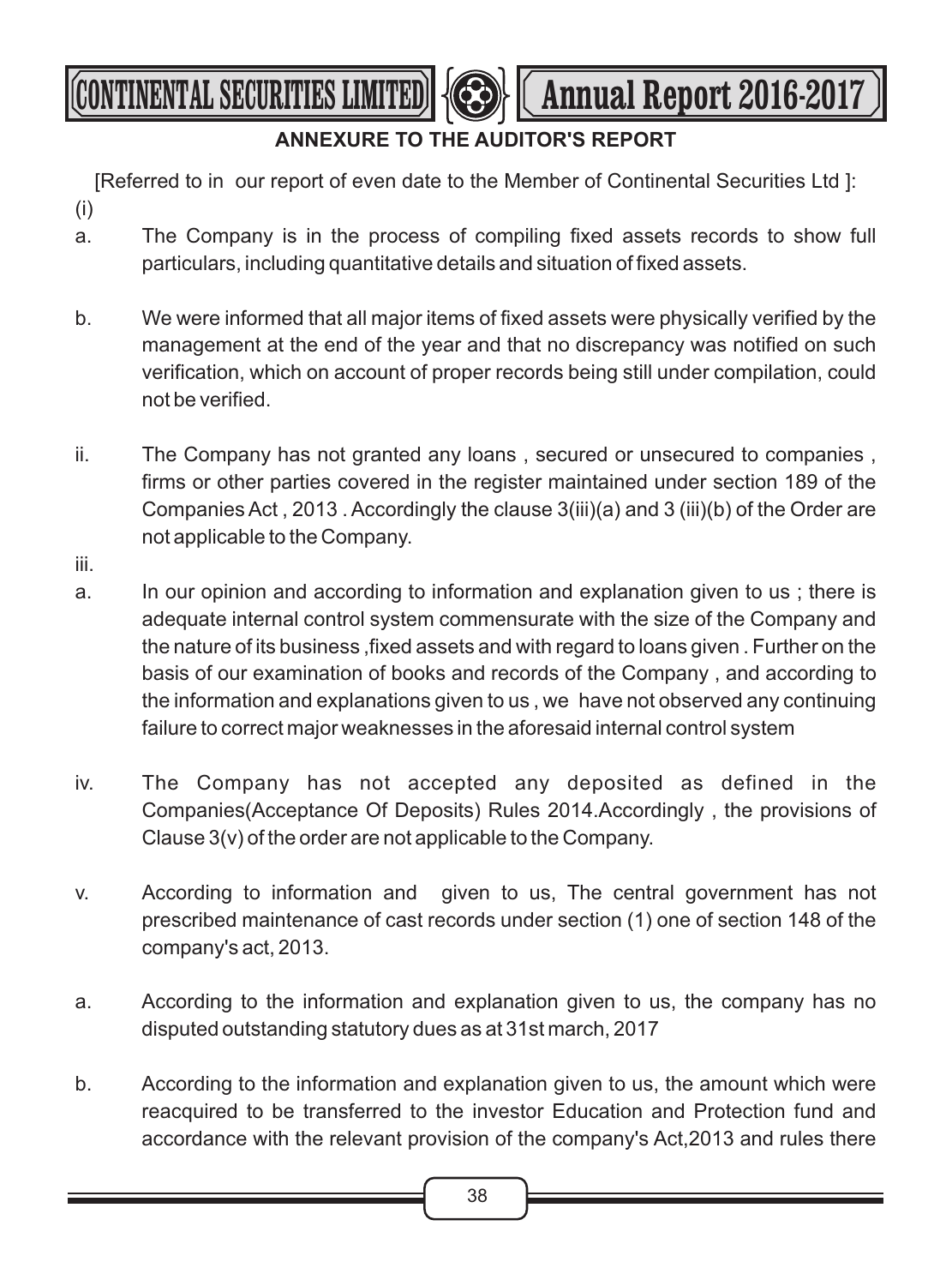under has been transfer to such funds within time .

vi. The company does not have any accumulated losses at the end of the financial year and has not incurred cash losses during the financial year end in the immediately preceding financial year.

**CONTINENTAL SECURITIES LIMITED <b>Annual Report 2016-2017** 

- vii. According to the information and explanation given to us, the Company has not defaulted in the repayments of dues to financial institution, bank or debenture holder during the year
- viii. According to the information and explanation given to us, the Company has not given any guarantee for loans taken by others from bank or financial intuitions during the year.
- ix. According to the information and explanation given to us, the Company has applied term loans for the purpose for which the loans were obtained.
- x. According to the information and explanation given to us, no fraud on or by the Company has been noticed or reported during the year review.

For R.P.Khandewal& Associates Chartered Accountants Firm Reg. No.001795C

Place : Jaipur Date : 29th May 2017

> R.P.Khandelwal Partner M.No. 071002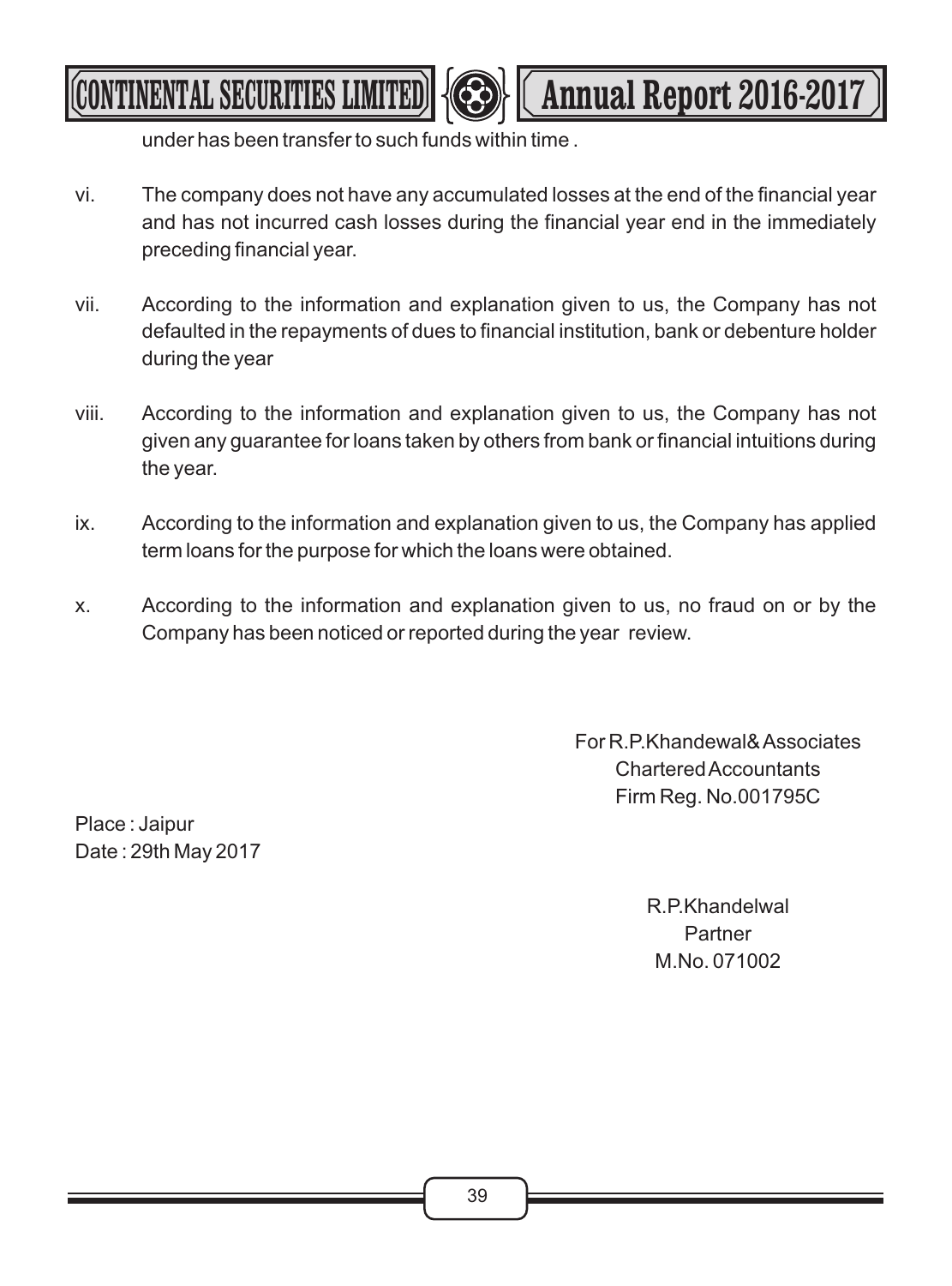



### **BALANCE SHEET AS ON 31ST MARCH, 2017**

|              |                                                                                                                               |                     |                          | (Amt. in Rupees)                                         |
|--------------|-------------------------------------------------------------------------------------------------------------------------------|---------------------|--------------------------|----------------------------------------------------------|
|              | Particulars                                                                                                                   | <b>Note</b><br>No.  | as at<br>31.03.2017      | as at<br>31.03.2016                                      |
| Ш            | <b>EQUITY &amp; LIABILITIES</b>                                                                                               |                     |                          |                                                          |
|              | 1. Shareholders' Funds                                                                                                        |                     |                          |                                                          |
|              | (a) Share Capital<br>(b) Reserves & Surplus<br>(c) Money received against share warrants                                      | 1<br>$\overline{2}$ |                          | 32,506,000.00 32,506,000.00<br>3,819,634.00 2,858,366.00 |
|              | 2 Share Application Money pending Allotment                                                                                   |                     |                          |                                                          |
| 3            | <b>Non-current Liabilities</b>                                                                                                |                     |                          |                                                          |
|              | (a) Long Term Borrowings<br>(b) Deferred Tax Liabilities (Net)<br>(c) Other Long Term Liabilities<br>(d) Long Term Provisions | 3                   | 62,665.00                | 277,579.00                                               |
|              | <b>4 Current Liabilities</b>                                                                                                  |                     |                          |                                                          |
|              | (a) Short Term Borrowings<br>(b) Trade Payables<br>(c) Other Current Liabilities<br>(d) Short Term Provisions<br><b>TOTAL</b> | 4<br>5              | 384,245.00<br>336,699.00 | 424,399.00<br>173,171.00<br>37,109,243.00 36,239,515.00  |
| н.           | <b>ASSETS</b>                                                                                                                 |                     |                          |                                                          |
| 1.           | <b>Non-Current Assets</b>                                                                                                     |                     |                          |                                                          |
|              | (a) Fixed Assets                                                                                                              |                     |                          |                                                          |
|              | (i) Tangible Assets                                                                                                           | 6                   | 756,714.00               | 1,081,134.00                                             |
|              | (ii) Intangible Assets                                                                                                        |                     |                          |                                                          |
|              | (iii) Capital Work-in-Progress                                                                                                |                     |                          |                                                          |
|              | (ii) Intangible Assets under development                                                                                      |                     |                          |                                                          |
|              | (b) Non-current Investments                                                                                                   | 7                   | 3,695,000.00             | 4,295,000.00                                             |
|              | (c) Deferred Tax Assets (Net)                                                                                                 | 8                   | 291,801.00               | 191,090.00                                               |
|              | (d) Long Term Loans & Advances                                                                                                |                     |                          |                                                          |
|              | (e) Other Non-current Assets                                                                                                  |                     |                          |                                                          |
| $\mathbf{2}$ | <b>Current Assets</b>                                                                                                         |                     |                          |                                                          |

40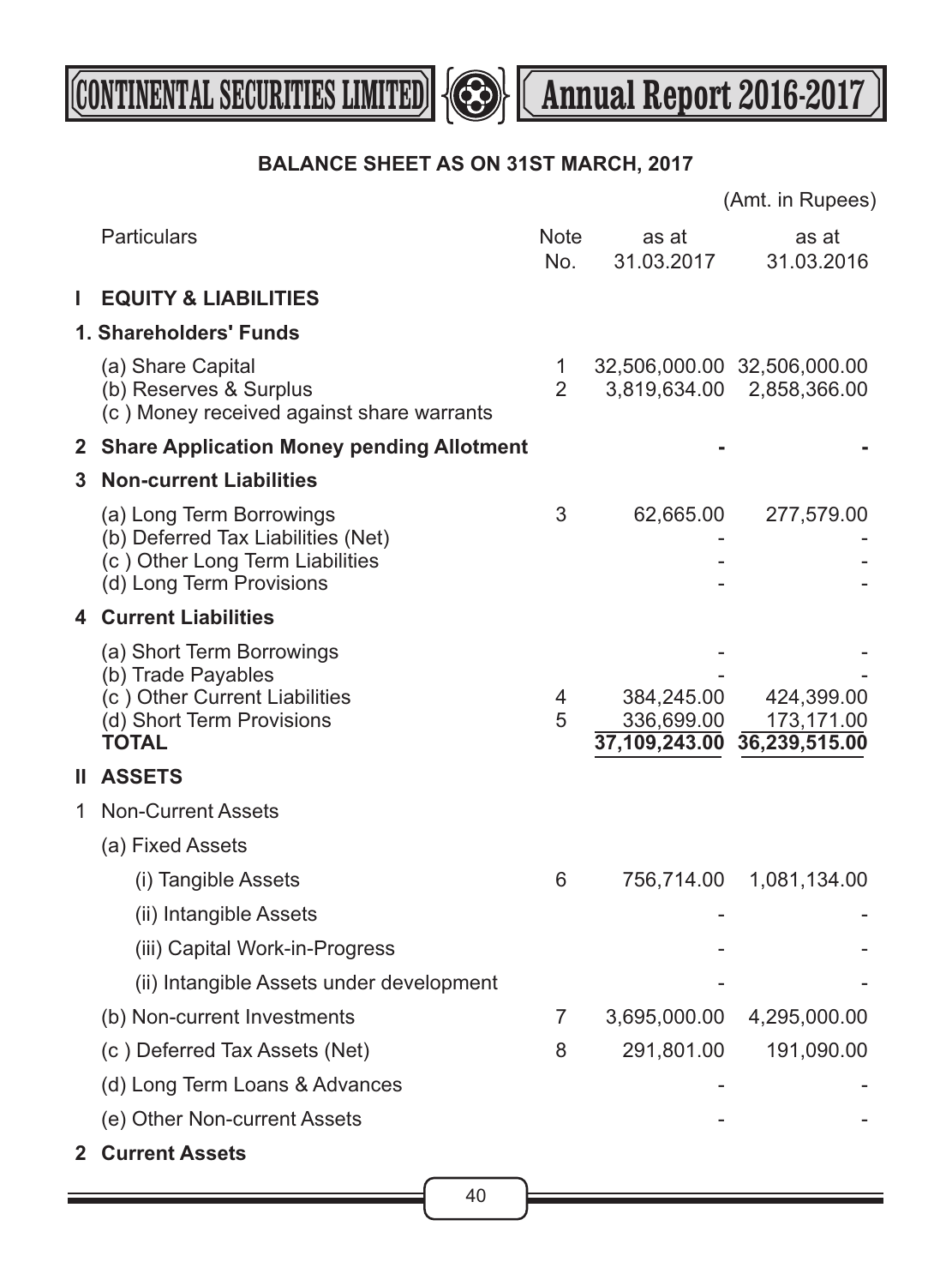

# **CONTINENTAL SECURITIES LIMITED <b>Annual Report 2016-2017**

| TOTAL                           |    |                             | 37,109,243.00 36,239,515.00 |
|---------------------------------|----|-----------------------------|-----------------------------|
| (f) Other Current Assets        | 11 | 329,645.00                  | 244,732.00                  |
| (e) Short Term Loans & Advances | 10 | 31,397,185.00 29,680,013.00 |                             |
| (d) Cash & Cash Equivalents     | 9  | 638,898.00                  | 747,546.00                  |
| (c) Trade Receivables           |    |                             |                             |
| (b) Inventories                 |    |                             |                             |
| (a) Current Investments         |    |                             |                             |

See accompanying notes to the financial statements

As per our Report of even date annexed

For R. P. Khandelwal & Associates For & on behalf of Board of Directors Chartered Accountants

(R. P. KHANDELWAL) ( M.L.Khandelwal) (Rajesh Khuteta) (J.C.Kedawat) (PARTNER) Chairman Managing Director Company Secretary M. No. : 071002 Place : Jaipur Date : 29th May 2017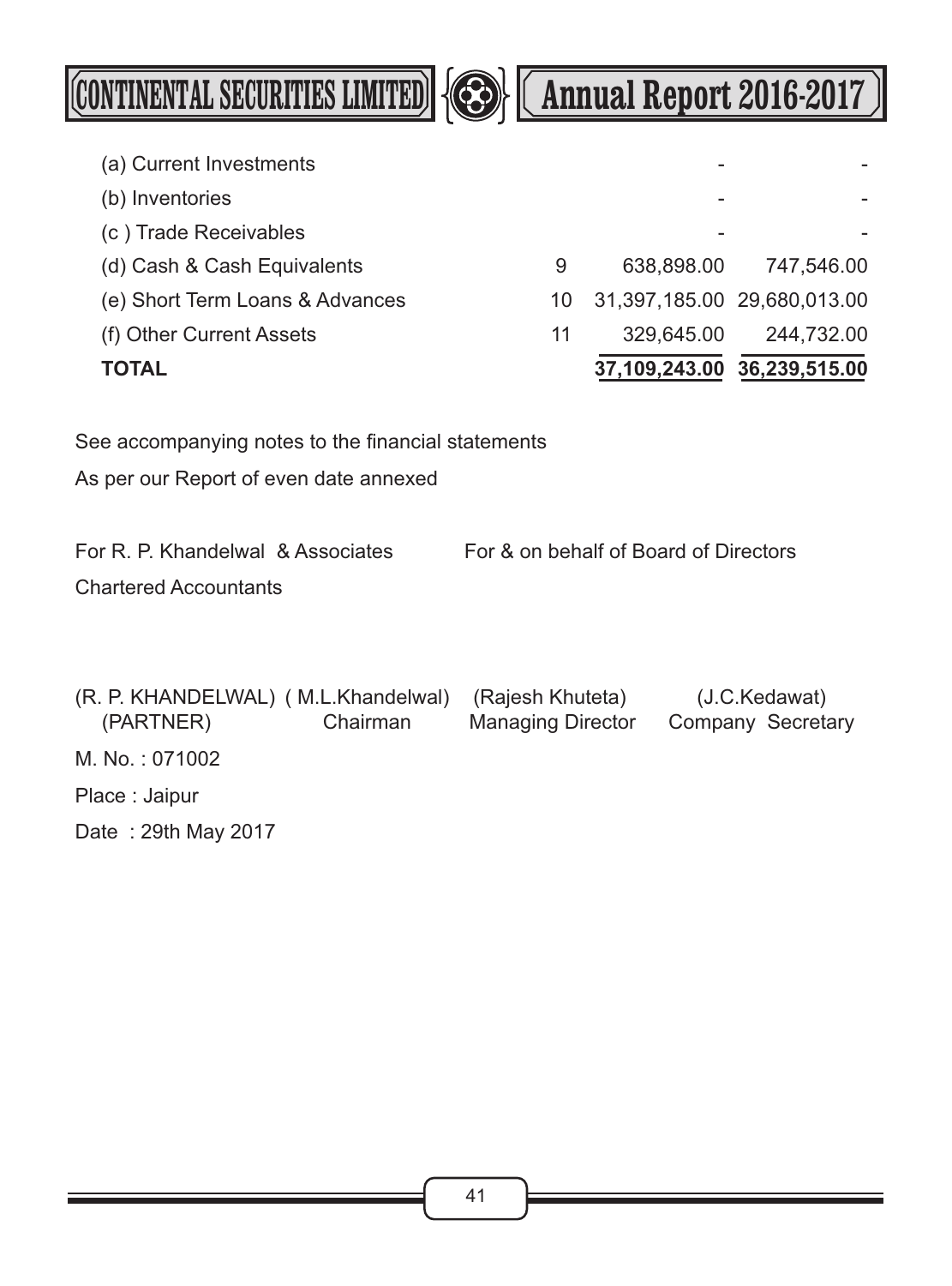

**CONTINENTAL SECURITIES LIMITED**  $\bigotimes$  **(Annual Report 2016-2017**)

### **STATEMENT OF PROFIT & LOSS FOR THE YEAR ENDED 31ST MARCH, 2017**

|      |                                                            |             |                                       | (Amt. in Rupees) |  |  |  |  |
|------|------------------------------------------------------------|-------------|---------------------------------------|------------------|--|--|--|--|
|      | Particulars                                                | <b>Note</b> | As at                                 | As at            |  |  |  |  |
|      |                                                            | No.         | 31.03.2017                            | 31.03.2016       |  |  |  |  |
| T    | <b>Revenue from Operations</b>                             | 12          | 3,957,785.00                          | 3,255,746.00     |  |  |  |  |
| Ш.   | Other Income                                               |             |                                       |                  |  |  |  |  |
| Ш    | Total Revenue (I + II)                                     |             | 3,957,785.00                          | 3,255,746.00     |  |  |  |  |
|      | <b>IV Expenses:</b>                                        |             |                                       |                  |  |  |  |  |
|      | <b>Employee Benefits Expense</b>                           | 13          | 1,120,700.00                          | 642,269.00       |  |  |  |  |
|      | <b>Finance Costs</b>                                       |             | 45,162.00                             | 48,773.00        |  |  |  |  |
|      | Depreciation and Amortisation Expenses                     |             | 363,770.00                            | 610,775.00       |  |  |  |  |
|      | <b>Administration &amp; Other Expenses</b>                 | 14          | 1,161,175.00                          | 1,395,263.00     |  |  |  |  |
|      | <b>Total Expenses</b>                                      |             | 2,690,807.00                          | 2,697,080.00     |  |  |  |  |
| V    | Profit Before Exceptional &                                |             |                                       |                  |  |  |  |  |
|      | Extraordinary Items & Tax (III - IV)                       |             | 1,266,978.00                          | 558,666.00       |  |  |  |  |
| VI   | <b>Exceptional Items</b>                                   |             |                                       |                  |  |  |  |  |
| VII  | Profit Before Extraordinary Items & Tax (V-VI)             |             | 1,266,978.00                          | 558,666.00       |  |  |  |  |
| VIII | <b>Extraordinary Items</b>                                 |             |                                       |                  |  |  |  |  |
| IX   | Profit before Tax (VII - VIII)                             |             | 1,266,978.00                          | 558,666.00       |  |  |  |  |
| X    | <b>Tax Expenses</b>                                        |             |                                       |                  |  |  |  |  |
|      | <b>Current Tax</b>                                         |             | 406,421.00                            | 318,849.00       |  |  |  |  |
|      | Deferred Tax                                               |             | (100, 711.00)                         | (223, 488.00)    |  |  |  |  |
| XI   | Profit from Continuing Operations (VII-VIII)               |             | 961,268.00                            | 463,305.00       |  |  |  |  |
| XII  | <b>Profit from Discontinuing Operations</b>                |             |                                       |                  |  |  |  |  |
| XIII | Tax expenses of Discontinuing Operations                   |             |                                       |                  |  |  |  |  |
| XIV  | Profit from Discontinuing Operations after Tax             |             |                                       |                  |  |  |  |  |
| XV   | Profit for the period $(XI + XIV)$                         |             | 961,268.00                            | 463,305.00       |  |  |  |  |
| XVI  | <b>Earnings Per Share</b>                                  | 15          |                                       |                  |  |  |  |  |
|      | <b>Basic</b>                                               |             | 0.30                                  | 0.14             |  |  |  |  |
|      | <b>Diluted</b>                                             |             | 0.30                                  | 0.14             |  |  |  |  |
|      | See accompanying notes to the financial statements         |             |                                       |                  |  |  |  |  |
|      | As per our Report of even date annexed                     |             |                                       |                  |  |  |  |  |
|      | For R. P. Khandelwal & Associates                          |             | For & on behalf of Board of Directors |                  |  |  |  |  |
|      | <b>Chartered Accountants</b>                               |             |                                       |                  |  |  |  |  |
|      | (R. P. KHANDELWAL)<br>(M.L.Khandelwal)                     |             | (Rajesh Khuteta)                      | (J.C.Kedawat)    |  |  |  |  |
|      | Chairman                                                   |             |                                       |                  |  |  |  |  |
|      | (PARTNER)<br><b>Managing Director</b><br>Company Secretary |             |                                       |                  |  |  |  |  |
|      | M. No.: 071002<br>Place: Jaipur                            |             |                                       |                  |  |  |  |  |
|      | Date: 29th May 2017                                        |             |                                       |                  |  |  |  |  |
|      |                                                            |             |                                       |                  |  |  |  |  |
|      |                                                            | 42          |                                       |                  |  |  |  |  |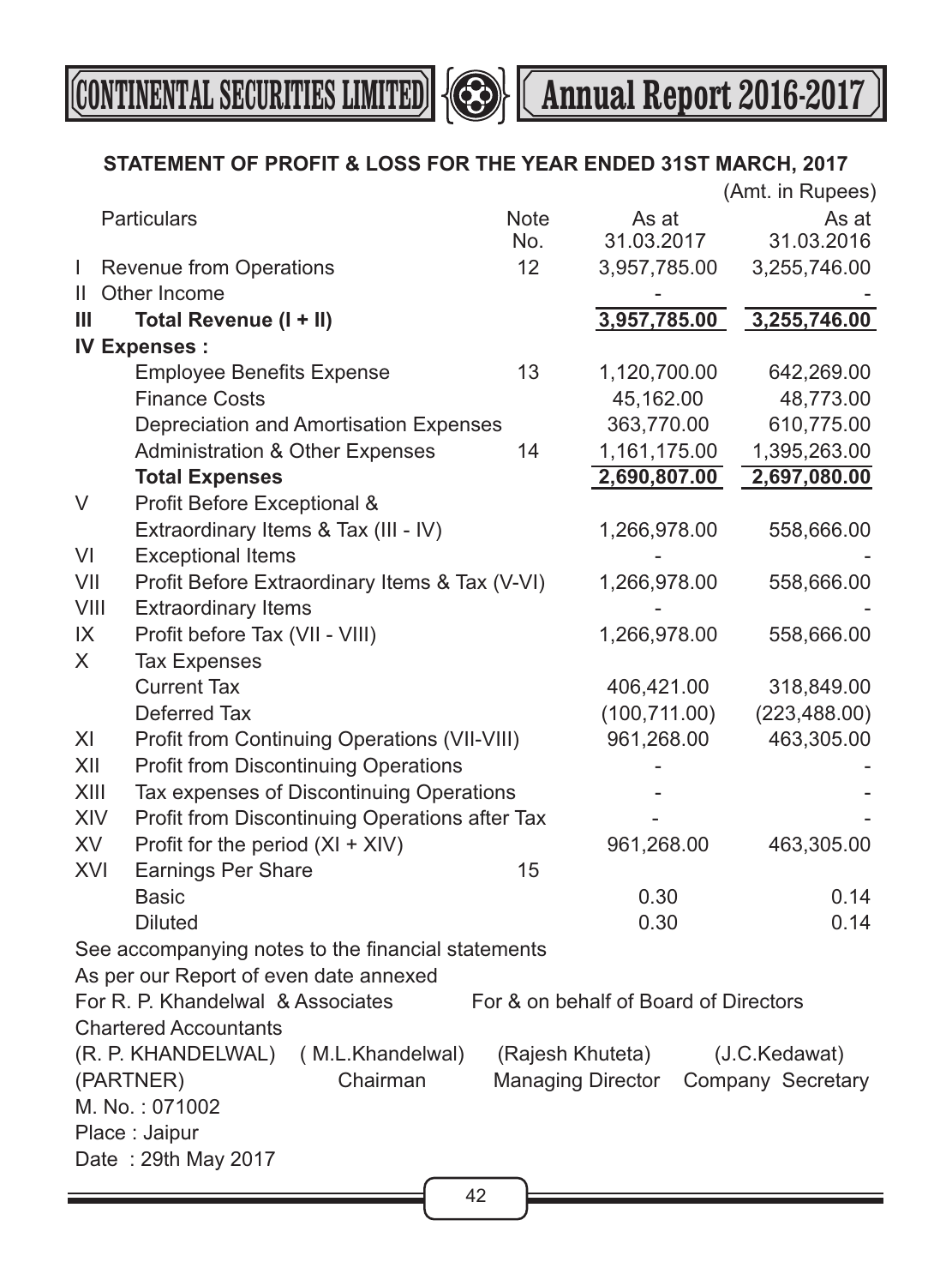Place : Jaipur

Date : 29th May 2017

**CONTINENTAL SECURITIES LIMITED 4 Annual Report 2016-2017** 

### **CASH FLOW STATEMENT FOR THE YEAR 2016-2017**

|                                                                                                                                                                 | A. CASH FLOE FROM OPERATING ACTIVITIES<br>NET PROFIT AFTER TAX AND EXTRAORDINARY ITEMS                                       |  |                                       | 2016-17<br>10.05 | <b>Rs in Lacs</b><br>2015-16<br>4.63               |
|-----------------------------------------------------------------------------------------------------------------------------------------------------------------|------------------------------------------------------------------------------------------------------------------------------|--|---------------------------------------|------------------|----------------------------------------------------|
|                                                                                                                                                                 | <b>ADJustment For :-</b>                                                                                                     |  |                                       |                  |                                                    |
|                                                                                                                                                                 | Depreciation                                                                                                                 |  |                                       | 3.64             | 6.11                                               |
|                                                                                                                                                                 | <b>Interest Expenses</b>                                                                                                     |  |                                       | 0.45             | 0.48                                               |
|                                                                                                                                                                 | <b>Provision for Taxes</b>                                                                                                   |  |                                       | 3.63             | 3.19                                               |
|                                                                                                                                                                 | Deferred Tax                                                                                                                 |  |                                       | 0.00             | 0.00                                               |
|                                                                                                                                                                 | <b>Extra Ordinary Item</b>                                                                                                   |  |                                       | 0.00             | 0.00                                               |
|                                                                                                                                                                 | <b>OPERATING PROFIT BEFORE WORKING CAPITAL CHANGES 17.77</b>                                                                 |  |                                       |                  | 14.41                                              |
|                                                                                                                                                                 | ADJustment For :-                                                                                                            |  |                                       |                  |                                                    |
|                                                                                                                                                                 | Decrease/ (Increase) in Current Assets                                                                                       |  |                                       | $-18.02$         | $-8.81$                                            |
|                                                                                                                                                                 | Increase/(Decrease) in Current Liabilities                                                                                   |  |                                       | 0.80             | 1.25                                               |
|                                                                                                                                                                 | deffered tax                                                                                                                 |  |                                       | $-1.01$          | $-2.23$                                            |
|                                                                                                                                                                 | <b>Other Advances</b>                                                                                                        |  |                                       |                  |                                                    |
|                                                                                                                                                                 | <b>Cash Generated from Operations</b>                                                                                        |  |                                       | $-0.46$          | 4.62                                               |
|                                                                                                                                                                 | <b>Interest Paid</b>                                                                                                         |  |                                       | $-0.45$          | $-0.48$                                            |
|                                                                                                                                                                 | <b>Direct Taxes Paid</b>                                                                                                     |  |                                       | $-3.63$          | $-3.19$                                            |
|                                                                                                                                                                 | <b>NET CASH FROM OPERATING ACTIVITIES</b>                                                                                    |  |                                       | $-4.54$          | 0.95                                               |
|                                                                                                                                                                 | <b>B. CASH FLOW INVESTMENT ACTIVITIES</b>                                                                                    |  |                                       |                  |                                                    |
|                                                                                                                                                                 | Purchase of Fixed Assets & Misc. Assets (Net)                                                                                |  |                                       | $-0.39$          | 0.00                                               |
|                                                                                                                                                                 | Net Sales/ (Purchase) of investments<br><b>NET CASH USED IN INVESTING ACTIVITIES</b>                                         |  |                                       | 6.00             | 0.00                                               |
|                                                                                                                                                                 |                                                                                                                              |  |                                       | 5.61             | 0.00                                               |
|                                                                                                                                                                 | <b>C. CASH FLOW FROM FINANCING ACTIVITIES</b><br>Secured Ioans taken/ (Repayment done) (NET)<br>Repayment of Unsecured Loans |  |                                       | $-2.15$          | $-1.94$                                            |
|                                                                                                                                                                 | Call Money Raised & Excess Amt Received from Issue of Share 0.00                                                             |  |                                       |                  | 0.00                                               |
|                                                                                                                                                                 | <b>NET CASH USED IN FINANCING ACTIVITIES</b>                                                                                 |  |                                       | $-2.15$          | $-1.94$                                            |
|                                                                                                                                                                 | <b>NET INCREASE IN CASH &amp; CASH EQUIVALENTS</b>                                                                           |  |                                       | $-1.08$          | $-0.99$                                            |
|                                                                                                                                                                 | <b>CASH &amp; CASH EQUIVALENTS (OPENING BALANCE)</b>                                                                         |  |                                       | 7.47             | 8.46                                               |
|                                                                                                                                                                 | <b>CASH &amp;CASH EQUIVALENTS (CLOSING BALANCE)</b>                                                                          |  |                                       | 6.39             | 7.47                                               |
|                                                                                                                                                                 | Note: the previous year figures have been re-grouped where-ever it was necessary.<br>As per our Report of even date annexed  |  |                                       |                  |                                                    |
|                                                                                                                                                                 | For R.P. Khandelwal & Associates<br><b>Chartered Accountants</b><br>FRN 001759C                                              |  | For & on behalf of Board of Directors |                  |                                                    |
| $Sd$ -<br>$Sd$ -<br>Sd/-<br>Rajesh Khuteta<br>(R. P. KHANDELWAL)<br><b>ML Khandelwal</b><br><b>PARTNER</b><br>(Chairman)<br>(Mangaing Director)<br>M.No '071002 |                                                                                                                              |  |                                       |                  | $Sd$ -<br><b>JC Kedawat</b><br>(Company Secretary) |

43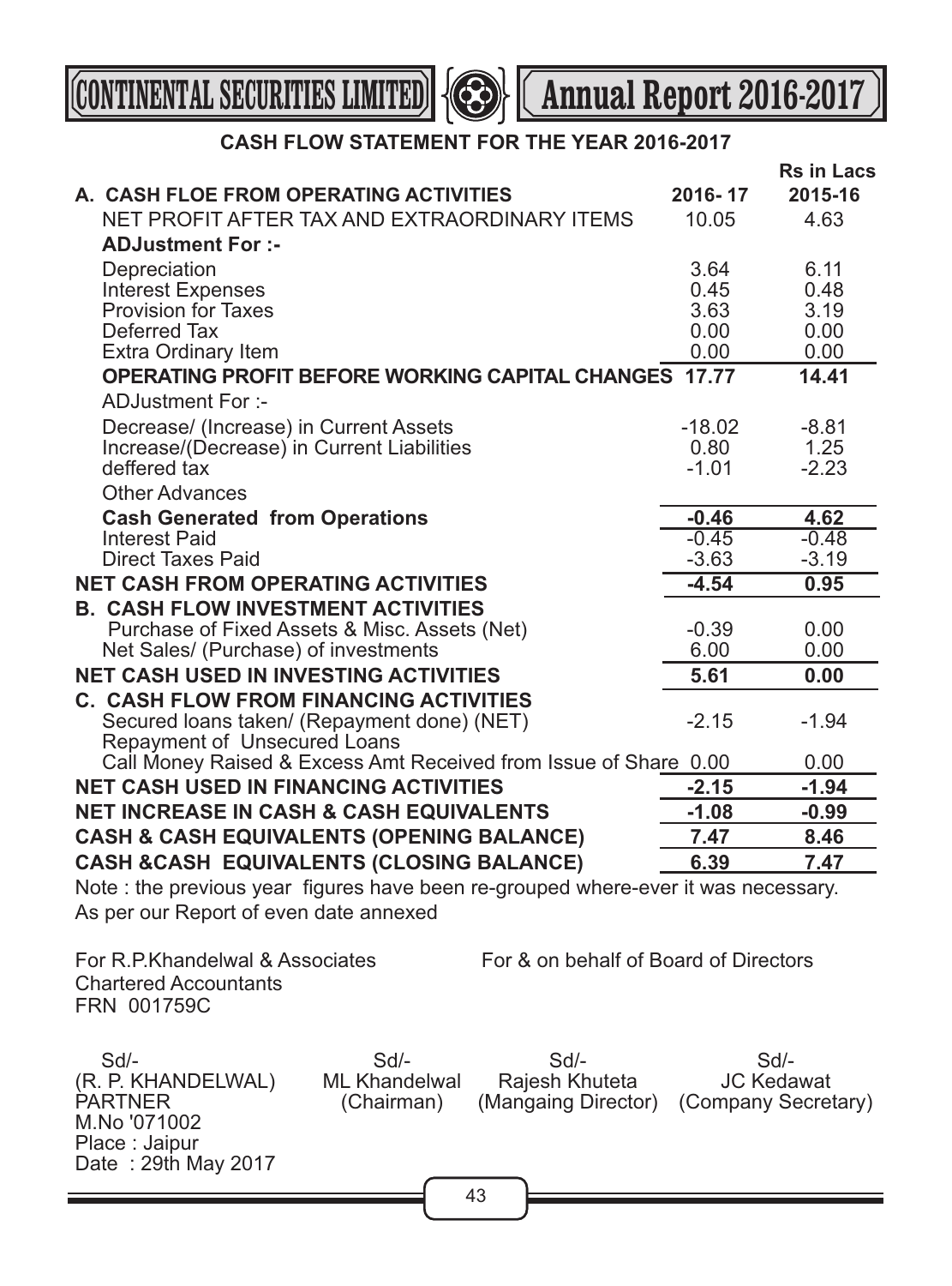

### **AUDITOR'S CERTIFICATE**

We have examined the attached Cash flow Statement of Continental Securities Limited for the year 2016-17. The statement has been prepared by the Company in accordance with the requirement of listing agreement clause 32 with stock exchanges and is based on corresponding profit and loss account and balance sheet of the company covered by our report of 29th May 2017 to the Member of the Company

For R.P.Khandelwal & Associates Chartered Accountants FRN 001759C

(R. P. KHANDELWAL) PARTNER M.No '071002 Place : Jaipur Date : 29th May, 2017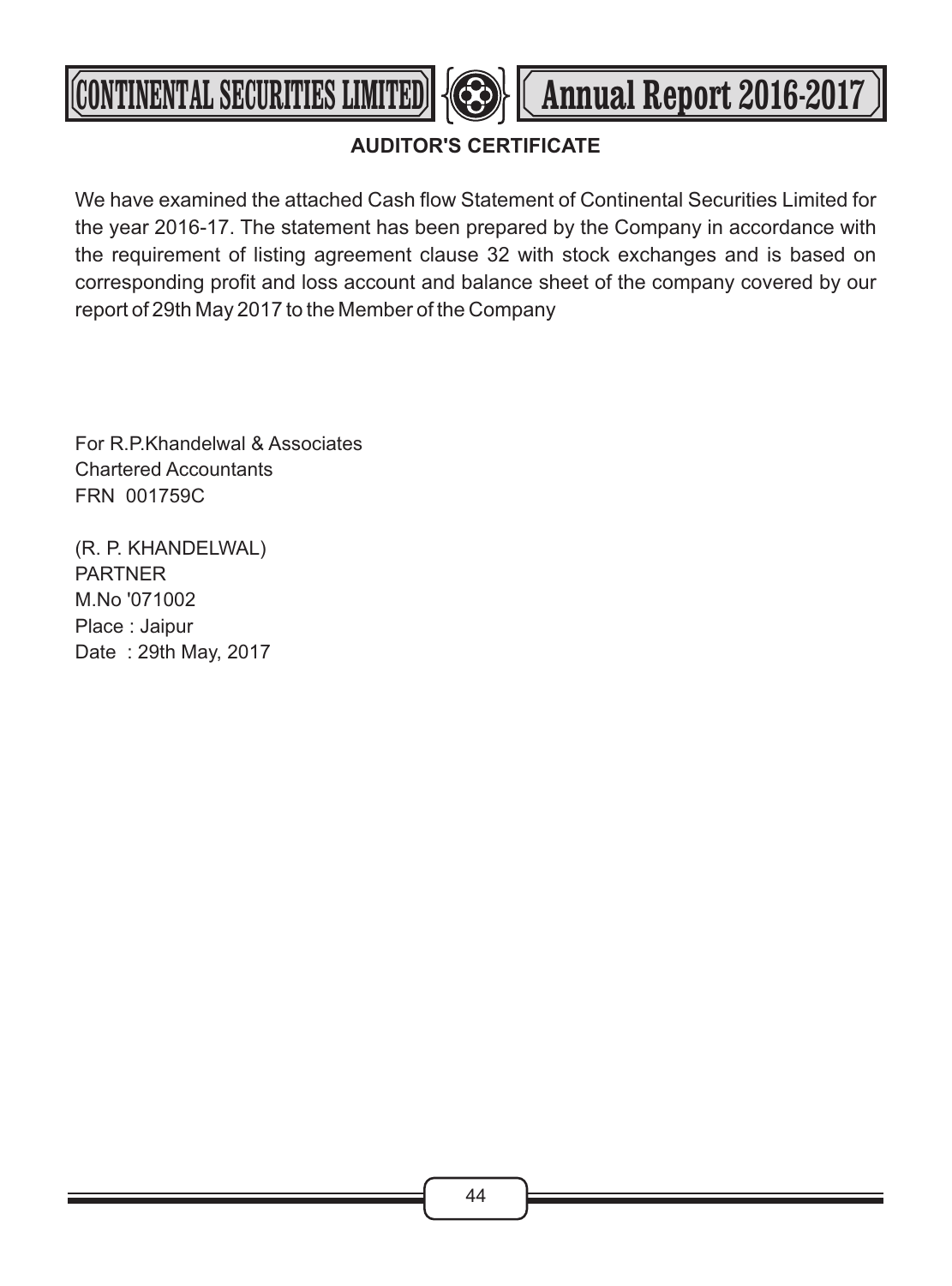



### **NOTES ON FINANCIAL STATEMENTS FOR THE YEAR ENDED 31ST MARCH, 2017**

The previous year figures have been regrouped / reclassified, wherever necessary to conform to the current year presentation.

|                |                                                                   |           |               |       |            | (Amount in Rupees) |
|----------------|-------------------------------------------------------------------|-----------|---------------|-------|------------|--------------------|
| 1.             | <b>SHARE CAPITAL</b>                                              |           | As at         |       |            | As at              |
|                |                                                                   |           | 31.03.2017    |       |            | 31.03.2016         |
|                | Authorised Share Capital:                                         |           | (Rs.)         |       |            | (Rs.)              |
|                | 4000000 equity shares of Rs. 10/- each                            |           | 40,000,000.00 |       |            | 40,000,000.00      |
|                | Issued, Subscribed & Paid up:                                     |           |               |       |            |                    |
|                | 3250600 equity shares of Rs. 10/- each<br>Less : Calls in Arrears |           | 32,506,000.00 |       |            | 32,506,000.00      |
|                |                                                                   |           | 32,506,000.00 |       |            | 32,506,000.00      |
| 1.1            | Details of Shareholders holding more                              |           |               |       |            |                    |
|                | No. of Sh. %<br>than 5% shares                                    |           | % held        |       | No. of Sh. | % held             |
|                | Unique Techno Associates Pvt. Ltd.                                | <b>NA</b> | <b>NA</b>     |       | NA.        | NA.                |
| 1.2            | The reconciliation of the no. of shares is As below:              |           |               |       |            |                    |
|                | Equity Shares at the beginning of the year                        |           | 3,250,600.00  |       |            | 3,250,600.00       |
|                | Add: Shares issued during the year                                |           |               |       |            |                    |
|                | Less: Shares cancelled on buy back during the year                |           |               |       |            |                    |
|                | Equity Shares at the end of the year                              |           | 3,250,600.00  |       |            | 3,250,600.00       |
| $\overline{2}$ | <b>RESERVES &amp; SURPLUS</b>                                     |           |               | (Rs.) |            | (Rs.)              |
|                | <b>General Reserve</b>                                            |           | 51,110.00     |       |            | 51,110.00          |
|                | Reserve Fund                                                      |           | 770,659.00    |       |            | 569,669.00         |
|                | <b>Capital Reserve</b>                                            |           | 1,017,240.00  |       |            | 1,017,240.00       |
|                | Profit & Loss A/c                                                 |           | 1,795,488.00  |       |            | 1,035,210.00       |
|                | <b>Reserve for Standard Assets</b>                                |           | 185,137.00    |       |            | 185,137.00         |
|                |                                                                   |           | 3,819,634.00  |       |            | 2,858,366.00       |
| 2.1            | Profit & Loss A/c:<br>As per LAst Balance Sheet                   |           | 1,035,210.00  |       |            | 664,566.00         |
|                | Profit/ (Loss) for the year                                       |           | 961,268.00    |       |            | 463,305.00         |
|                | <b>Transfer to Reserve Fund</b>                                   |           | (200, 990.00) |       |            | (92,661.00)        |
|                |                                                                   |           | 1,795,488.00  |       |            | 1,035,210.00       |
|                |                                                                   |           |               |       |            |                    |
| 3              | <b>LONG TERM BORROWINGS</b>                                       |           |               | (Rs.) |            | (Rs.)              |
|                | Secured                                                           |           | 62,665.00     |       |            | 277,579.00         |
|                |                                                                   |           | 62,665.00     |       |            | 277,579.00         |
| 3.1            | Secured Loan indicates only car loan.                             |           |               |       |            |                    |
| 4              | <b>OTHER CURRENT LIABILITIES</b>                                  |           |               | (Rs.) |            | (Rs.)              |
|                | <b>Other Current Liabilities</b>                                  |           | 384,245.00    |       |            | 424,399.00         |
|                |                                                                   |           | 384,245.00    |       |            | 424,399.00         |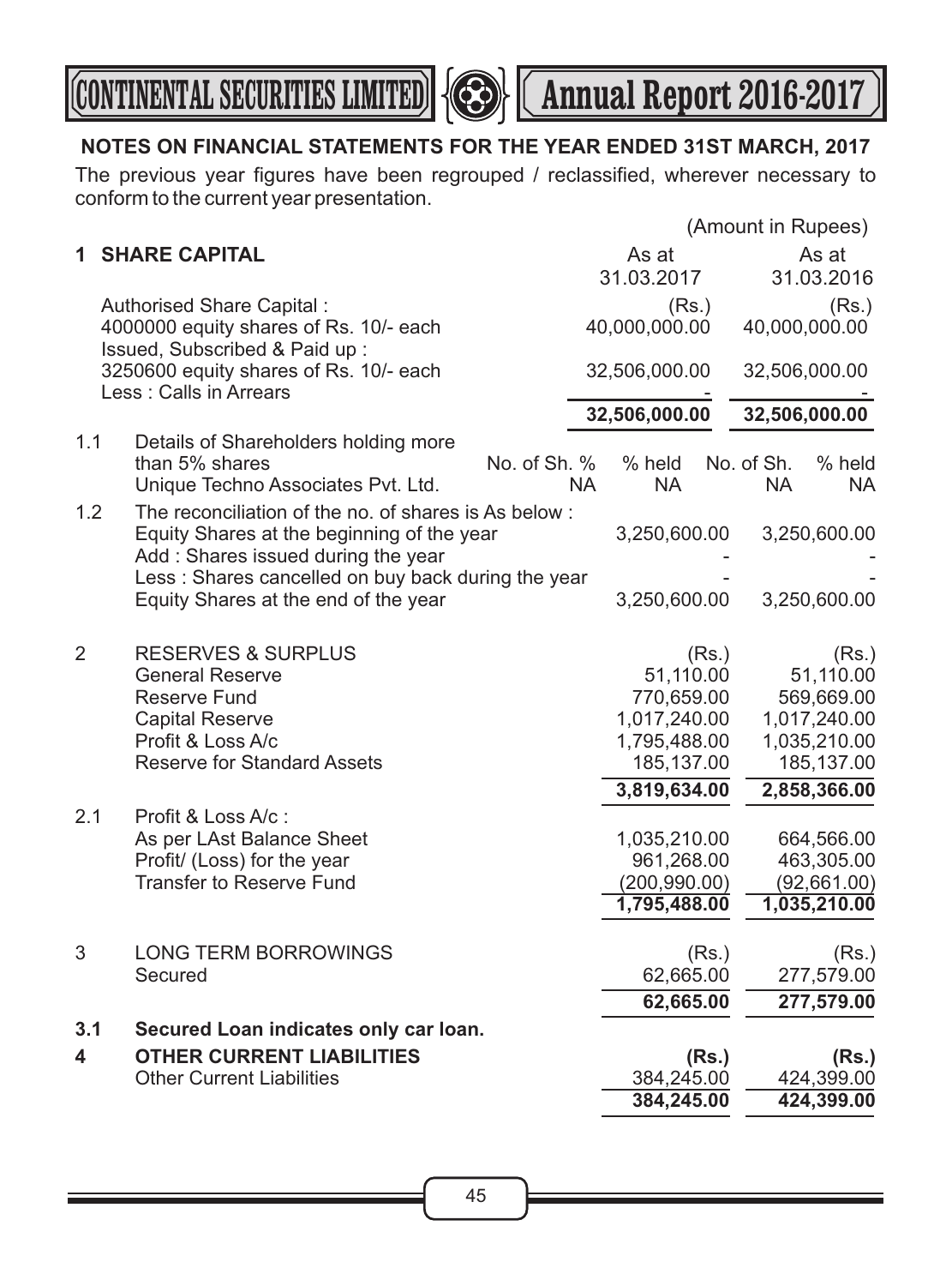

**CONTINENTAL SECURITIES LIMITED 4 Annual Report 2016-2017** 

|                |                                                                     |               |                         | (Amount in Rupees)       |
|----------------|---------------------------------------------------------------------|---------------|-------------------------|--------------------------|
|                |                                                                     |               | As at                   | As at                    |
|                |                                                                     |               | 31.03.2017              | 31.03.2016               |
| $5\phantom{1}$ | <b>SHORT TERM PROVISIONS</b>                                        |               |                         |                          |
|                | Provision for Income Tax                                            |               | 336,699.00              | 173,171.00               |
|                | <b>Provision on Standard Assets</b>                                 |               | 336,699.00              | 173,171.00               |
| $\overline{7}$ | <b>NON CURRENT INVESTMENTS</b>                                      | <b>Shares</b> | (Rs.)                   | (Rs.)                    |
| 7.1            | <b>TRADE INVESTMENTS</b>                                            |               |                         |                          |
| 7.2            |                                                                     |               |                         |                          |
|                | <b>OTHER INVESTMENTS</b><br><b>Investment in Associate Concerns</b> |               |                         |                          |
|                | Orchid Securities Pvt.Ltd.                                          | 197500        | 1,975,000.00            | 1,975,000.00             |
|                | <b>Other Investments</b>                                            |               |                         |                          |
|                | Tarachand & Bros. Pvt.Ltd.                                          | 72000         | 720,000.00              | 720,000.00               |
|                | A. H. Stock Broking Co. (P) Ltd.                                    |               |                         | 300,000.00               |
|                | Goodwill fincom (P) Ltd.                                            | 50000         | 1,000,000.00            | 1,000,000.00             |
|                | Bondwell Corporate Advisors (P) Ltd.                                |               |                         | 100,000.00               |
|                | Secure Stock fin Co. (P) Ltd.                                       |               |                         | 200,000.00               |
|                | <b>TOTAL</b>                                                        |               | 3,695,000.00            | 4,295,000.00             |
| 8              | <b>DEFERRED TAX ASETS (Net)</b>                                     |               | (Rs.)                   | (Rs.)                    |
|                | <b>Related to Fixed Assets</b>                                      |               | 291,801.00              | 191,090.00               |
|                | Total                                                               |               | 291,801.00              | 191,090.00               |
| 9              | <b>Cash &amp; Cash EQUIVALENTS</b>                                  |               | (Rs.)                   | (Rs.)                    |
|                | Cash in Hand<br>Balances with Banks: In Current Account             |               | 70,257.00<br>342,968.00 | 309,496.00<br>226,715.00 |
|                | In Fixed Account                                                    |               | 225,673.00              | 211,335.00               |
|                |                                                                     |               | 638,898.00              | 747,546.00               |
| 10             | <b>SHORT TERM LOANS &amp; ADVANCES</b>                              |               |                         |                          |
| 10.1           | Secured                                                             |               |                         |                          |
| 10.2           | Unsecured:                                                          |               |                         |                          |
|                | <b>Considered Good</b>                                              |               |                         |                          |
|                | Inter-Corporate Loans                                               |               | 9,089,841.00            | 3,962,162.00             |
|                | Other Finance, Loans & Advances                                     |               | 22,307,344.00           | 25.717,851.00            |
|                |                                                                     |               | 31.397.185.00           | 29,680,013.00            |
|                | <b>Considered Bad &amp; Doubtful</b>                                |               |                         |                          |
| 11             | <b>OTHER CURRENT ASSETS</b>                                         |               |                         |                          |
|                | <b>Tax Deducted at Source</b>                                       |               | 315,729.00              | 217,421.00               |
|                | <b>Other Current Assets</b>                                         |               | 13,916.00               | 27,311.00                |
|                |                                                                     |               | 329,645.00              | 244,732.00               |
| 12             | <b>REVENUE FROM OPERATIONS</b>                                      |               |                         |                          |
|                | Interest Income                                                     |               | 3,957,785.00            | 3,255,746.00             |
|                |                                                                     |               | 3,957,785.00            | 3,255,746.00             |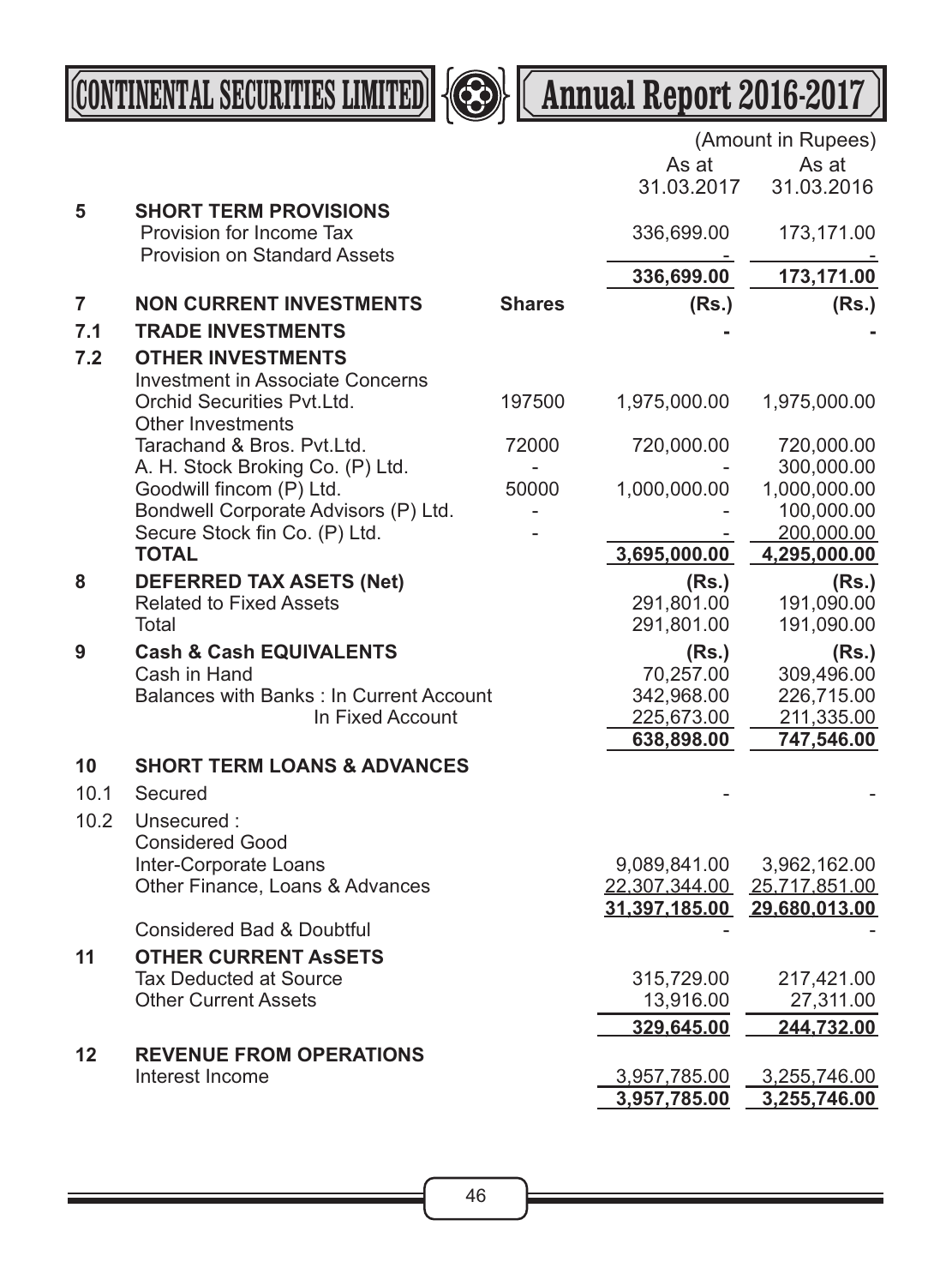



|                |                                                                                |                                    |                                       |                                       | (Amount in Rupees)                       |
|----------------|--------------------------------------------------------------------------------|------------------------------------|---------------------------------------|---------------------------------------|------------------------------------------|
|                |                                                                                |                                    |                                       | As at                                 | As at                                    |
|                |                                                                                |                                    |                                       | 31.03.2017                            | 31.03.2016                               |
| 13             | <b>EMPLOYEE BENEFITS EXPENSES</b>                                              |                                    |                                       |                                       |                                          |
|                | <b>Salaries</b>                                                                |                                    |                                       | 1,050,600.00                          | 1,066,600.00                             |
|                | <b>Bonus to Staff</b>                                                          |                                    |                                       | 70,100.00                             | 70,100.00                                |
|                | <b>Staff Welfare</b>                                                           |                                    |                                       |                                       | 6,569.00                                 |
|                |                                                                                |                                    |                                       | 1,120,700.00                          | 1,143,269.00                             |
| 14             | <b>ADMINISTRATIVE &amp; OTHER EXPENSES</b>                                     |                                    |                                       |                                       |                                          |
|                | Advertisement Exp.                                                             |                                    |                                       | 54,603.00                             | 42,228.00                                |
|                | Vehicle & Conveyance Exp.                                                      |                                    |                                       | 117,159.00                            | 92,895.00                                |
|                | Printing & Stationery Exp.                                                     |                                    |                                       | 32,554.00                             | 36,260.00                                |
|                | <b>Office Rent</b>                                                             |                                    |                                       | 217,800.00                            | 198,000.00                               |
|                | Postage & Courier Exp.                                                         |                                    |                                       | 22,110.00                             | 880.00                                   |
|                | Telephone Exp.                                                                 |                                    |                                       | 10,929.00                             | 20,350.00                                |
|                | <b>Auditor's Remuneration</b>                                                  |                                    |                                       | 34,500.00                             | 34,500.00                                |
|                | <b>Internal Audit Fee</b>                                                      |                                    |                                       | 5,750.00                              | 5,725.00                                 |
|                | <b>Directors' Sitting Fees</b>                                                 |                                    |                                       | 6,250.00                              | 7,000.00                                 |
|                | Legal & Professional Charges                                                   |                                    |                                       | 81,692.00                             | 92,954.00                                |
|                | Travelling Exp.                                                                |                                    |                                       | 41,249.00                             |                                          |
|                | Electricity & Water Exp.                                                       |                                    |                                       | 36,841.00                             | 29,446.00                                |
|                | Share Transfer & Registrar Exp.                                                |                                    |                                       | 30,788.00                             | 18,493.00                                |
|                | Repair & Maintenance Exp.                                                      |                                    |                                       | 135,600.00                            | 14,300.00                                |
|                | <b>Listing Fees</b>                                                            |                                    |                                       | 229,000.00                            | 224,720.00                               |
|                | Insurance Exp.                                                                 |                                    |                                       | 28,044.00                             | 21,164.00                                |
|                | Other Administrative Exp.                                                      |                                    |                                       | 76,306.00                             | 55,348.00                                |
|                |                                                                                |                                    |                                       | 1,161,175.00                          | 894,263.00                               |
| 14.1           | <b>Remuneration to Auditors includes</b>                                       |                                    |                                       |                                       |                                          |
|                | <b>Statutory Audit Fees</b>                                                    |                                    |                                       | 23,000.00                             | 23,000.00                                |
|                | Tax Representation & Certifications                                            |                                    |                                       | 11,500.00                             | 11,500.00                                |
|                |                                                                                |                                    |                                       | 34,500.00                             | 34,500.00                                |
| 15             | <b>Basic &amp; Diluted EPS</b>                                                 |                                    |                                       |                                       |                                          |
|                | Net Profit after Tax (a)                                                       |                                    |                                       | 961,268.00                            | 463,305.00                               |
|                | No. of Shares (b)                                                              |                                    |                                       | 3,250,600.00                          | 3,250,600.00                             |
|                | BAsic EPS (a/b)                                                                |                                    |                                       | 0.30                                  | 0.14                                     |
|                | <b>Diluted EPS</b>                                                             |                                    |                                       | 0.30                                  | 0.14                                     |
|                |                                                                                |                                    |                                       |                                       |                                          |
|                | See accompanying notes to the financial statements                             |                                    |                                       |                                       |                                          |
|                | For R.P.Khandelwal & Associates<br><b>Chartered Accountants</b><br>FRN 001759C |                                    |                                       | For & on behalf of Board of Directors |                                          |
| <b>PARTNER</b> | (R. P. KHANDELWAL)<br>M.No '071002<br>Place: Jaipur<br>Date: 29th May 2017     | <b>ML Khandelwal</b><br>(Chairman) | Rajesh Khuteta<br>(Mangaing Director) |                                       | <b>JC Kedawat</b><br>(Company Secretary) |
|                |                                                                                |                                    |                                       |                                       |                                          |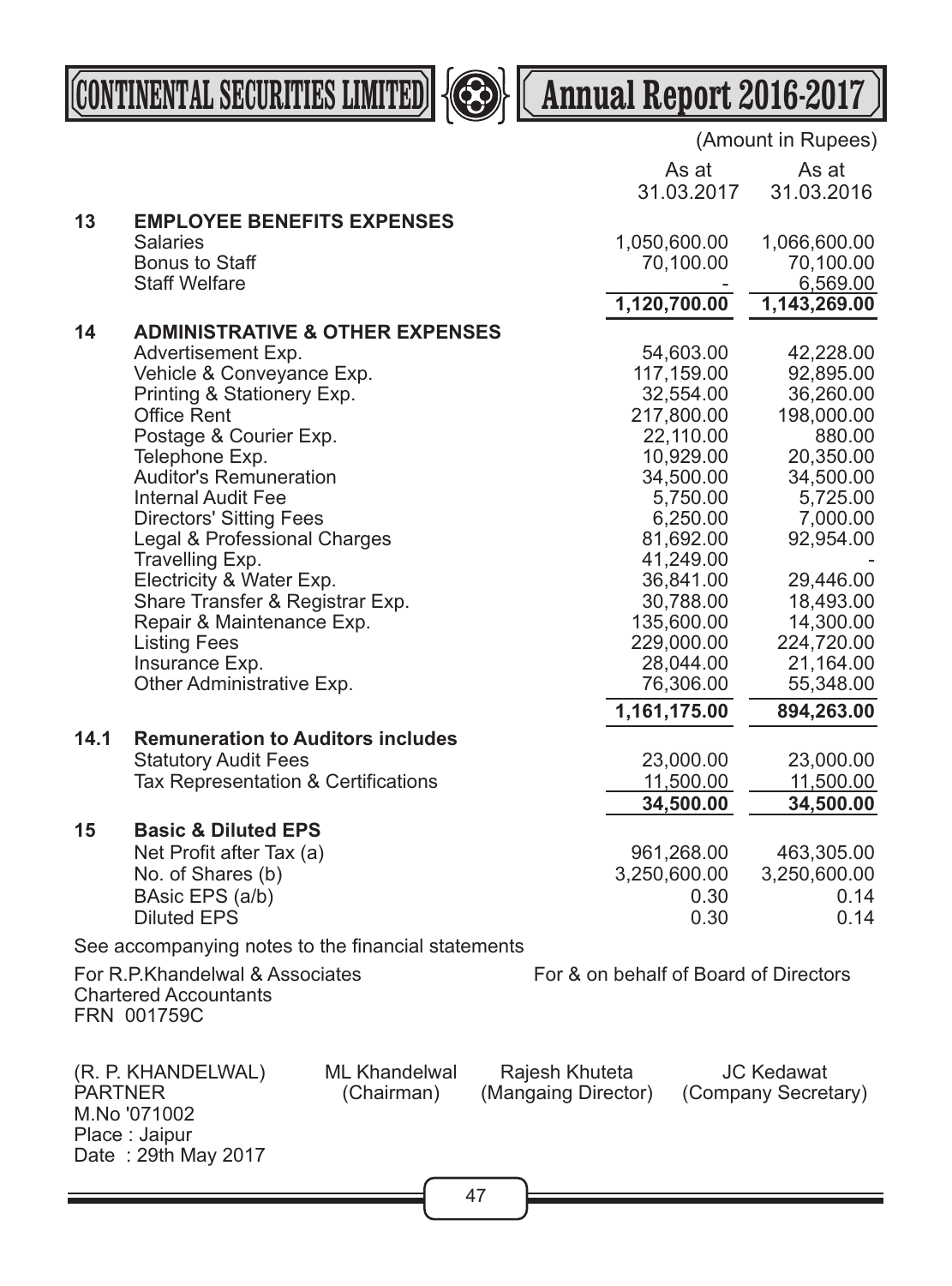| ٦<br>١  |
|---------|
|         |
|         |
| t       |
|         |
| т.<br>٠ |
|         |
|         |
|         |
|         |
|         |

| <b>PARTICULARS</b>          |                | GROSS BLOCK         |   |            |             | <b>DEPRECIATION</b> |                        |          | Net Block                        |         |
|-----------------------------|----------------|---------------------|---|------------|-------------|---------------------|------------------------|----------|----------------------------------|---------|
|                             | <b>Balance</b> | Addition Deletion   |   | Total as   | <b>OLdn</b> |                     | Provided Earlier Yrs.  | Total as | As at                            | As at   |
|                             | as on 1.4.16   | during yr during yr |   | on 31.3.17 | 31.3.16     |                     | during yr Written Back |          | on 31.3.17 31.03.2017 31.03.2016 |         |
| TANGIBLE ASSETS:            |                |                     |   |            |             |                     |                        |          |                                  |         |
| A. TANGIBLE ASSETS          |                |                     |   |            |             |                     |                        |          |                                  |         |
| Fumiture & Fixtures         | 785994         |                     |   | 785994     | 595608      | 49291               |                        | 644899   | 141095                           | 190386  |
| Office Equipments           | 757234         |                     |   | 757234     | 504247      | 45790               |                        | 550037   | 207197                           | 252987  |
| Vehicles                    | 2803622        |                     |   | 2803622    | 2323547     | 149927              |                        | 2473474  | 330148                           | 480075  |
| Computers                   | 0912698        | 39350               |   | 10952048   | 10755012    | 118762              |                        | 10873774 | 78274                            | 157686  |
| Total A                     | 15259548       | 39350               |   | 15298898   | 14178414    | 363770              |                        | 14542184 | 756714                           | 1081134 |
| <b>B. INTANGIBLE ASSETS</b> |                |                     |   |            |             |                     |                        |          |                                  |         |
| Intangible Assets           |                |                     |   |            |             |                     |                        |          |                                  |         |
| Total A+B                   | 15259548       | 39350               | 1 | 15298898   | 14178414    | 363770              | 1                      | 14542184 | 756714                           | 1081134 |
| <b>Previous Year</b>        | 15259548       | ı                   | ı | 15259548   | 13567639    | 610775              | ı                      | 14178414 | 1081134                          | 1691909 |



# **CONTINENTAL SECURITIES LIMITED 4 Annual Report 2016-2017**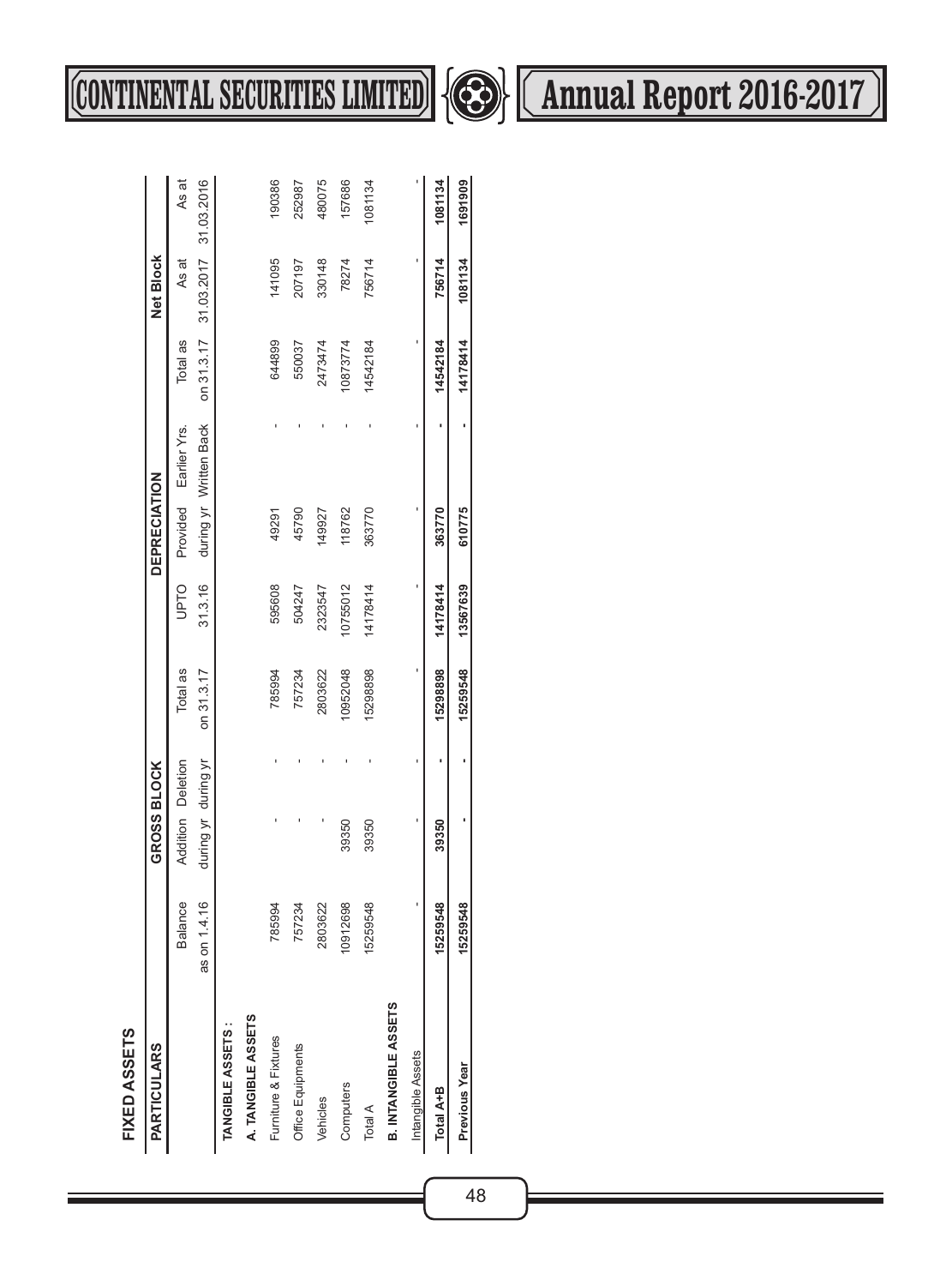

### **SCHEDULE - 9 NOTES AND ACCOUNTING POLCICIES**

(Notes annexed to and forming part of Accounts)

### **I. SIGNIFICANT ACCOUNTING POLICIES**

- 1. The financial statements of the Company have been prepared and presented in accordance with the generally accepted accounting principles under the historical cost convention on the accrual basis . These financial statements have been prepared as going concern and comply , in all material respects , with the Accounting Standards as prescribed under Section 133 of the Companies Act, 2013 read with Rule 7 of Companies (Accounts) Rules,2014 .
- 2. The presentation of financial statements requires estimates and assumptions to be made that affect the reported amount of assets and liabilities on the date of the financial statements and reported amount of revenues and expenses during the reported period . Differences between the actual results and estimates are recognized in the period in which the results are known /materialized
	- a. Interest Income on loans are being accounted for on accrual basis
	- b. Other financing activity are being accounted for on accrual basis
- 3. Investments are valued at cost and as certified by the Management.
- 4. Fixed Assets are stated at cost and in respect of assets other than leased assets, depreciation has been provided onwritten down value basis as per Companies Act , 2013.
- 5. The Company has complied with the guidelines issued by Reserve Bank of India, in respect of Prudential norms for income recognition, accounting standard and Provision for bad and doubtful debts.
- 6. Income Recognition
	- (A) Penal/ additional interest and additional finance charges are recognized are as income as and when received.
	- (B) All other income are recognized on their accrual.
- 7. The Company has not accepted any public deposit during the relevant year and the Board of Directors has also passed a resolution on Date 30th April, 2017 for non acceptance of any public deposits.
- 8. The Mandatory accounting standards prescribed by the institute of Chartered Accountants of India have been followed wherever applicable.

### **NOTES ON ACCOUNTS**

1. In the opinion of the Board of Directors Current Assets, Loans, advances have value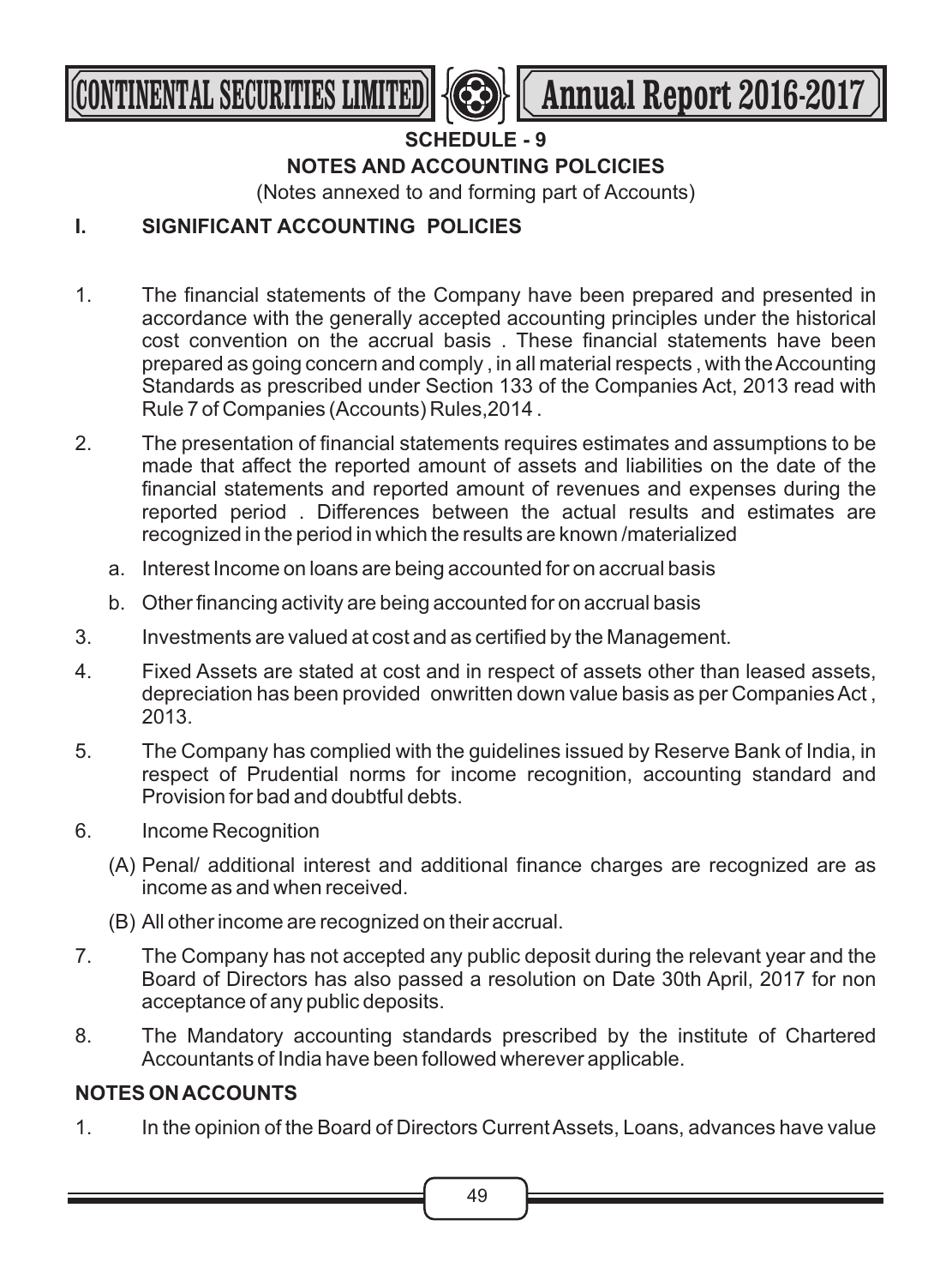**CONTINENTAL SECURITIES LIMITED <b>AND LES** (Annual Report 2016-2017



of realization in the ordinary course of business atleast equal to the amount stated in

the Balance Sheet and provisions for all known liabilities have been made.

- 2. Provision for further liability of gratuity payable at a future date has not been made as no employee hasbecome entitled for the same as on date same and shall be accounted for as and when paid.
- 3. No provision have been made for diminution in the value of investment in shares which show the investment in the unquoted shares.
- 4. Provision is made for Standard Assets as per RBI norms.
- 5. Creditors & Loans and Advances are subject to confirmation.
- 6. Traveling Expenses includes Rs. 41,249/- towards Directors. ( Previous year Rs. 19,463/-)
- 7. Previous year figures have been re-grouped/rearranged wherever necessary to make them comparable with those of current year.
- 8. Loan to Directors outstanding are Rs. Nil
- 9. Audit Fee represents:

|                                     | 2016-17 | 2015-16 |
|-------------------------------------|---------|---------|
| Fees for Audit                      | 23,000  | 23,000  |
| Tax representation & Certifications | 11.500  | 11,500  |
| Total                               | 34.500  | 34,500  |

- 10. The Company has only one revenue segment -Interest income. Hence, no seperate segment wise information on revenue result and capital employed is given.
- 11. Related party disclosure : As per AS-18 issued by the Institute of Chartered Account of India, the institution's related parties are disclosed below:

| Related<br>Party  | Nature of<br>Relation ship    | Transaction  | Amount<br>2016-17 | <b>Balance</b><br>outstanding<br>31 <sup>st</sup> March<br>2017 | Amount<br>2015-16 | <b>Balance</b><br>Outstanding<br>31 <sup>st</sup> March<br>2016 |
|-------------------|-------------------------------|--------------|-------------------|-----------------------------------------------------------------|-------------------|-----------------------------------------------------------------|
| Rajesh<br>Khuteta | Key<br>Management<br>Personel | Remuneration | 5,37,000          | 1,912                                                           | 5,01,000          | Nil                                                             |
| Rajesh<br>Khuteta | Key<br>Management<br>Personel | Rent         | 2,17,800          | 8,005                                                           | Nil               | Nil                                                             |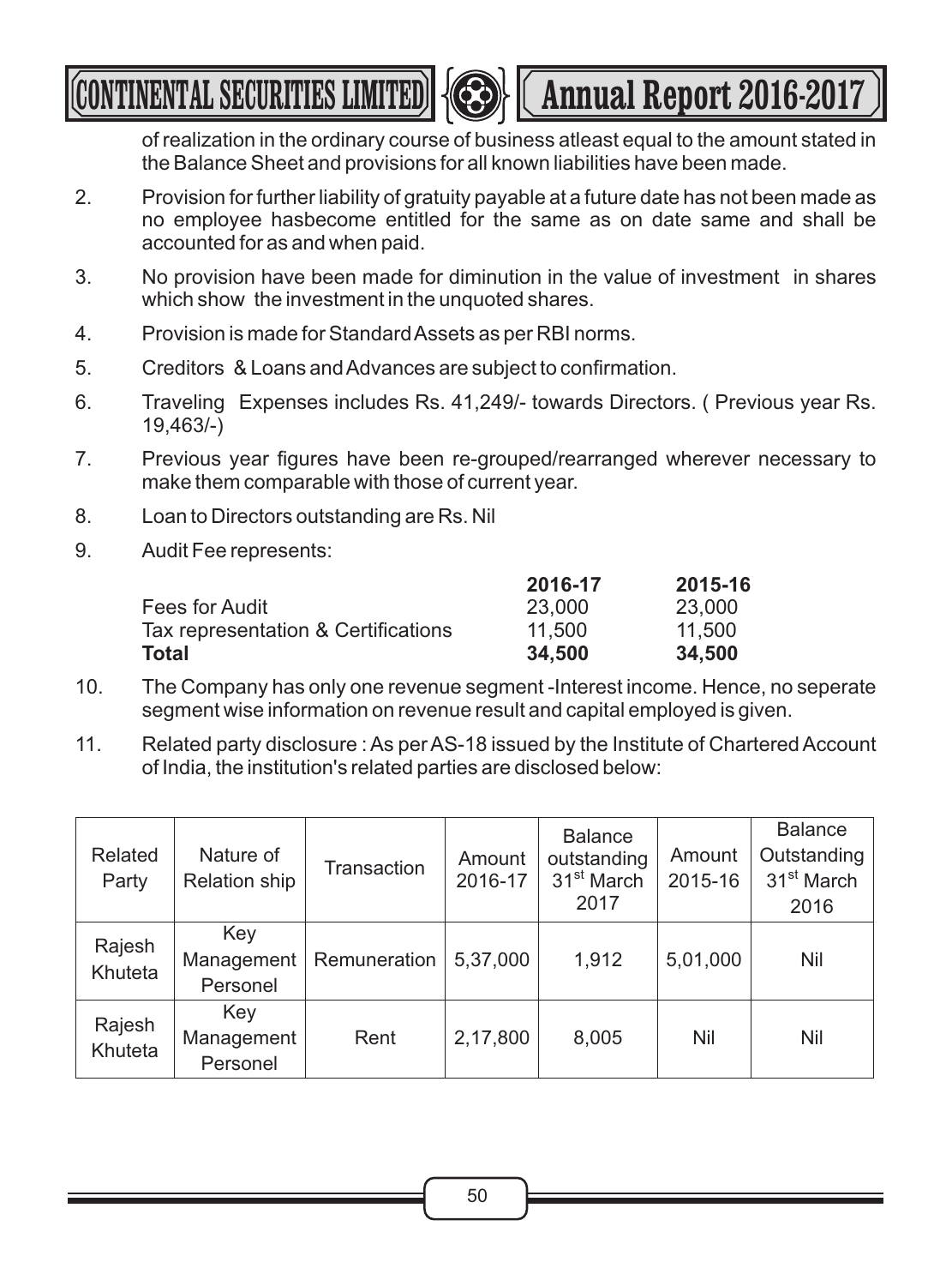**CONTINENTAL SECURITIES LIMITED <b>Annual Report 2016-2017** 



- 13. There is no Claims against the Company not acknowledged as debts
- 14. There is no Contingent liability for which provisions are to be made.
- 15. Figures have been rounded off to the nearest rupee.
- 16. Quantitative information in respect of goods traded in shares/ debentures/ securities are nil.
- 17. In accordance with provisions contained in Section 203 of the Companies act, 2013 read with Rule 8 of the Companies ( Appointment and Remuneration of Managerial Personnel ) Rules, 2014 and Section 149 (1) of the Companies Act,2013 read with Rule 3 of the Companies (Appointment and Qualification of the Directors ) Rules ,2014 the appointment of Key Managerial Personnel and women Director has become mandatory . The Company has appointed Company Secretary ,CFO and woman Director in this process.
- 18. The previous year figures has been regrouped where ever it was necessary .

As per our Audit Report of even date annexed.

For R.P.Khandelwal & Associates For & on behalf of Board of Directors Chartered Accountants FRN 001759C

(R. P. KHANDELWAL) ML Khandelwal Rajesh Khuteta JC Kedawat M.No '071002 Place : Jaipur Date : 29th May, 2017

(Chairman) (Mangaing Director) (Company Secretary)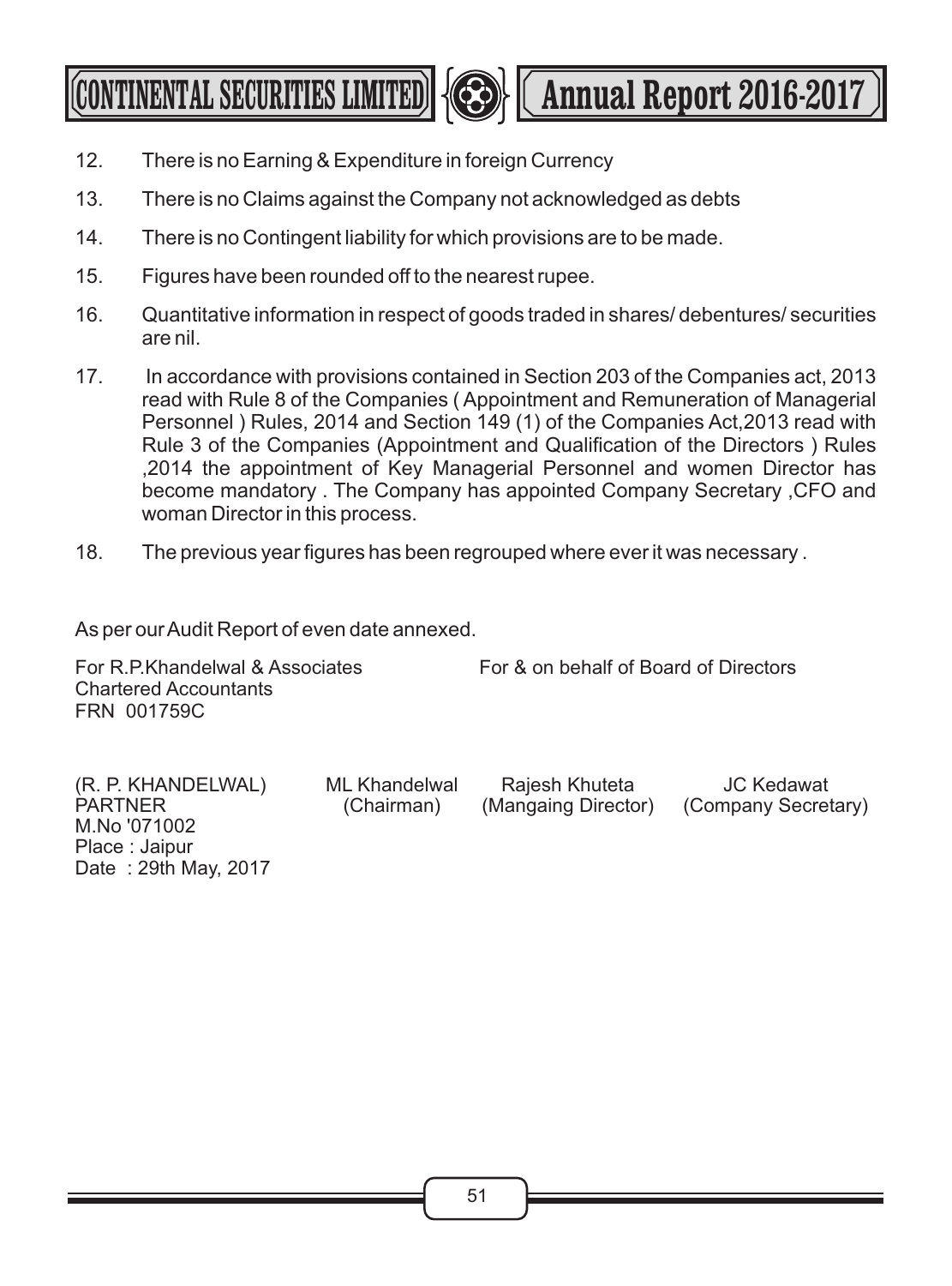



### **SCHEDULE TO THE BALANCE SHEET FOR THE YEAR ENDED 31ST MARCH 2017**

As required in terms of paragraph 9BB of Non-Banking Financial Companies Prudential Norms (Reserve Bank) Directions, 1998)

|     | <b>PARTICULARS</b>                                                                                                                                                                                                                                                                                                                                                                                                                                                                    |         | PRINCIPAL INTEREST ACCRUED | AMOUNT                    | <b>AMOUNT</b> |
|-----|---------------------------------------------------------------------------------------------------------------------------------------------------------------------------------------------------------------------------------------------------------------------------------------------------------------------------------------------------------------------------------------------------------------------------------------------------------------------------------------|---------|----------------------------|---------------------------|---------------|
|     |                                                                                                                                                                                                                                                                                                                                                                                                                                                                                       |         | <b>BUT NOT DUE</b>         | <b>OUSTANDING OVERDUE</b> |               |
|     | <b>LIABILITIES SIDE</b>                                                                                                                                                                                                                                                                                                                                                                                                                                                               |         |                            |                           |               |
| (1) | Loans and advances availed by the NBFCs<br>Inclusive if interest accrued thereon but not paid:                                                                                                                                                                                                                                                                                                                                                                                        |         | Rate in Lacs               |                           |               |
|     | (a) Debentures: Secured                                                                                                                                                                                                                                                                                                                                                                                                                                                               | - - -   | $- - -$                    | $- - -$                   | - - -         |
|     | : Unsecured                                                                                                                                                                                                                                                                                                                                                                                                                                                                           |         | $- - -$                    | $- - -$                   |               |
|     | (Other than falling within the meaning of public deposits)                                                                                                                                                                                                                                                                                                                                                                                                                            |         |                            |                           |               |
|     | (b) Deferred Credits                                                                                                                                                                                                                                                                                                                                                                                                                                                                  | $- - -$ |                            | - - -                     |               |
|     | (c) Term Loans                                                                                                                                                                                                                                                                                                                                                                                                                                                                        | .63     | - - -                      | .63                       |               |
|     | (d) Inter-corporate loans and borrowing                                                                                                                                                                                                                                                                                                                                                                                                                                               | - - -   | - - -                      | $- - -$                   |               |
|     | (e) Commercial Paper                                                                                                                                                                                                                                                                                                                                                                                                                                                                  | - - -   | - - -                      | $- - -$                   |               |
|     | (f) Public Deposits                                                                                                                                                                                                                                                                                                                                                                                                                                                                   |         |                            | $- - -$                   |               |
|     | (g) Cash Credit and Working Capital Demand Loan                                                                                                                                                                                                                                                                                                                                                                                                                                       | $- - -$ | - - -                      |                           |               |
|     | <b>TOTAL</b>                                                                                                                                                                                                                                                                                                                                                                                                                                                                          | .63     | - - -                      | .63                       | - - -         |
| (2) | Break-up of (1) (f) above (outstanding public deposits<br>Inclusive of interest accrued thereon but not paid):<br>(a) In the form of unsecured Debentures                                                                                                                                                                                                                                                                                                                             | $ -$    | $ -$                       | $ -$                      | $ -$          |
|     | (b) In the form of partly secured debentures<br>i.e. Debentures where there is a shortfall                                                                                                                                                                                                                                                                                                                                                                                            |         |                            |                           |               |
|     | in the value of security                                                                                                                                                                                                                                                                                                                                                                                                                                                              | - -     | $ -$                       |                           |               |
|     | (c) Other public deposits                                                                                                                                                                                                                                                                                                                                                                                                                                                             |         |                            |                           |               |
|     | Interest accrued but not paid - Nil                                                                                                                                                                                                                                                                                                                                                                                                                                                   |         |                            |                           |               |
|     | <b>PARTICULARS</b>                                                                                                                                                                                                                                                                                                                                                                                                                                                                    |         |                            | AMOUNT OUTSTANDING        |               |
|     | <b>ASSETS SIDE</b>                                                                                                                                                                                                                                                                                                                                                                                                                                                                    |         |                            |                           |               |
| (3) | Break - up of Loans and advances including bills receivables<br>(other than those included in (4) below):<br>(a) Secured                                                                                                                                                                                                                                                                                                                                                              |         |                            |                           |               |
|     | (b) Unsecured                                                                                                                                                                                                                                                                                                                                                                                                                                                                         |         |                            | 313.97                    |               |
| (4) | Break up of Leased Assets and stock on hire and hypothecation loans counting towads EL/SP activities<br>1) Lease assets including lease rentals under sundry debtors:<br>(a) Financial Lease<br>(b) Operating Lease<br>(ii) Stock on hire including hire charges under sundry debtors.<br>(a)Assets on hire<br>(b)Repossessed Assets<br>(iii) Hypothecation loans counting towards EL/HP activities<br>(a) Loans where assets have been repossessed<br>(b) Loans other than (a) above |         |                            |                           |               |
| (5) | Break -up of Investments:<br><b>Current Investments:</b>                                                                                                                                                                                                                                                                                                                                                                                                                              |         |                            |                           |               |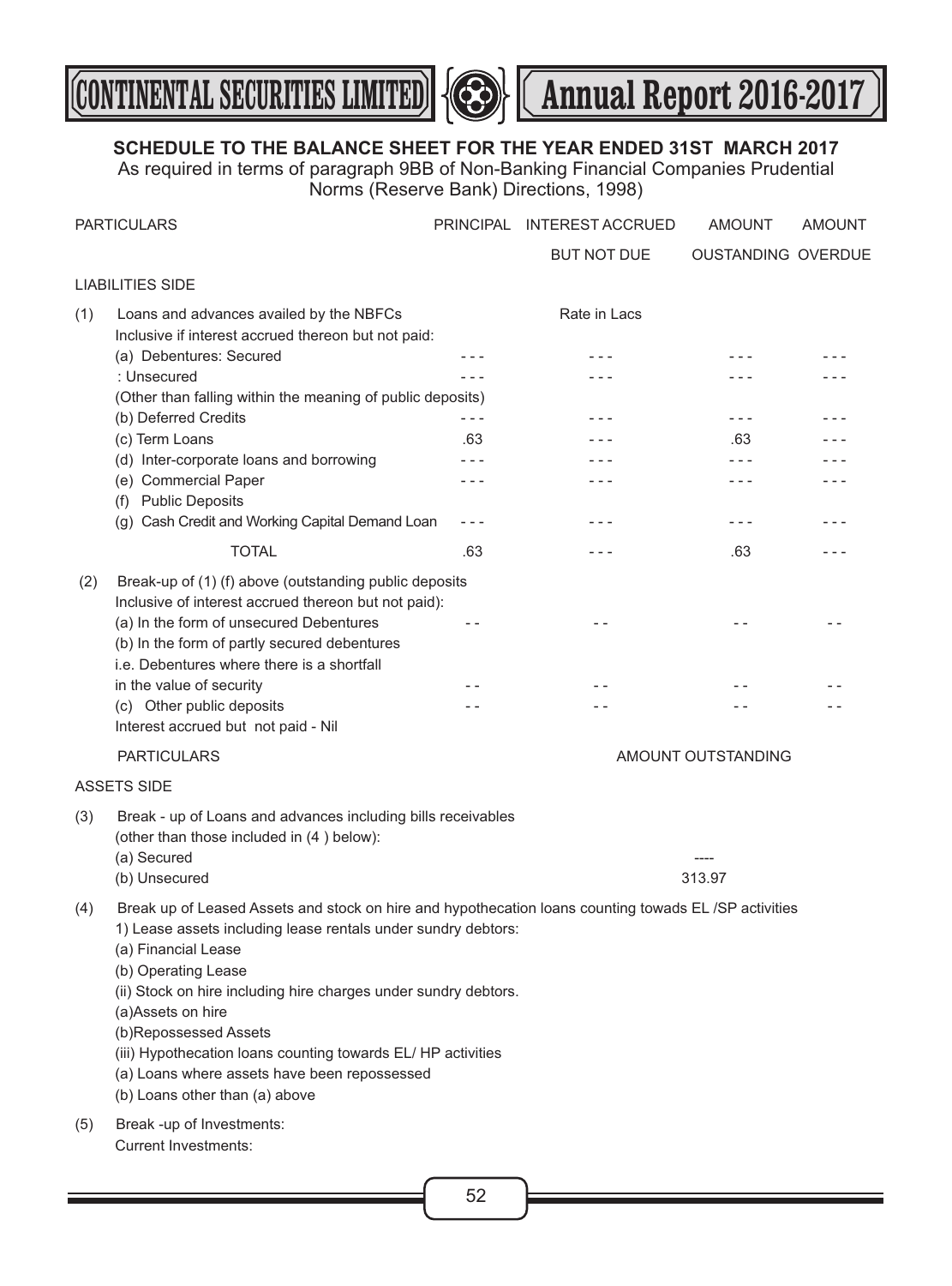|                                | (CONTINENTAL SECURITIES LIMITED)                                                                                                                                                                                                                                                                                                |               |         |           | Annual Report 2016-2017   |  |
|--------------------------------|---------------------------------------------------------------------------------------------------------------------------------------------------------------------------------------------------------------------------------------------------------------------------------------------------------------------------------|---------------|---------|-----------|---------------------------|--|
| 1.<br>(i)<br>2.<br>(i) Shares  | Quoted:<br>Shares:<br>(a) Equity<br>(b) Preference<br>(ii) Debentures and Bonds<br>(iii) Units of mutual funds<br>(iv) Government Securities<br>(v) Others (please specify)<br>Unquoted:<br>(a) Equity<br>(ii) Debentures and Bonds<br>(iii) Units of mutual funds<br>(iv) Government Securities<br>(v) Others (please specify) | (b)Preference |         |           |                           |  |
| <b>PARTICULARS</b>             |                                                                                                                                                                                                                                                                                                                                 |               |         |           | <b>AMOUNT OUTSTANDING</b> |  |
| Long Term Investments          |                                                                                                                                                                                                                                                                                                                                 |               |         |           |                           |  |
| 1.Quoted:<br>(b) Preference    | $(i)$ Shares: $(a)$ Equity<br>(ii) Debentures and Bonds<br>(iii) Units of Mutual Funds<br>(iv) Government Securities<br>(v) Others (Please specify)                                                                                                                                                                             |               |         |           |                           |  |
| 2. Unquoted:<br>(b) Preference | $(i)$ Shares: $(a)$ Equity<br>(ii) Debentures and Bonds<br>(iii) Units of Mutual Funds<br>(iv) Government Securities<br>v) Others (Please specify)                                                                                                                                                                              |               |         |           | 36.95<br>--               |  |
| Total                          |                                                                                                                                                                                                                                                                                                                                 |               |         |           | 36.95                     |  |
|                                | (6) Borrower group-wise classification of all leased assets, stock-on-hire and loans and advances :                                                                                                                                                                                                                             |               |         |           |                           |  |
| Category                       |                                                                                                                                                                                                                                                                                                                                 |               |         |           | Amount net of Provisions  |  |
|                                |                                                                                                                                                                                                                                                                                                                                 |               | Secured | Unsecured | Total                     |  |
| 1. Related Parties             |                                                                                                                                                                                                                                                                                                                                 |               |         |           |                           |  |
| (a)<br>(b)                     | <b>Subsidiaries</b><br>Companies in the same group                                                                                                                                                                                                                                                                              |               |         |           |                           |  |

2. Other than related parties **120 and 1213.97** 313.97 313.97 **Total -- 313.97 313.97**

(7) Investor group-wise classification of all investment (current and long term) in shares and securities (both quoted and unquoted) :

(c) Other related parties -- -- --

Ξ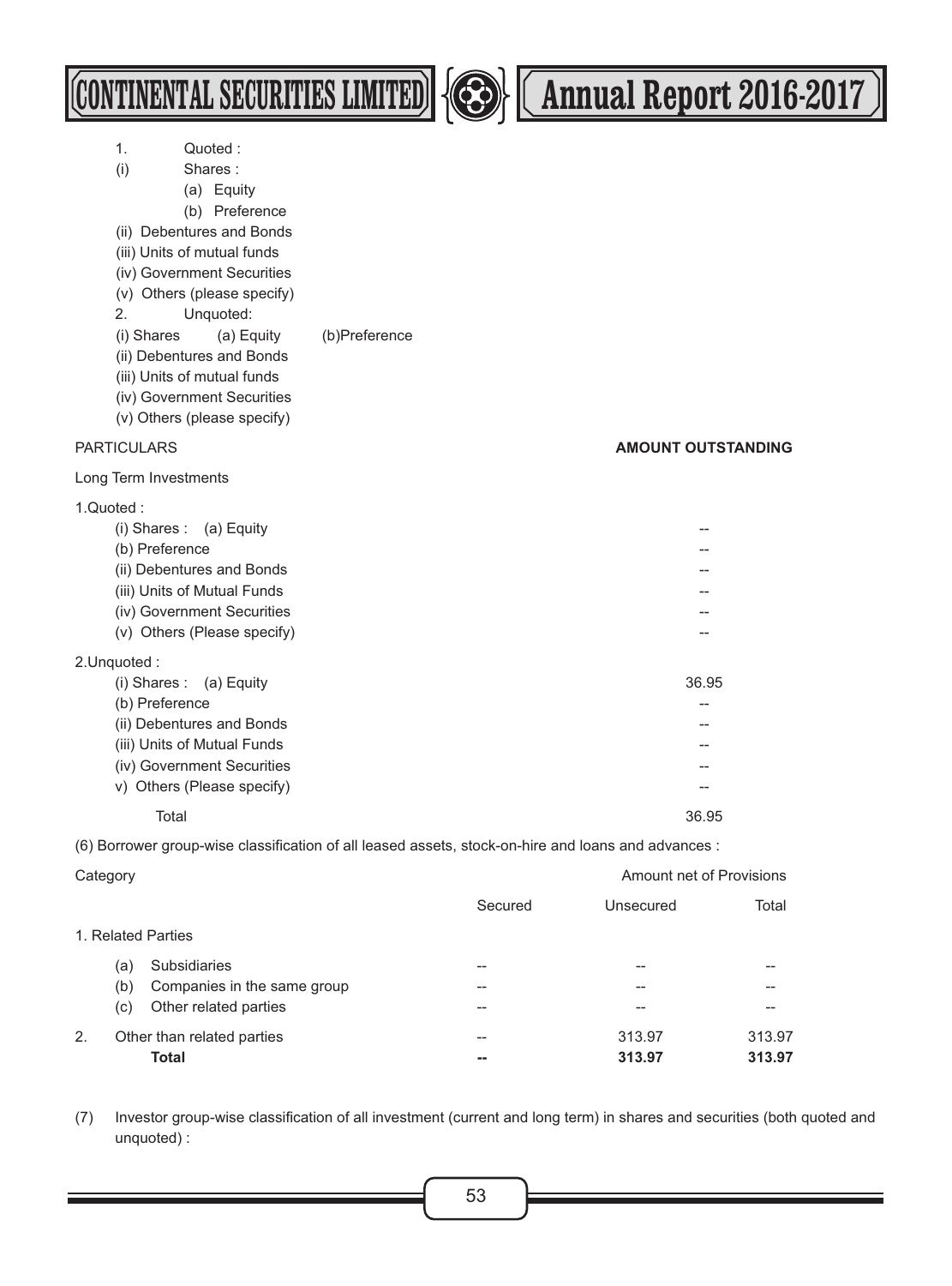**CONTINENTAL SECURITIES LIMITED 43 (Annual Report 2016-2017**)



| Category |     |                                              | Market Value/ Break up or<br>fair value or NAV | <b>Book Value</b><br>(Net of Provisions) |
|----------|-----|----------------------------------------------|------------------------------------------------|------------------------------------------|
|          |     | 1. Related Parties                           |                                                |                                          |
|          | (a) | Subsidiaries                                 |                                                | --                                       |
|          | (b) | Companies in the same group                  |                                                |                                          |
|          | (c) | Other related parties                        |                                                |                                          |
|          |     | 2. Other than related parties                | 36.95                                          | 36.95                                    |
|          |     | Total                                        | 36.95                                          | 36.95                                    |
| (8)      |     | Other Information                            |                                                |                                          |
|          |     | Particulars                                  | Amount                                         |                                          |
|          | (i) | Gross Non-Performing Assets                  |                                                |                                          |
|          |     | (a) Related Parties                          |                                                |                                          |
|          |     | (b) Other than related parties               |                                                |                                          |
|          |     | (ii) Net Non-Performing Assets               |                                                |                                          |
|          |     | (a) Related Parties                          |                                                |                                          |
|          |     | (b) Other than related parties               |                                                |                                          |
|          |     | (iii) Asset acquired in satisfaction of debt |                                                |                                          |

For R.P.Khandelwal & Associates Chartered Accountants FRN 001759C

Place : JAIPUR **R.P. Khandelwal** Date : 29th May, 2017 **Partner** Partner Number 2018 12:00 12:00 Partner

M. No. 071002

54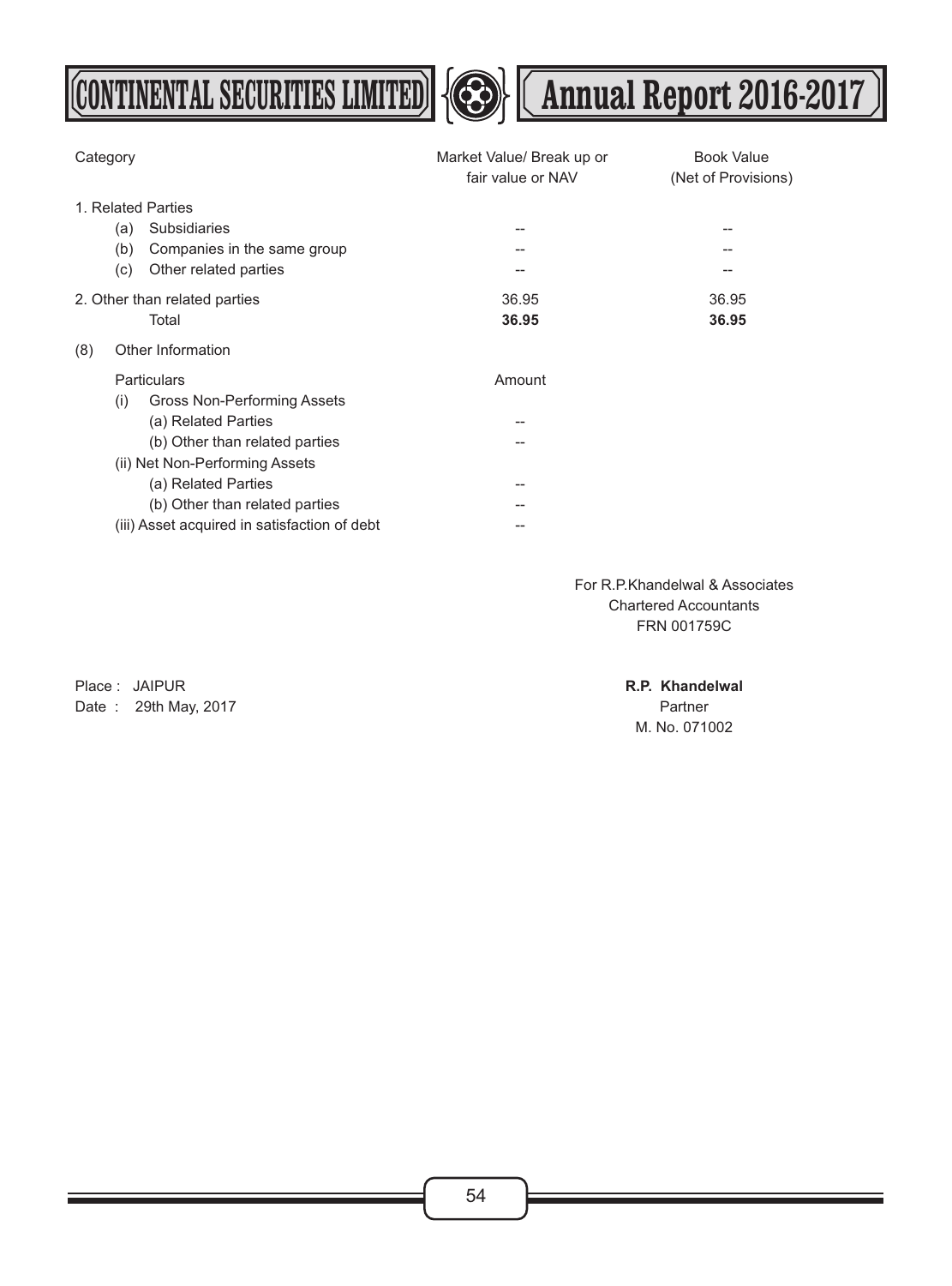



**CONTINENTAL SECURITIES LIMITED <b>A Annual Report 2016-2017** 

**PROXY FORM**

(Pursuant to Section 105(6) of the Companies Act,2013 and Rule 19(3) of the Companies (Management and Administration)Rules,2014)

|    | Name of The Member(s)                 |                                                |             |                                                   |
|----|---------------------------------------|------------------------------------------------|-------------|---------------------------------------------------|
|    | <b>Registered Address</b>             | $\mathbb{C}$ and $\mathbb{C}$ and $\mathbb{C}$ |             |                                                   |
|    | E-Mail Id                             |                                                |             |                                                   |
|    | Folio No/DP ID-Client ID              | the company of the company of                  |             |                                                   |
|    | I/We being the Member(s) holding      |                                                |             | shares of the above named company, hereby appoint |
| 1. |                                       |                                                |             |                                                   |
|    |                                       |                                                |             |                                                   |
| 2. |                                       |                                                |             |                                                   |
|    | E-Mail Id: __________________________ |                                                |             |                                                   |
| 3. |                                       |                                                |             |                                                   |
|    | E-Mail Id:                            |                                                | Signature : |                                                   |

As my/our proxy to attend and vote(on a poll) for me/us and on my/our behalf at the 27th Annual General Meeting of the Company , to be held on the Wednesday, 27th Sep 2017 at 11.30 A.M. at Registered Office of the company , 301 Metro Plaza , Gopalbari Jaipur-302001 and at any adjustment thereof in respect of such resolutions as are indicated below:

### **Resolution No Resolutions**

### Ordinary Business

- 1 Adoption of Financial Statements For The Year Ended 31st March 2017<br>2 Appointment of M/S B L Dusad & Co. Chartered Accountants, as Audito
- 2 Appointment of M/S B.L Dusad & Co, Chartered Accountants, as Auditors<br>3. Appointment of director in the place of Shri M.L. Khandelwal (DIN:0041471 Appointment of director in the place of Shri M.L. Khandelwal (DIN:00414717) who retires by rotation and being eligible. offers himself for re-appointment.

Affix Re1 Revenue Stamp

- **Special Business** 1. To Adopt New Set Of Articles Of Association Of The Company:
- 2. To Increase Authorized Share Capital
- 3 To Appointment Of Rajesh Khuteta As Managing Director

Signed this \_\_\_\_\_\_\_\_\_\_\_\_\_\_\_\_ day of \_\_\_\_\_\_\_\_\_\_\_\_\_\_\_ 2017. 
<br>
2017.

Signature of Shareholder Signature of Proxy Holder(s)

 $\overline{\phantom{a}}$  , where  $\overline{\phantom{a}}$  , where  $\overline{\phantom{a}}$  , where  $\overline{\phantom{a}}$ 

Note : A Member entitled to attend and vote at the meeting is entitled to appoint a Proxy to attend and vote Instead of himself and the Proxy need not be a Member of the Company . The Instrument appointing a Proxy must be received at the Registered Office of The Company , not less than 48 hours before the commencement of the meeting.

### **ATTENDANCE SLIP**

| Name & Address of The Shareholder | Folio No : |
|-----------------------------------|------------|
|                                   | DPID:      |
|                                   | Client ID: |

I hereby certify that I am a member/proxy appointed by the member\* of the Company and record my presence at the 27th Annual General Meeting of the Company, at 301 Metro Plaza, Gopalbari, Jaipur-302001, on Wednesday 27th Sep 2017 at 11.30 A.M.

Name of The Shareholder/Proxy\* The Shareholder/Proxy\* Signature of the Shareholder/Proxy\*

\*Strike out whichever is not applicable.

Note: Please fill up this attendance slip and hand over at the entrance of the meeting hall.

55